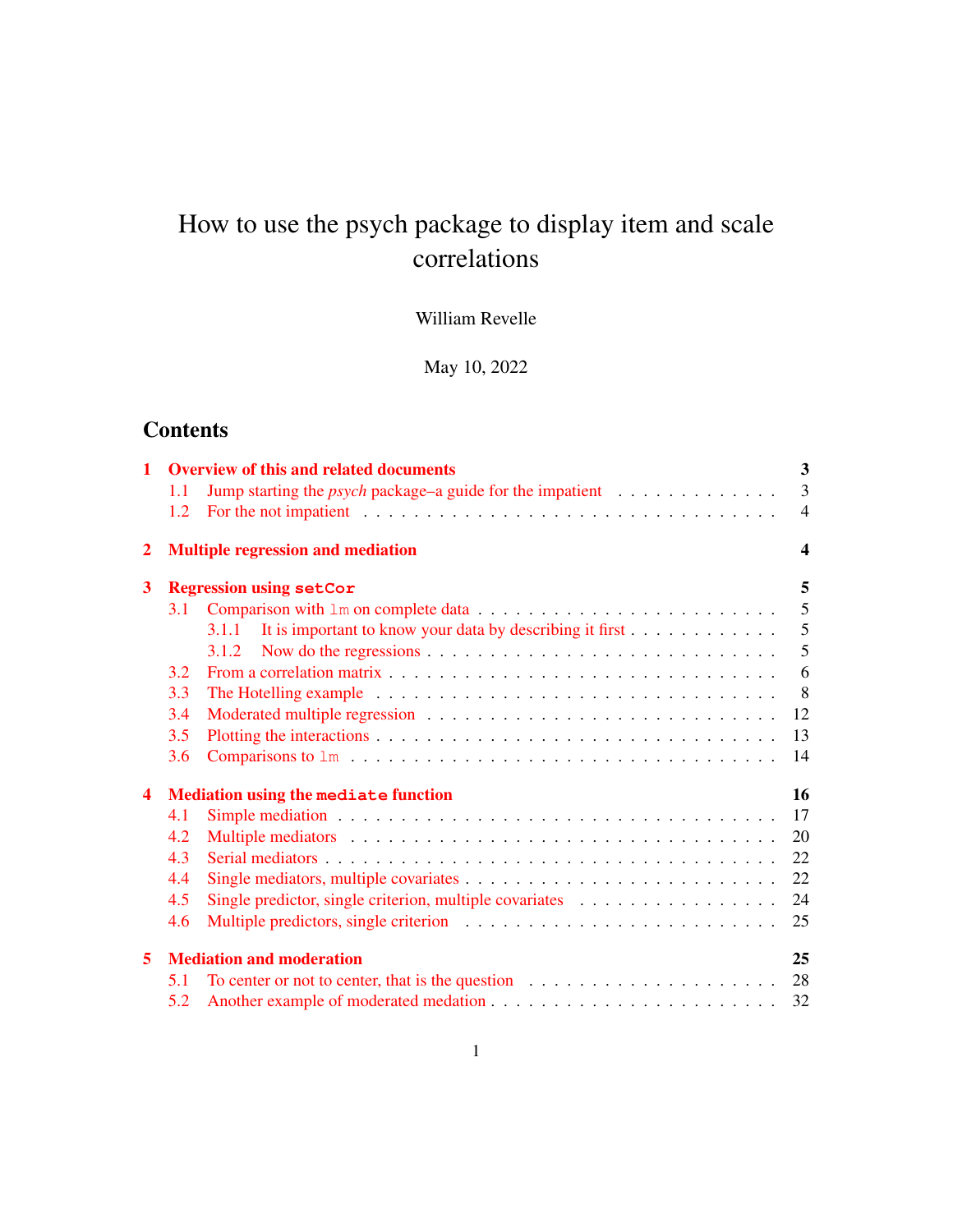| 5.3                                             |                |
|-------------------------------------------------|----------------|
| <b>Partial Correlations</b><br>6.<br>6.1<br>6.2 | 33<br>36<br>36 |
| <b>7</b> Related packages                       | 37             |
| 8 Development version and a users guide         | 39             |
| <b>Psychometric Theory</b>                      | 39             |
| 10 SessionInfo                                  | 39             |
|                                                 |                |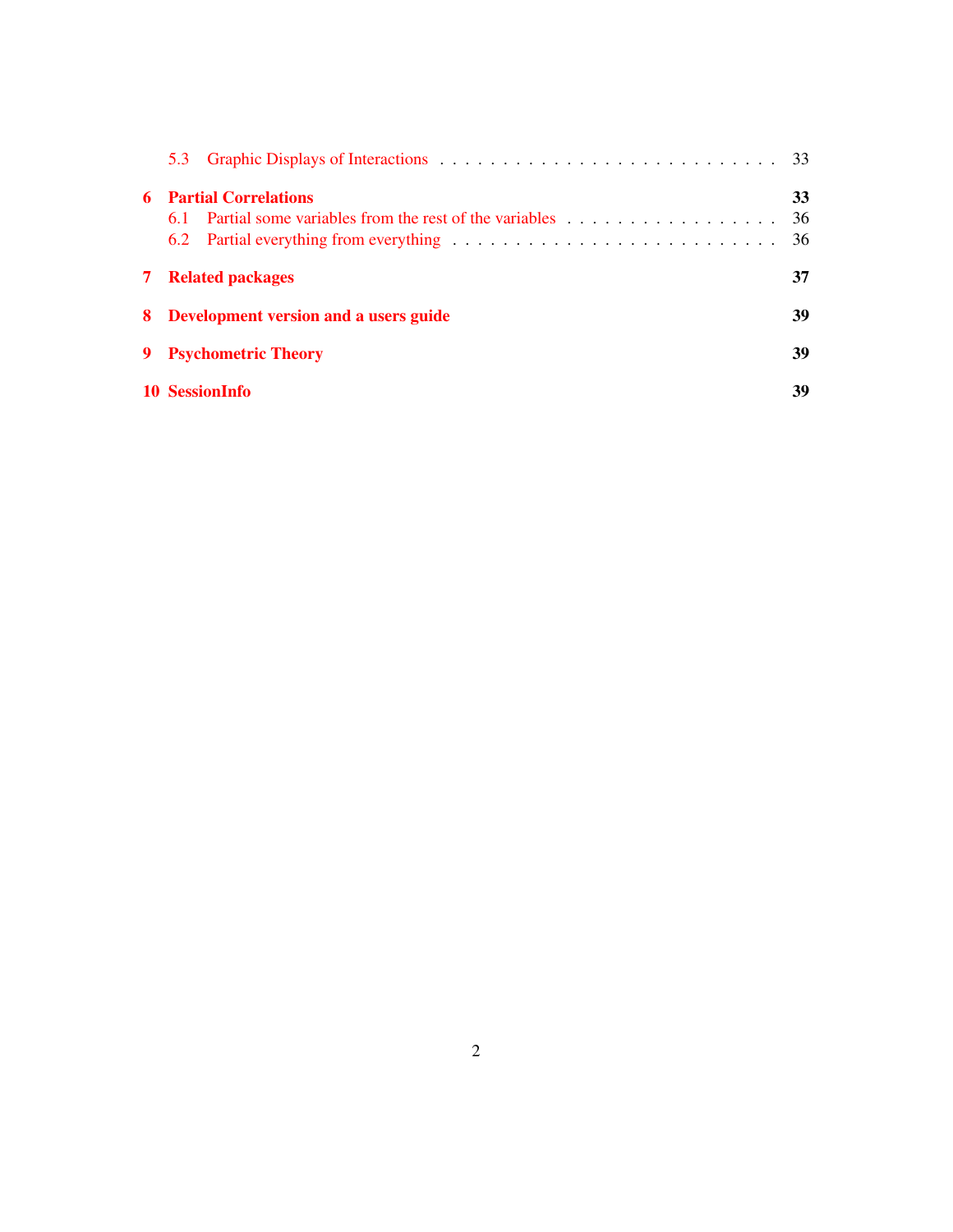# 1 Overview of this and related documents

To do basic and advanced personality and psychological research using R is not as complicated as some think. This is one of a set of "How To" to do various things using R (R Core Team, 2020), particularly using the *psych* (Revelle, 2020) package.

The current list of How To's includes:

- 1. An [introduction](http://personality-project.org/r/psych/intro.pdf) (vignette) of the *psych* package
- 2. An [overview](http://personality-project.org/r/psych/overview.pdf) (vignette) of the *psych* package
- 3. [Installing](http://personality-project.org/r/psych/HowTo/getting_started.pdf) R and some useful packages
- 4. Using R and the *psych* package to find  $omega_h$  $omega_h$  and  $\omega_t$ .
- 5. Using R and the *psych* for [factor analysis](http://personality-project.org/r/psych/HowTo/factor.pdf) and principal components analysis.
- 6. Using the scoreItems function to find [scale scores and scale statistics.](http://personality-project.org/r/psych/HowTo/scoring.pdf)
- 7. Using mediate and setCor to do [mediation, moderation and regression analysis](http://personality-project.org/r/psych/HowTo/mediation.pdf) (this document)

### 1.1 Jump starting the *psych* package–a guide for the impatient

You have installed *psych* and you want to use it without reading much more. What should you do?

1. Activate the *psych* and *psychTools* packages.

|                       | R code |  |
|-----------------------|--------|--|
|                       |        |  |
| > library(psych)      |        |  |
| > library(psychTools) |        |  |
|                       |        |  |

2. Input your data. If your file name ends in .sav, .text, .txt, .csv, .xpt, .rds, .Rds, .rda, or .RDATA, then just read it in directly using read.file. Or you can go to your friendly text editor or data manipulation program (e.g., Excel) and copy the data to the clipboard. Include a first line that has the variable labels. Paste it into *psych* using the read.clipboard.tab command:

```
R code
myData <- read.file() #this will open a search window on your machine
# and read or load the file.
#or
#first copy your file to your clipboard and then
myData <- read.clipboard.tab() #if you have an excel file
```
3. Make sure that what you just read is right. Describe it and perhaps look at the first and last few lines. If you want to "view" the first and last few lines using a spreadsheet like viewer, use quickView.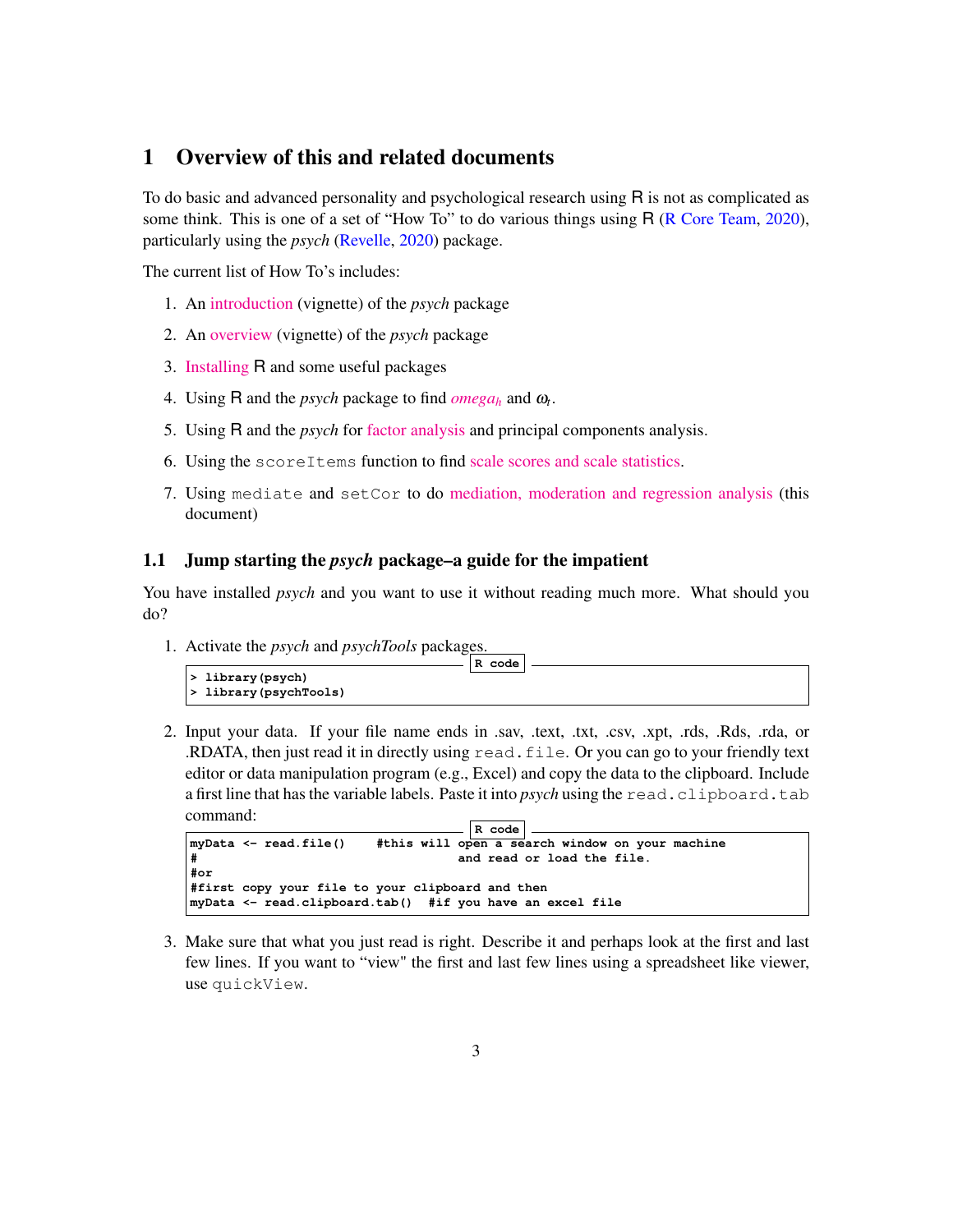|                   | R code |  |
|-------------------|--------|--|
| describe (myData) |        |  |
| headTail(myData)  |        |  |
| #or               |        |  |
| quickView(myData) |        |  |

4. Look at the patterns in the data. If you have fewer than about 10 variables, look at the SPLOM (Scatter Plot Matrix) of the data using pairs.panels.

|                       | code<br>R |  |
|-----------------------|-----------|--|
| pairs.panels (myData) |           |  |

5. Find the correlations of all of your data.

| • Descriptively (just the values)<br>R code                        |
|--------------------------------------------------------------------|
| lowerCor(myData)                                                   |
| • Graphically<br>R code                                            |
| #does not show the values of the correlations<br>corPlot(myData)   |
| $corPlot(mvData, numbers = TRUE)$ #show the numbers,               |
| #scales the character size by "significance"                       |
| corPlot (myData, numbers=TRUE, scale=FALSE) #show the numbers,     |
| # all characters the same size                                     |
| corPlot (lowerCor (myData), numbers =TRUE) #print the correlations |
| # and show them graphically                                        |
|                                                                    |

### 1.2 For the not impatient

The following pages are meant to lead you through the use of the setCor and mediate functions. The assumption is that you have already made *psych* active and want some example code.

# 2 Multiple regression and mediation

Mediation and moderation are merely different uses of the linear model  $\hat{Y} = \mu + \beta_{y.x}X$  and are implemented in *psych* with two functions: setCor and mediate.

Given a set of predictor variables, *X* and a set of criteria variables, *Y*, multiple regression solves the equation  $\hat{Y} = \mu + \beta_{y.x} X$  by finding  $\beta_{y.x} = C_{xx}^{-1} C_{yx}$  where  $C_{xx}$  is the covariances of the *X* variables and  $C_{vx}$  is the covariances of predictors and the criteria.

Although typically done using the raw data, clearly this can also be done by using the covariance or correlation matrices. setCor was developed to handle the correlation matrix solution but has been generalized to the case of raw data. In the later case, it assumes a Missing Completely at Random (MCAR) structure, and thus uses all the data and finds pair.wise complete correlations. For complete data sets, the results are identical to using  $\text{lm}$ . By default,  $\text{setCor}$  uses standardized variables, but to compare with lm, it can use unstandardized variables.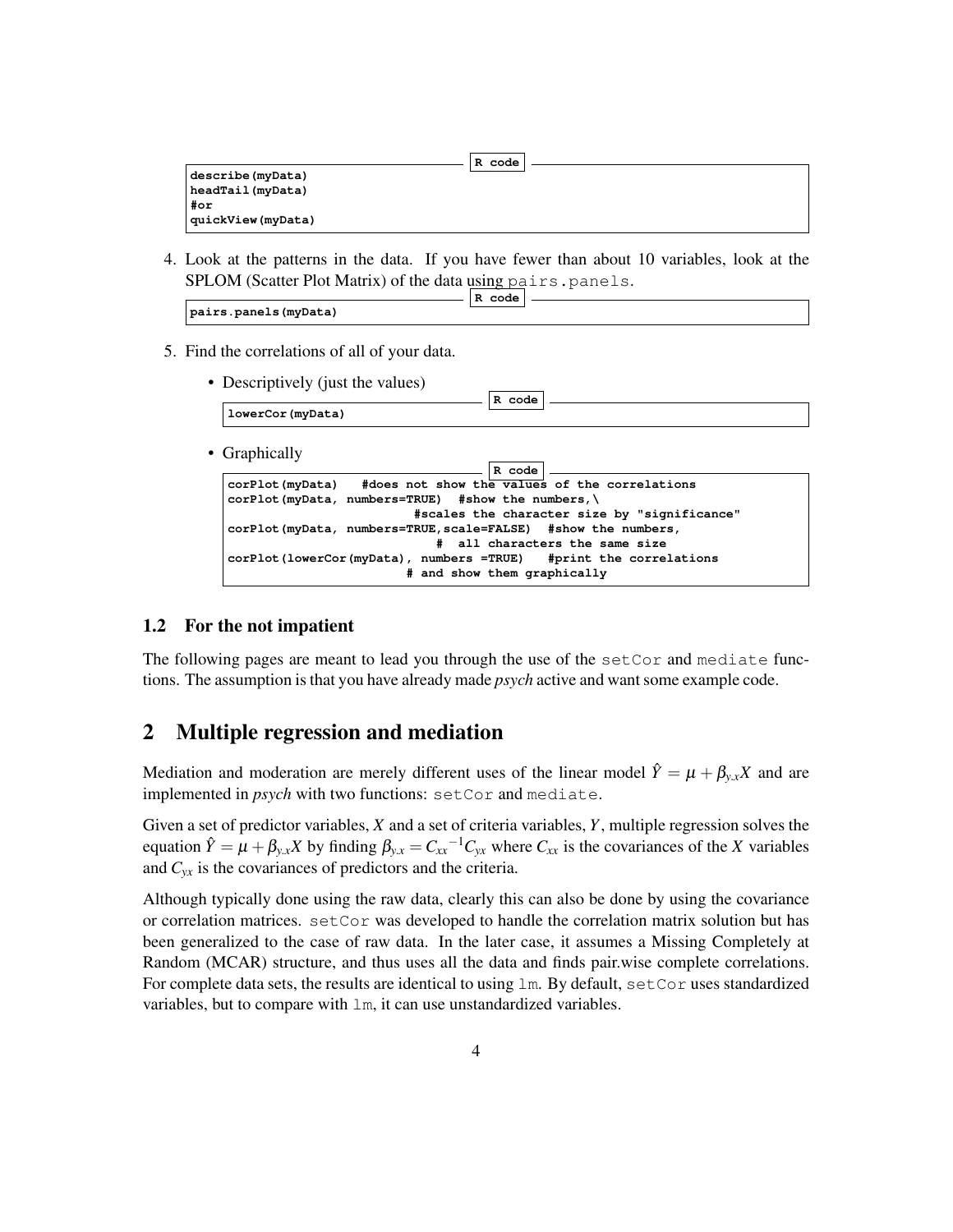# 3 Regression using **setCor**

Although typically done from a raw data matrix (using the lm function), it is sometimes useful to do the regression from a correlation or covariance matrix. setCor was developed for this purpose. From a correlation/covariance matrix, it will do normal regression as well as regression on partialled correlation matrices. With the raw data, it will also do moderated regression (centered or non-centered). In particular, for the raw data, it will work with missing data.

An interesting option, if using categorical or dichotomous data is first find the appropriate polychoric, tetrachoric, or poly-serial correlations using mixedCor and then use the resulting correlation matrix for analysis. The resulting correlations and multiple correlations will not match those of the lm analysis.

#### 3.1 Comparison with **lm** on complete data

We use the attitude data set for our first example.

#### 3.1.1 It is important to know your data by describing it first

|                             |      |   |                  |                  |      | R code            |             |    |       |    |             |                                 |          |  |
|-----------------------------|------|---|------------------|------------------|------|-------------------|-------------|----|-------|----|-------------|---------------------------------|----------|--|
| > psych::describe(attitude) |      |   |                  |                  |      |                   |             |    |       |    |             |                                 |          |  |
|                             | vars | n | mean             |                  |      | sd median trimmed |             |    |       |    |             | mad min max range skew kurtosis | se       |  |
| rating                      |      |   | 1 30 64.63 12.17 |                  | 65.5 |                   | 65.21 10.38 | 40 | 85    |    | $45 - 0.36$ | $-0.772.22$                     |          |  |
| complaints                  |      |   | 2 30 66.60 13.31 |                  | 65.0 |                   | 67.08 14.83 | 37 | 90    |    | $53 - 0.22$ | $-0.682.43$                     |          |  |
| privileges                  |      |   |                  | 3 30 53.13 12.24 | 51.5 |                   | 52.75 10.38 | 30 | - 83  |    | 53 0.38     | $-0.41$ 2.23                    |          |  |
| learning                    |      |   |                  | 4 30 56.37 11.74 | 56.5 |                   | 56.58 14.83 |    | 34 75 |    | $41 - 0.05$ | $-1.22$ 2.14                    |          |  |
| raises                      |      |   |                  | 5 30 64.63 10.40 | 63.5 |                   | 64.50 11.12 | 43 | 88    |    | 45 0.20     | $-0.60$ 1.90                    |          |  |
| critical                    |      |   | 6 30 74.77       | 9.89             | 77.5 | 75.83             | 7.41        | 49 | 92    |    | $43 - 0.87$ | $0.17$ 1.81                     |          |  |
| advance                     |      |   |                  | 7 30 42.93 10.29 | 41.0 | 41.83             | 8.90        | 25 | 72    | 47 | 0.85        |                                 | 0.471.88 |  |

#### 3.1.2 Now do the regressions

```
R code
```

```
> #do not standardize
> mod1 <- setCor(rating ~ complaints + privileges, data=attitude, std=FALSE)
> mod1
Call: setCor(y = rating ~ complaints + privileges, data = attitude,
   std = FALSE)
Multiple Regression from raw data
DV = rating
          slope se t p lower.ci upper.ci VIF Vy.x
(Intercept) 15.33 7.16 2.14 4.1e-02 0.64 30.02 1.00 0.00
complaints 0.78 0.12 6.54 5.2e-07 0.54 1.03 1.45 0.70
privileges -0.05 0.13 -0.39 7.0e-01 -0.32 0.22 1.45 -0.02
Residual Standard Error = 7.1 with 27 degrees of freedom
Multiple Regression
```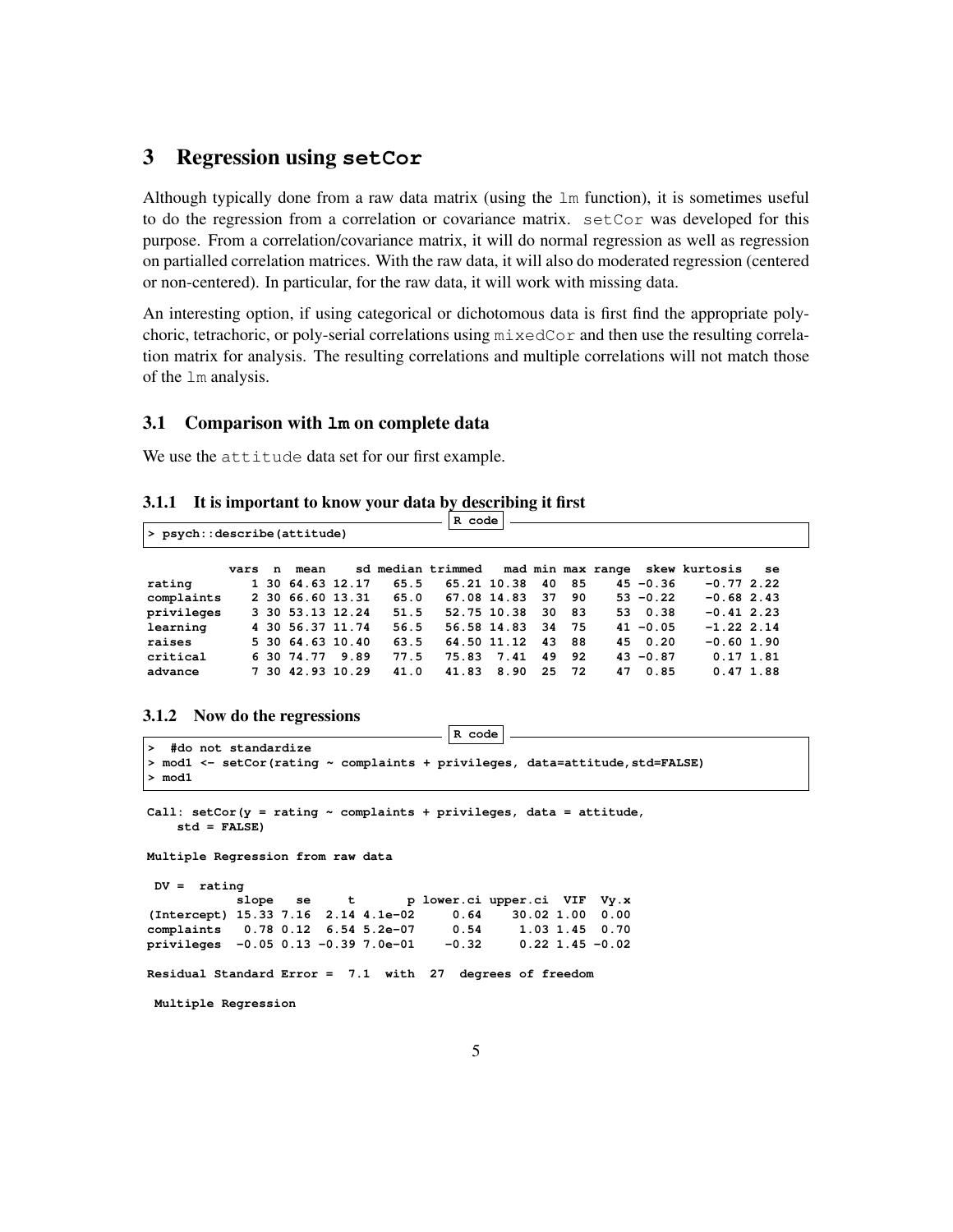**R R2 Ruw R2uw Shrunken R2 SE of R2 overall F df1 df2 p rating 0.83 0.68 0.62 0.38 0.66 0.08 29.1 2 27 1.83e-07** Compare this solution with the results of the lm function. **R code > summary(lm(rating ~ complaints + privileges, data=attitude)) Call: lm(formula = rating ~ complaints + privileges, data = attitude) Residuals: Min 1Q Median 3Q Max -12.7887 -5.6893 -0.0284 6.2745 9.9726 Coefficients: Estimate Std. Error t value Pr(>|t|) (Intercept) 15.32762 7.16023 2.141 0.0415 \* complaints 0.78034 0.11939 6.536 5.22e-07 \*\*\* privileges -0.05016 0.12992 -0.386 0.7025 --- Signif. codes: 0 '\*\*\*' 0.001 '\*\*' 0.01 '\*' 0.05 '.' 0.1 ' ' 1 Residual standard error: 7.102 on 27 degrees of freedom Multiple R-squared: 0.6831, Adjusted R-squared: 0.6596 F-statistic: 29.1 on 2 and 27 DF, p-value: 1.833e-07** The graphic for the standardized regression is shown in (Figure 1). **Call: setCor(y = rating ~ complaints + privileges, data = attitude) Multiple Regression from raw data DV = rating slope se t p lower.ci upper.ci VIF Vy.x (Intercept) 0.00 0.11 0.00 1.0e+00 -0.22 0.22 1.00 0.00 complaints 0.85 0.13 6.54 5.2e-07 0.59 1.12 1.45 0.70 privileges -0.05 0.13 -0.39 7.0e-01 -0.32 0.22 1.45 -0.02 Residual Standard Error = 0.58 with 27 degrees of freedom Multiple Regression** R R2 Ruw R2uw Shrunken R2 SE of R2 overall F df1 df2 **rating 0.83 0.68 0.71 0.5 0.66 0.08 29.1 2 27 1.83e-07 pdf 2**

#### 3.2 From a correlation matrix

Perhaps most usefully,  $\text{setCor}$  will find the beta weights between a set of X variables, and a set of Y variables. Consider seven variables in the atttitude data set. We first find the correlation matrix (normally, this could just be supplied by the user). Then we find the regressions from the correlation matrix. Compare this regression to the (standardized) solution shown above. By specifying the number of observations (n.obs), we are able to apply various inferential tests.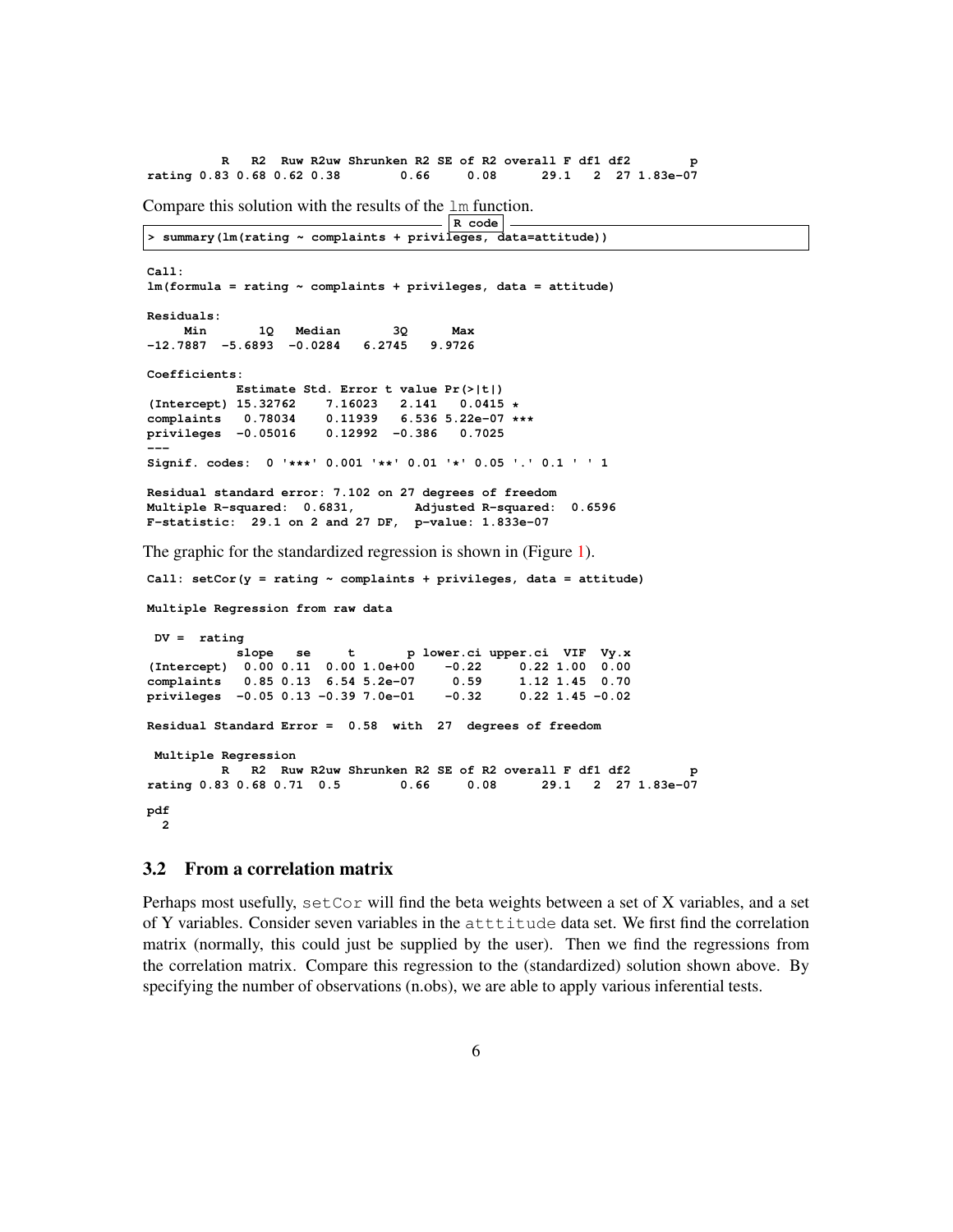# A simple regression model



Figure 1: A simple multiple regression using the attitude data set (standardized solution is shown).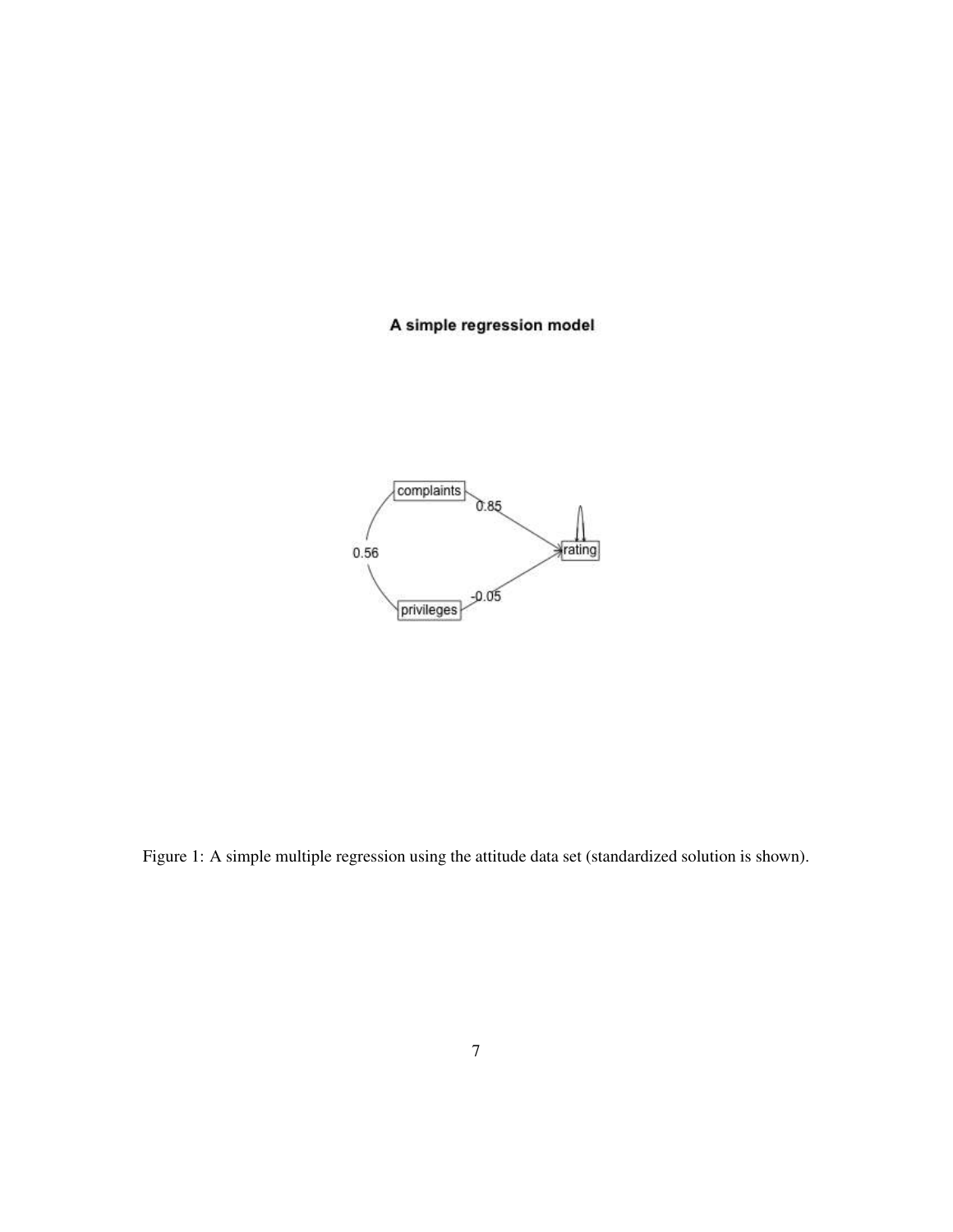```
R code
> R <- lowerCor(attitude)
          ratng cmpln prvlg lrnng raiss crtcl advnc
rating 1.00
complaints 0.83 1.00
privileges 0.43 0.56 1.00
learning 0.62 0.60 0.49 1.00
raises 0.59 0.67 0.45 0.64 1.00
critical 0.16 0.19 0.15 0.12 0.38 1.00
advance 0.16 0.22 0.34 0.53 0.57 0.28 1.00
                                     R code
  > setCor(rating ~ complaints + privileges, data=R, n.obs =30)
Call: setCor(y = rating ~∫ complaints + privileges, data = R, n.obs = 30)
Multiple Regression from matrix input
DV = rating
          slope se t p lower.ci upper.ci VIF Vy.x
complaints 0.85 0.13 6.54 5.2e-07 0.59 1.12 1.45 0.70
privileges -0.05 0.13 -0.39 7.0e-01
Residual Standard Error = 0.58 with 27 degrees of freedom
```

```
Multiple Regression
        R R2 Ruw R2uw Shrunken R2 SE of R2 overall F df1 df2 p
rating 0.83 0.68 0.71 0.5 0.66 0.08 29.1
```
Compare this solution (from the correlation matrix) with the *standardized* solution for the raw data. setCor does several things:

- Finds the regression weights (betas) between the predictor variables and each of the criterion variables.
- If the number of subjects is specified, or if the raw data are used, it also compares each of these betas to its standard error, finds a *t* statistic, and reports the probability of the  $t > 0$ .
- It reports the Multiple R and  $R^2$  based upon these beta weights. In addition, following the tradition of the robust beauty of the improper linear models (Dawes, 1979) it also reports the unit weighted multiple correlations.
- The canonical correlations between the two sets (Hotelling, 1936) is reported.
- Cohen's set correlation (Cohen, 1982) as well as the unweighted correlation between the two sets of variables are reported.

#### 3.3 The Hotelling example

```
R code
> #the second Kelley data from Hotelling
> kelley <- structure(list(speed = c(1, 0.4248, 0.042, 0.0215, 0.0573), power = c(0.4248,
+ 1, 0.1487, 0.2489, 0.2843), words = c(0.042, 0.1487, 1, 0.6693,
+ 0.4662), symbols = c(0.0215, 0.2489, 0.6693, 1, 0.6915), meaningless = c(0.0573,
```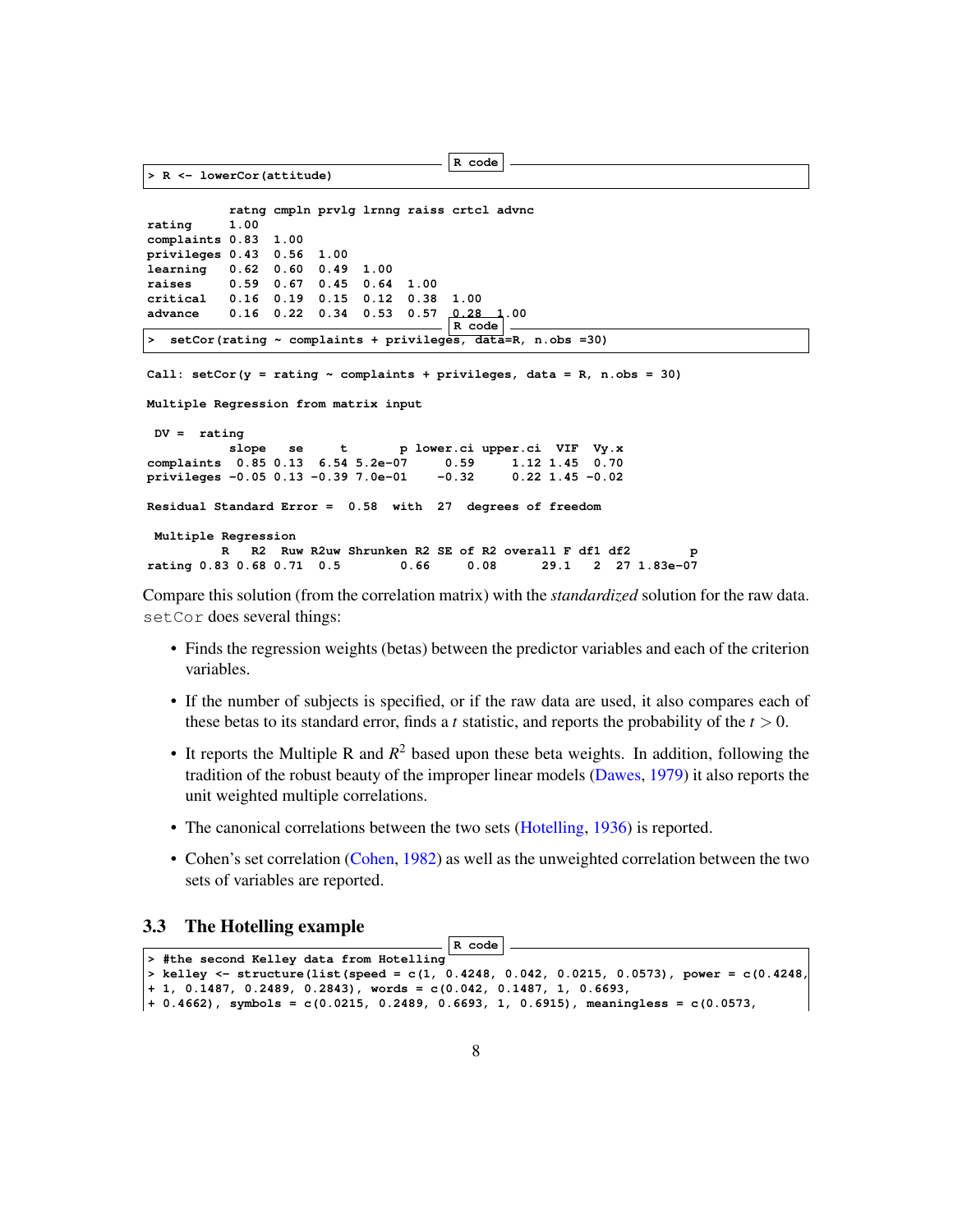```
+ 0.2843, 0.4662, 0.6915, 1)), .Names = c("speed", "power", "words",
+ "symbols", "meaningless"), class = "data.frame", row.names = c("speed",
+ "power", "words", "symbols", "meaningless"))
> #first show the correlations
> lowerMat(kelley)
            speed power words symbl mnngl
speed 1.00<br>
power 0.42
             power 0.42 1.00
words 0.04 0.15 1.00
             symbols 0.02 0.25 0.67 1.00
meaningless 0.06 0.28 0.47 0.69 1.00
                                        R code
> #now find and draw the regression
> sc <- setCor(power + speed ~ words + symbols + meaningless,data=kelley) #formula mode
> sc #show it
Call: setCor(y = power + speed ~ words + symbols + meaningless, data = kelley)
Multiple Regression from matrix input
 DV = power
           slope VIF Vy.x
words -0.03 1.81 -0.01
symbols 0.12 2.72 0.03
meaningless 0.22 1.92 0.06
 Multiple Regression
         R R2 Ruw R2uw
power 0.29 0.09 0.26 0.07
 DV = speed
           slope VIF Vy.x
words 0.05 1.81 0
symbols -0.07 2.72 0
meaningless 0.08 1.92 0
 Multiple Regression
        R R2 Ruw R2uw
speed 0.07 0.01 0.05 0
Various estimates of between set correlations
Squared Canonical Correlations
[1] 0.0946 0.0035
 Average squared canonical correlation = 0.05
 Cohen's Set Correlation R2 = 0.1
Unweighted correlation between the two sets = 0.18
A plot of the regression model is shown as well (Figure 2).
```
**pdf**

**2**

But, we can also do multiple predictors *and* multiple criteria in the same call:

**pdf 2**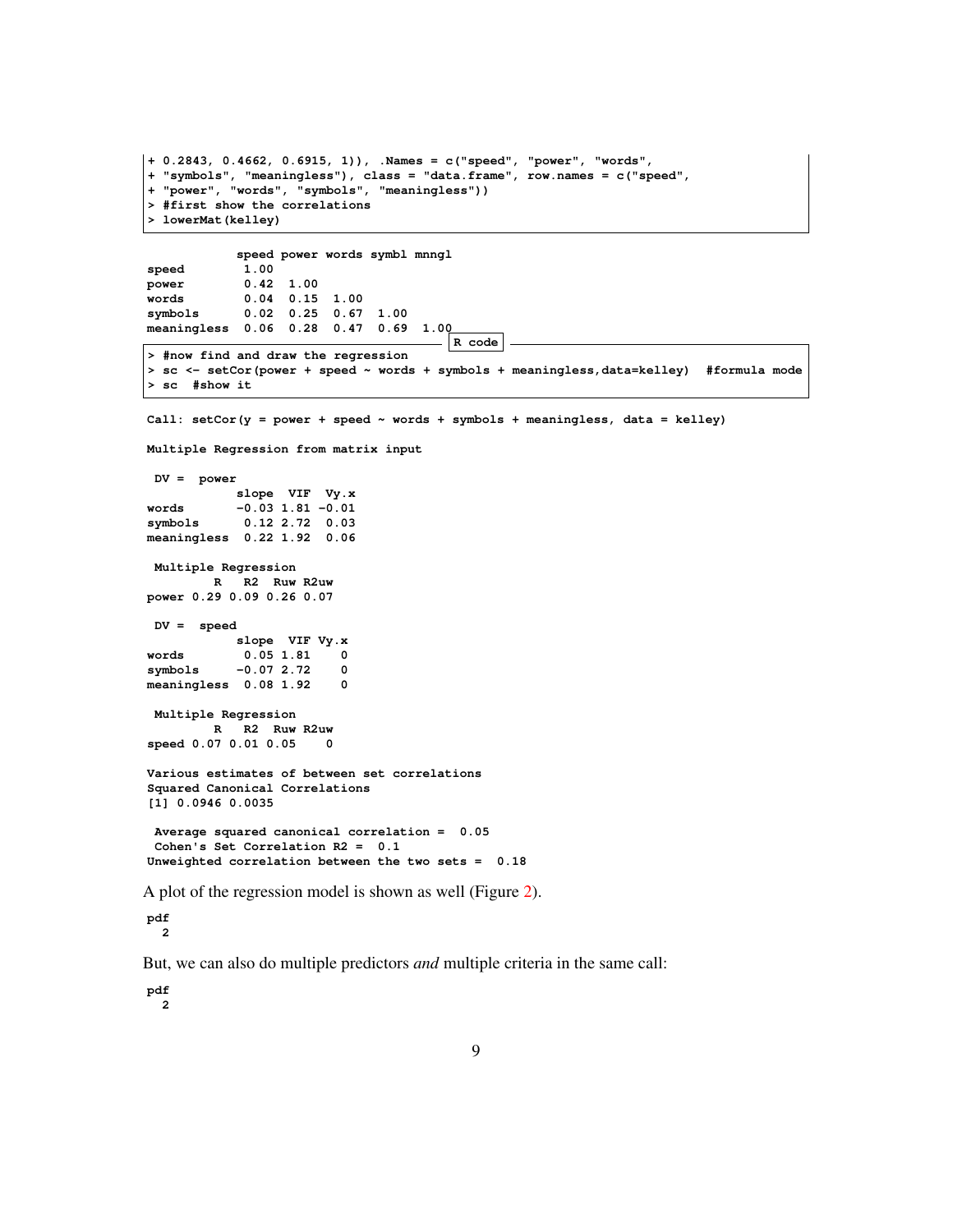# The Kelley data set



Figure 2: The relationship between three predictors and two criteria from setCor. The data are from the Kelley data set reported by Hotelling (1936).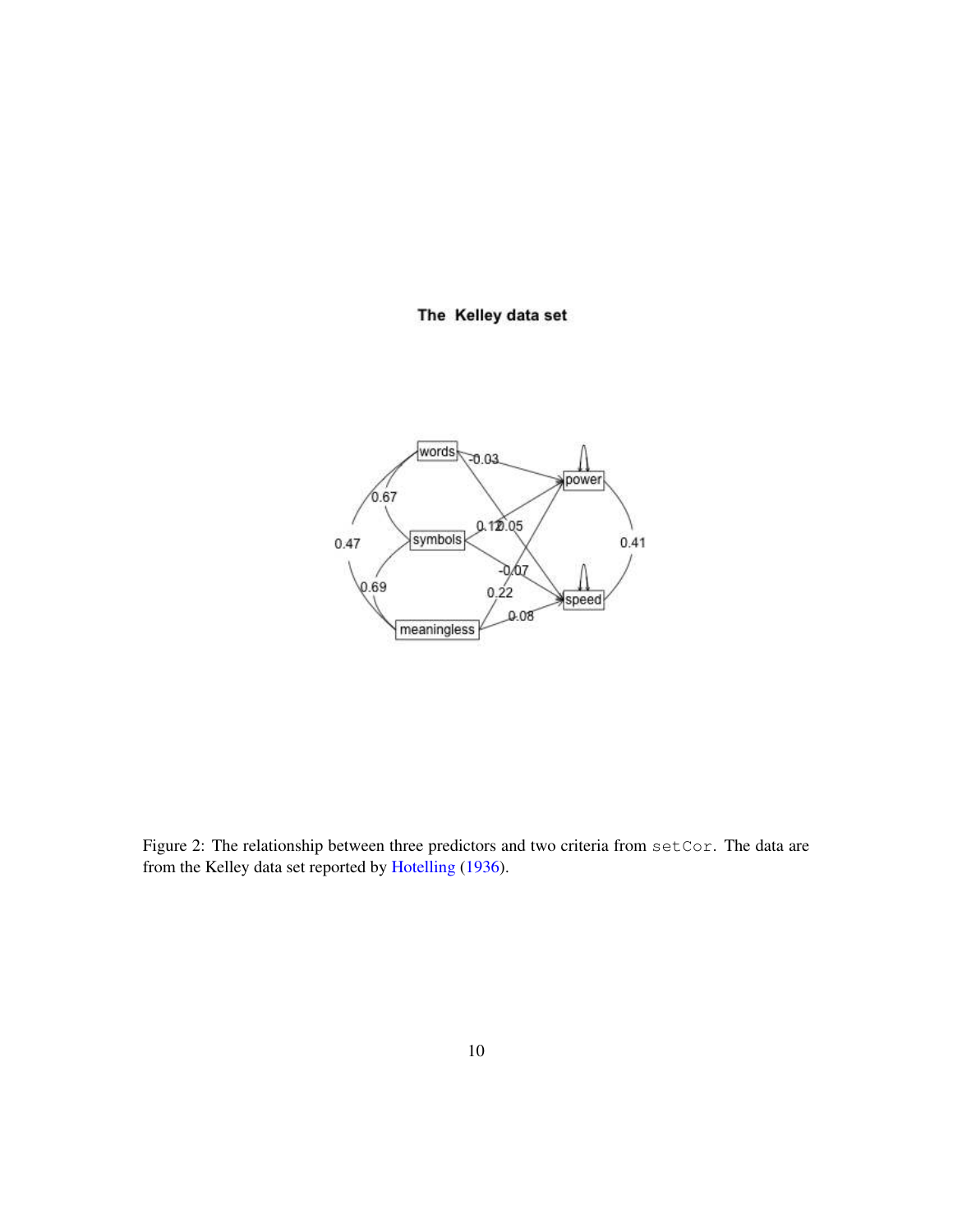### **Regression Models**



Figure 3: The relationship between three predictors and three criteria from setCor. The data are from the sat.act data set.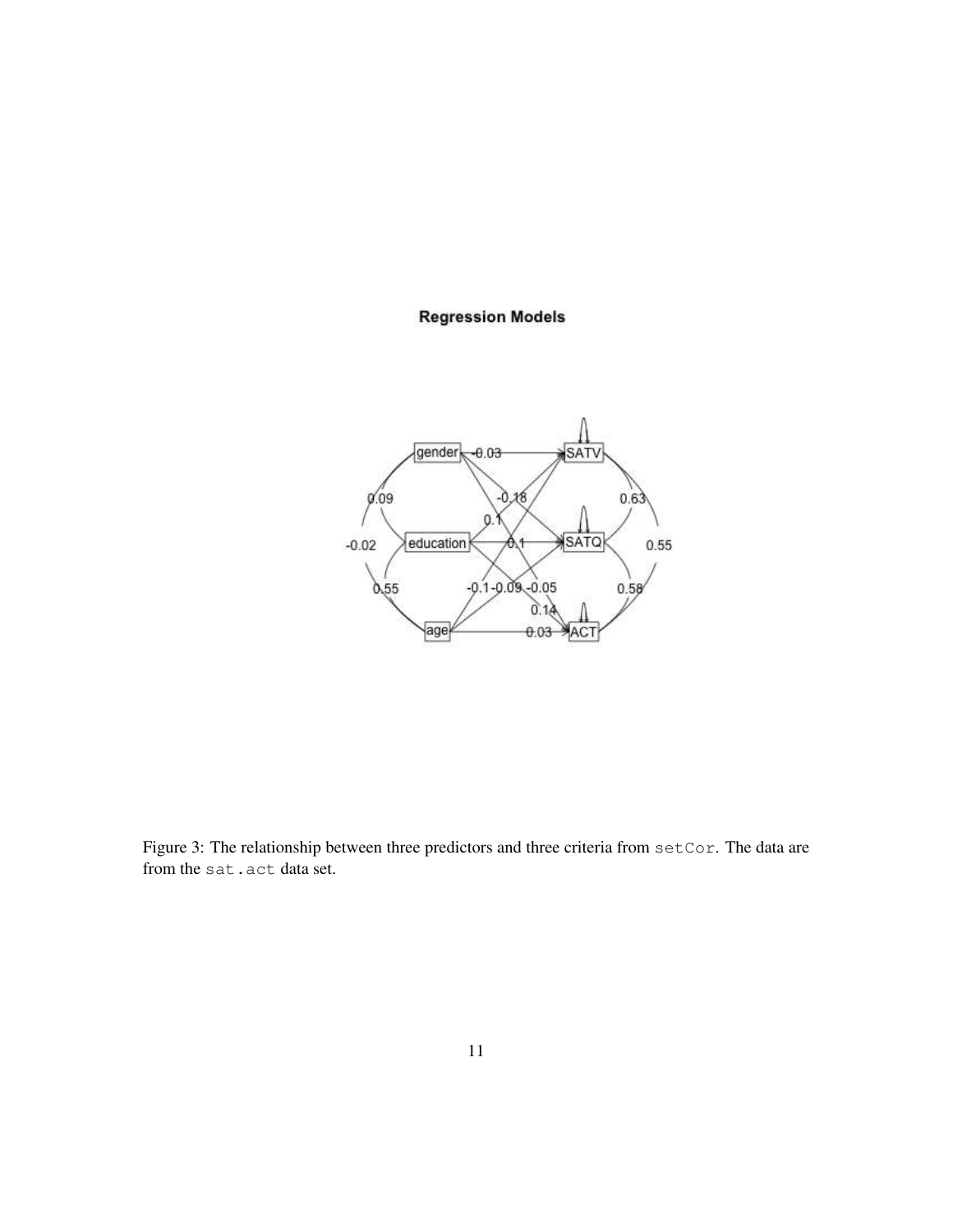#### 3.4 Moderated multiple regression

If we have the raw data, we can also find interactions (known as moderated multiple regression). This is done by zero centering the data (Cohen et al., 2003) and then multiplying the two terms of the interaction. As an option, we can not zero center the data (Hayes, 2013) which results in different "main effects" but the same interaction term. To show the equivalence of the interaction terms, we also must not standardize the results.

```
R code
> mod <- setCor(SATQ ~ SATV*gender + ACT, data=sat.act, std =FALSE, plot=FALSE)
> mod
Call: setCor(y = SATQ ~ SATV * gender + ACT, data = sat.act, std = FALSE,
   plot = FALSE)
Multiple Regression from raw data
DV = SATQ
           slope se t p lower.ci upper.ci VIF Vy.x
(Intercept) 610.19 3.06 199.50 0.0e+00 604.18 616.19 1.00 0.00
SATV 0.47 0.03 14.47 1.1e-41 0.41 0.54 1.46 0.30
gender -35.08 6.40 -5.48 6.0e-08 -47.66 -22.51 1.00 0.02
            ACT 7.72 0.77 10.05 2.8e-22 6.22 9.23 1.47 0.19
SATV*gender -0.03 0.06 -0.47 6.4e-01 -0.14 0.08 1.01 0.00
Residual Standard Error = 80.91 with 695 degrees of freedom
Multiple Regression
       R R2 Ruw R2uw Shrunken R2 SE of R2 overall F df1 df2 p
SATQ 0.72 0.51 0.57 0.32 0.51 0.03 183.23 4 695 3.84e-107
                                     R code
> mod0 <- setCor(SATQ ~ SATV*gender + ACT, data=sat.act, zero=FALSE, std=FALSE,plot=FALSE)
> mod0
Call: setCor(y = SATQ ~ SATV * gender + ACT, data = sat.act, std = FALSE,
   plot = FALSE, zero = FALSE)
Multiple Regression from raw data
DV = SATQ
            slope se t p lower.ci upper.ci VIF Vy.x
(Intercept) 130.26 60.73 2.14 3.2e-02 11.02 249.50 1.00 0.00
SATV 0.52 0.10 5.20 2.7e-07 0.32 0.71 13.52 0.33
gender -18.71 35.31 -0.53 6.0e-01 -88.03 50.61 30.44 0.01
ACT 7.72 0.77 10.05 2.8e-22 6.22 9.23 1.47 0.19
SATV*gender -0.03 0.06 -0.47 6.4e-01 -0.14 0.08 41.50 -0.02
Residual Standard Error = 80.91 with 695 degrees of freedom
Multiple Regression
      R R2 Ruw R2uw Shrunken R2 SE of R2 overall F df1 df2
SATQ 0.72 0.51 0.42 0.17 0.51 0.03 183.23 4 695 3.84e-107
pdf
 2
pdf
```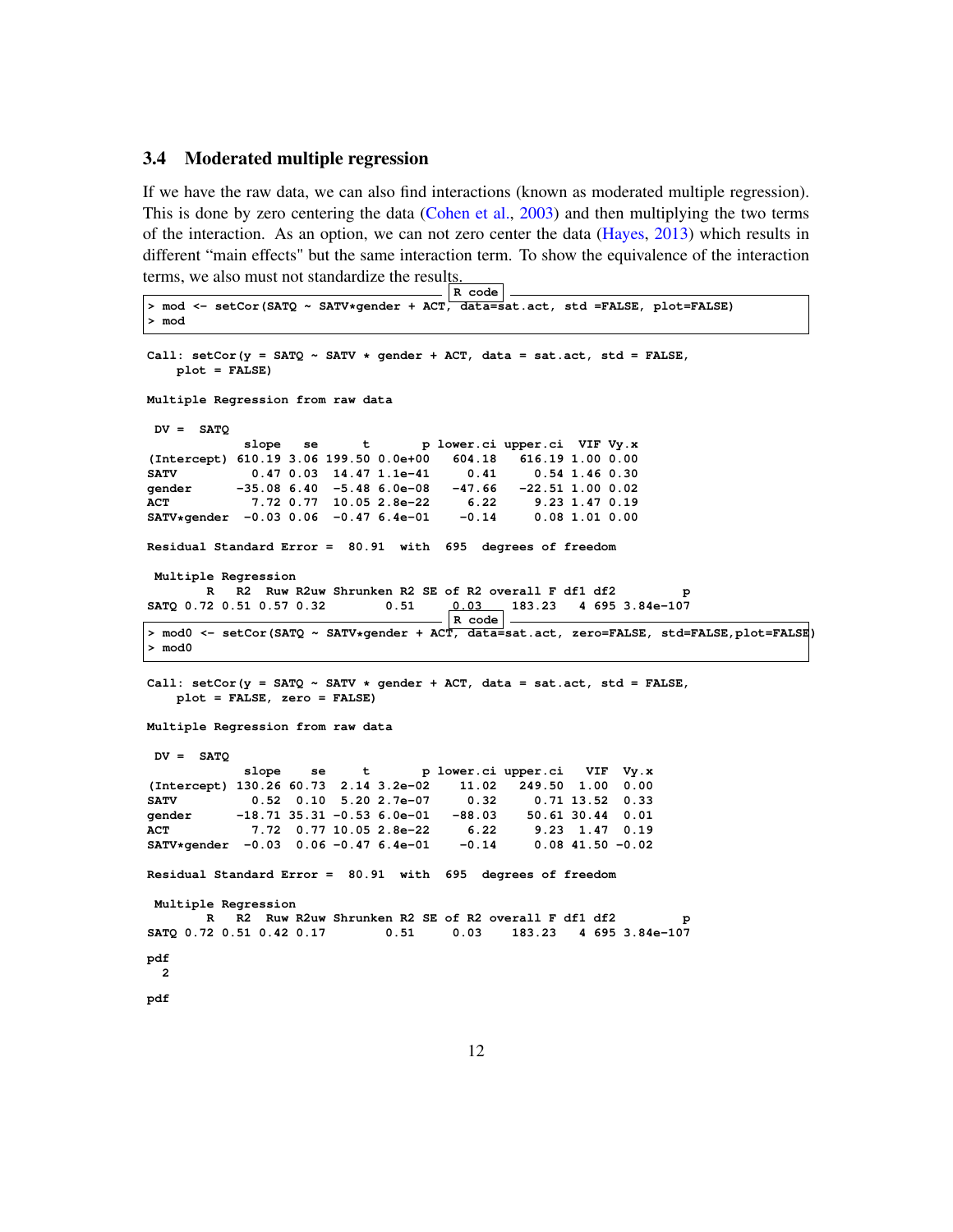#### Another example of moderated mediation



Figure 4: Showing a moderated multiple regression using setCor. The data are from the sat.act data set.

### 3.5 Plotting the interactions

To visualize the effect of zero (mean) centering, it is useful to plot the various elements that go into the linear model. setCor returns the product terms as well as the original data. I combine the two datasets to make it clearer. Note that the correlations of the centered SATQ, SATV, and gender with the uncentered are 1.0, but that the correlations with the product terms depend upon centering versus not. I drop the ACT variables from the figure for clarity (Figure 6).

**pdf 2**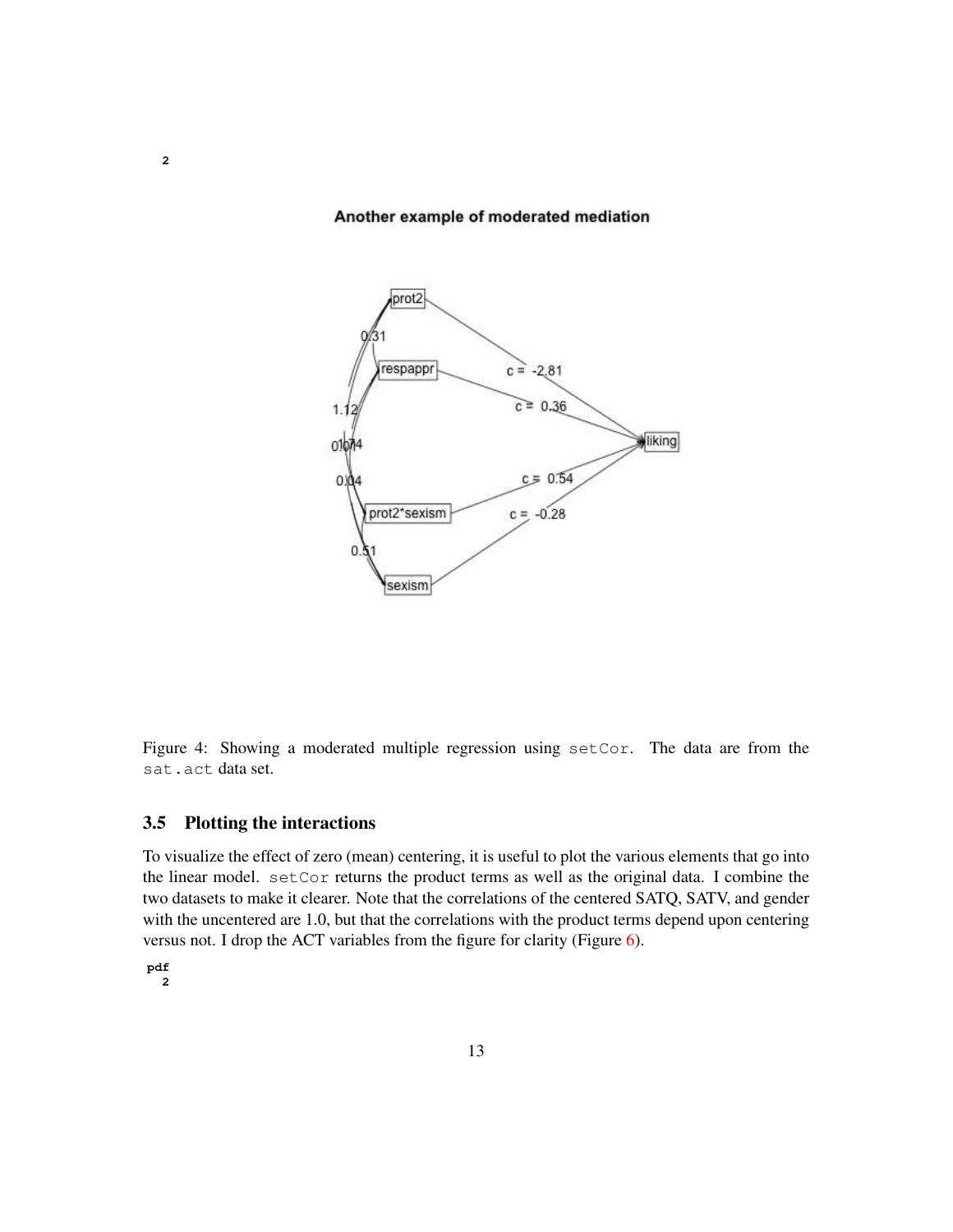

Figure 5: The difference between 0 and not 0 centering  $setCor$ . The data are from the sat.act data set. In both cases, the data are not standarized.

#### 3.6 Comparisons to **lm**

The set Cor function duplicates the functionality of the  $\text{lm}$  function for complete data, although lm does not zero center and setCor will (by default). In addition, setCor finds correlations based upon pair.wise deletion of missing data, while lm does case.wise deletion. We compare the lm and setCor results for complete data by setting the use = "complete" option.

```
R code
> lm(SATQ ~ SATV*gender + ACT, data=sat.act)
Call:
lm(formula = SATQ ~ SATV * gender + ACT, data = sat.act)
Coefficients:
(Intercept) SATV gender ACT SATV:gender
  138.52395 0.50280 -22.24995 7.71702 -0.01984
                                       R code
> mod <- setCor(SATQ ~ SATV*gender + ACT, data=(sat.act), zero=FALSE, std=FALSE,use="complete")
> print(mod,digits=5)
Call: setCor(y = SATQ ~ SATV * gender + ACT, data = (sat.act), use = "complete",
   std = FALSE, zero = FALSE)
Multiple Regression from raw data
DV = SATQ
               slope se t p lower.ci upper.ci VIF Vy.x
(Intercept) 138.72572 60.61339 2.28870 2.2396e-02 19.71841 257.73303 1.00000 0.00000
SATV 0.50280 0.09936 5.06050 5.3589e-07 0.30772 0.69788 13.43994 0.31739
gender -22.24995 35.25783 -0.63106 5.2821e-01 -91.47457 46.97468 30.29663 0.01525
```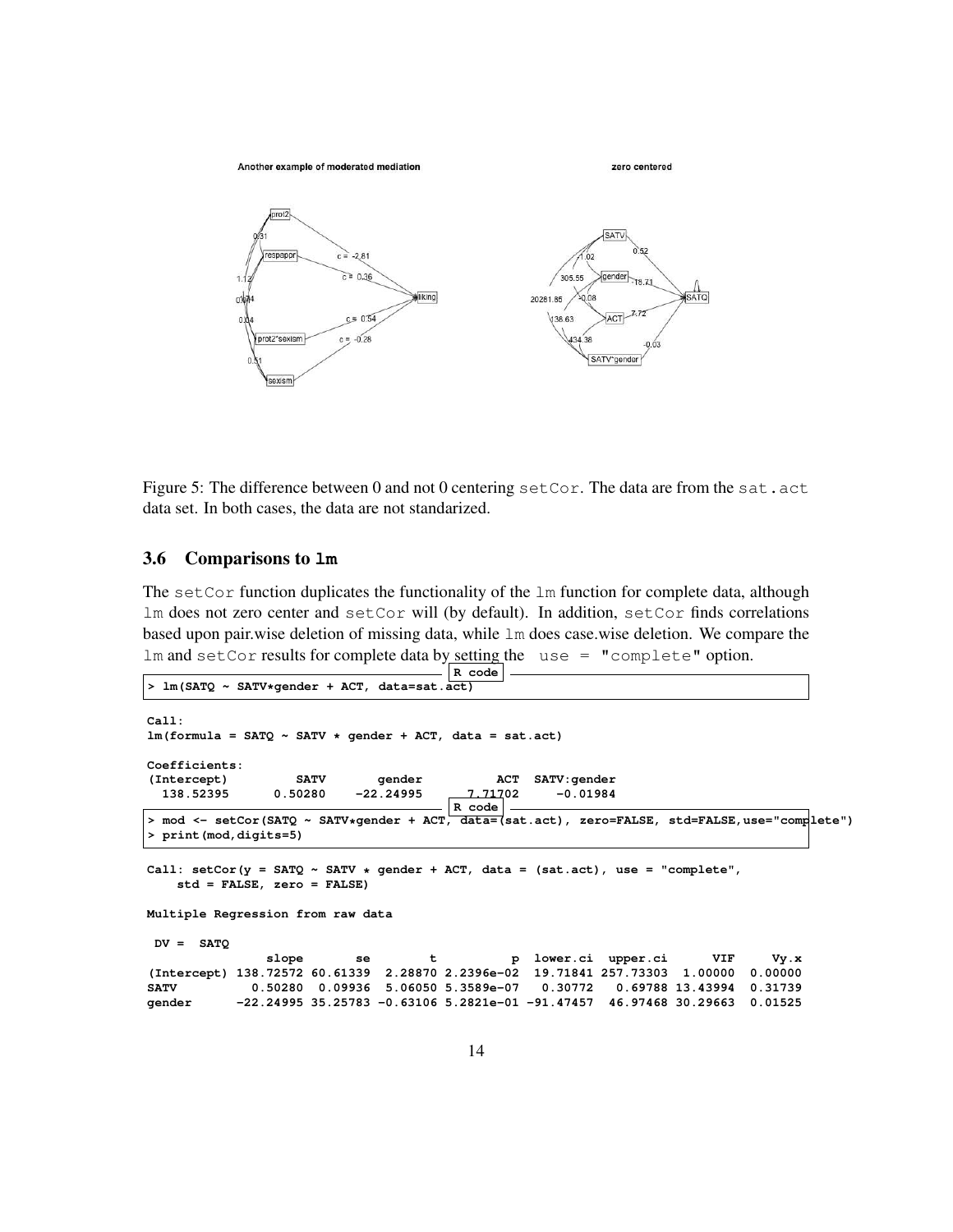

Figure 6: The effect of not mean centering versus mean centering on the product terms. The first four variables were not zero centered, the second four were.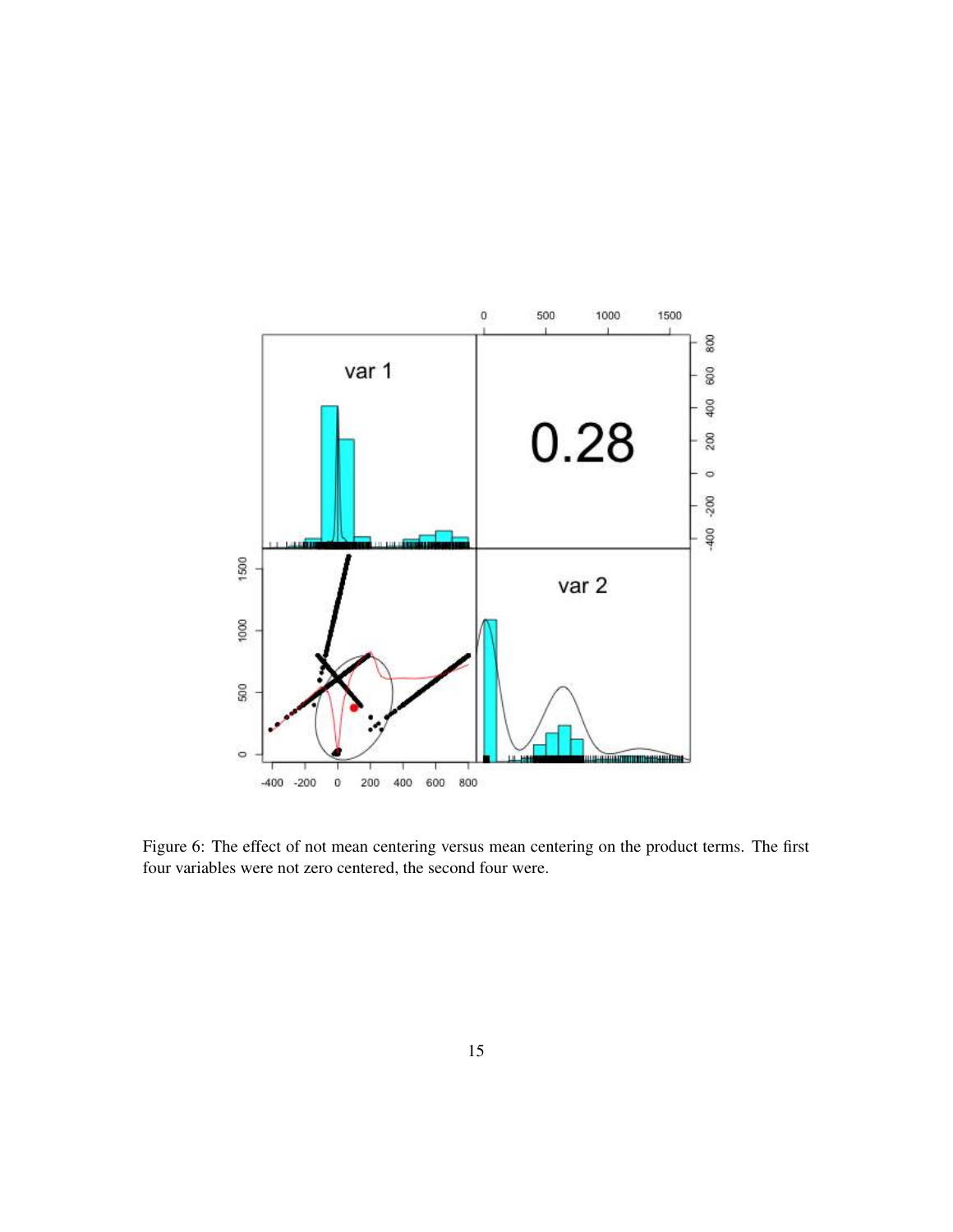**ACT 7.71702 0.76977 10.02511 3.4878e-22 6.20567 9.22837 1.46678 0.18928 SATV\*gender -0.01984 0.05652 -0.35105 7.2566e-01 -0.13082 0.09114 41.25607 -0.01191 Residual Standard Error = 81.18031 with 695 degrees of freedom Multiple Regression R R2 Ruw R2uw Shrunken R2 SE of R2 overall F df1 df2 p** SATQ 0.71414 0.51 0.41706 0.17394 0.50718 0.02621 180.8401

### 4 Mediation using the **mediate** function

Mediation analysis is just linear regression reorganized slightly to show the direct effects of an X variable upon Y, partialling out the effect of a "mediator" (Figure 7). Although the statistical "significance" of the  $(c)$  path and the  $(c')$  path are both available from standard regression, the mediation effect (ab) is best found by boot strapping the regression model and displaying the empirical confidence intervals.



Figure 7: The classic mediation model. The Direct Path from  $X \rightarrow Y$  (c) is said to be mediated by the indirect path (a) to the mediator  $(X \rightarrow M)$  and (b) from the mediator to Y (M  $\rightarrow$  Y). The mediation effect is (ab).

A number of papers discuss how to test for the effect of mediation and there are some very popular 'macros' for SPSS and SAS to do so (Hayes, 2013; Preacher and Hayes, 2004; Preacher et al., 2007; Preacher, 2015). A useful discussion of mediation and moderation with sample data sets is found in Hayes (2013). More recently, the *processR* package (Moon, 2020) has been released with these data sets. Although these data used to be be available from [http://www.afhayes.com/public/hayes2018data.zip]("http://www.afhayes.com/public/hayes2018data.zip")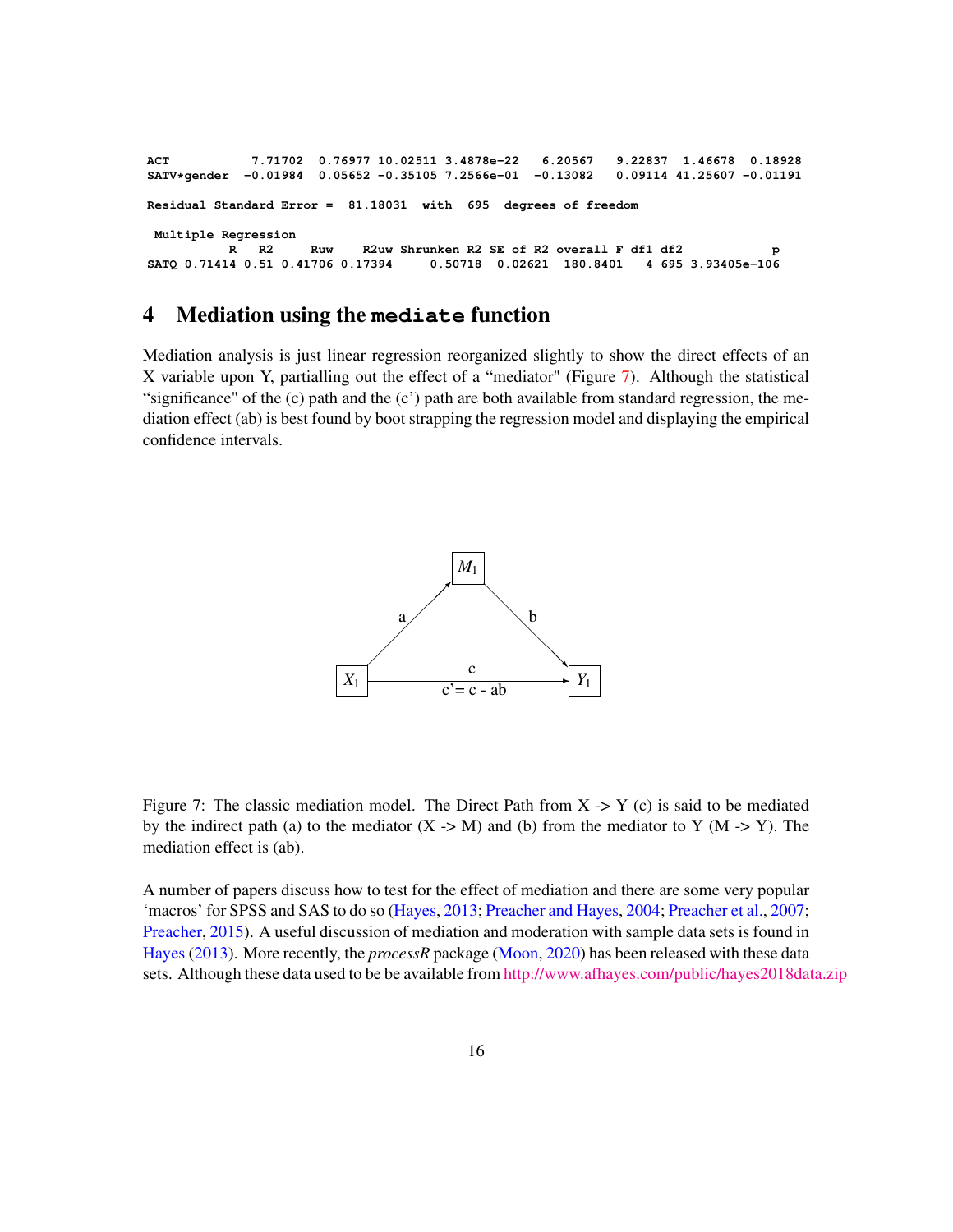this now longer seems to be case.<sup>1</sup>. I use these for comparisons with the results in Hayes (2013). Four of these data sets are now included in the *psych* package with the kind permission of their authors: Garcia is from Garcia et al.  $(2010)$ , and Tal  $\circ$  is from Tal-Or et al.  $(2010)$ , The Pollack correlation matrix is taken from an article by ?. The globalWarm data set is the glbwarm data set in the *processR* package and added to *psychTools* with the kind permission of the original author, Erik Nisbet.

To find the confidence intervals of the effect of mediation (the reduction between the c and c' paths, where  $c' = c - ab$ ), I bootstrap the results by randomly sampling from the data with replacement  $(n.iter = 5000)$  times.

For these examples, the data files Garcia (Garcia et al., 2010) and Tal Or (Tal-Or et al., 2010) are included in the psych package. The estrss data set and glbwarm were originally downloaded from the Hayes (2013) data seta and stored in a local directory on my computer. They are now available from the *processR* package Moon (2020).

The syntax is that  $y \sim x + (m)$  where m is the mediating variable. By default the output is to two decimals, as is the graphic output. This can be increased by returning the output to an object and then printing that object with the desired number of decimals.

#### 4.1 Simple mediation

The first example (Hayes, 2013, mod.4.5) is taken from (Tal-Or et al., 2010) and examines the mediating effect of "Presumed Media Influence" (pmi) on the intention to act (reaction) based upon the importance of a message (import). The data are in the Tal\_Or data set in *psych* (with the kind permission of Nurit Tal-Or, Jonanathan Cohen, Yariv Tasfati, and Albert Gunther). In the Hayes (2013) book, this is the pmi data set.

|                                                                    |      |         |                  |       |                         | R code    |    |                 |              |            |                                                   |    |  |
|--------------------------------------------------------------------|------|---------|------------------|-------|-------------------------|-----------|----|-----------------|--------------|------------|---------------------------------------------------|----|--|
| $> data (Tal.$ Or)                                                 |      |         |                  |       |                         |           |    |                 |              |            |                                                   |    |  |
| > psych::describe(Tal Or)                                          |      |         |                  |       | #descriptive statistics |           |    |                 |              |            |                                                   |    |  |
|                                                                    |      |         |                  |       |                         |           |    |                 |              |            |                                                   |    |  |
|                                                                    | vars | n       | mean             |       |                         |           |    |                 |              |            | sd median trimmed mad min max range skew kurtosis | se |  |
| cond                                                               |      | 1 123   | 0.470.50         | 0.00  | 0.460.00                |           | 0  | 1               | $\mathbf{1}$ | 0.11       | $-2.00$ 0.05                                      |    |  |
| pmi                                                                |      | 2 1 2 3 | $5.60$ 1.32      | 6.00  |                         | 5.78 1.48 | 1  | $7\phantom{.0}$ |              | $6 - 1.17$ | $1.30$ 0.12                                       |    |  |
| import                                                             |      | 3 1 2 3 | 4.20 1.74        | 4.00  |                         | 4.26 1.48 | 1  | $7\phantom{.0}$ |              | $6 - 0.26$ | $-0.89$ $0.16$                                    |    |  |
| reaction                                                           |      | 4 1 2 3 | 3.48 1.55        | 3.25  | 3.44 1.85               |           | 1  | $7\phantom{.0}$ |              | 60.21      | $-0.90$ $0.14$                                    |    |  |
| qender                                                             |      | 5 123   | 1.65 0.48        | 2.00  |                         | 1.690.00  | 1  | $\overline{2}$  |              | $1 - 0.62$ | $-1.62$ 0.04                                      |    |  |
| age                                                                |      |         | 6 123 24.63 5.80 | 24.00 | 23.76 1.48              |           | 18 | 61              |              | 43 4.71    | 24.76 0.52                                        |    |  |
|                                                                    |      |         |                  |       |                         | R code    |    |                 |              |            |                                                   |    |  |
| $>$ mod4.4 <- mediate (reaction $\sim$ cond + (pmi), data =Tal Or) |      |         |                  |       |                         |           |    |                 |              |            |                                                   |    |  |
| $>$ mod4.4                                                         |      |         |                  |       |                         |           |    |                 |              |            |                                                   |    |  |
|                                                                    |      |         |                  |       |                         |           |    |                 |              |            |                                                   |    |  |

**Mediation/Moderation Analysis** Call: mediate( $y =$  reaction  $\sim$  cond + (pmi), data = Tal\_Or)

<sup>&</sup>lt;sup>1</sup>The Hayes data sets (2018) do not correspond exactly with those from the 2013 book. Those data files were at [http://www.afhayes.com/public/hayes2013data.zip.]("http://www.afhayes.com/public/hayes2013data.zip")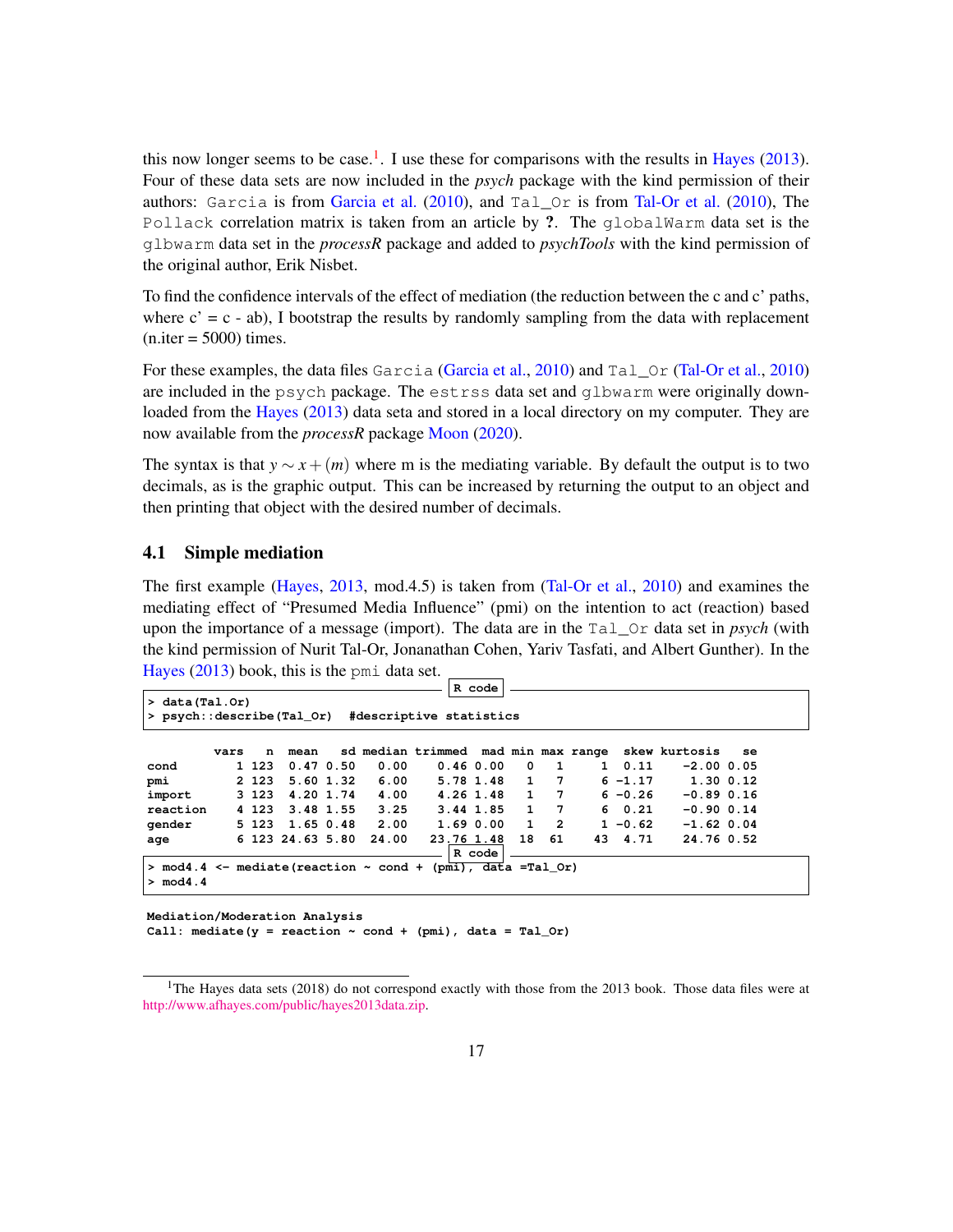**The DV (Y) was reaction . The IV (X) was cond . The mediating variable(s) = pmi . Total effect(c) of cond on reaction = 0.5 S.E. = 0.28 t = 1.79 df= 121 with p = 0.077 Direct effect (c') of cond on reaction removing pmi = 0.25 S.E. = 0.26 t = 0.99 df= 120 with Indirect effect (ab) of cond on reaction through pmi = 0.24 Mean bootstrapped indirect effect = 0.24 with standard error = 0.13 Lower CI = 0.01 Upper CI = 0.52 R = 0.45 R2 = 0.21 F = 15.56 on 2 and 120 DF p-value: 1.31e-08** To see the longer output, specify short = FALSE in the print statement or ask for the summary

|                                                                                                |  |  |  | $R \text{ code}$ |  |  |  |  |  |
|------------------------------------------------------------------------------------------------|--|--|--|------------------|--|--|--|--|--|
| > #print (mod4.4, digits = 4) # in order to get the precision of the Hayes (2013) p 99 example |  |  |  |                  |  |  |  |  |  |

**pdf 2**

#### **Mediation model**



Figure 8: A simple mediation model (Hayes, 2013, p 99) with data derived from Tal-Or et al.  $(2010)$ . The effect of a salience manipulation (cond) on the intention to buy a product (reaction) is mediated through the presumed media influence (pmi).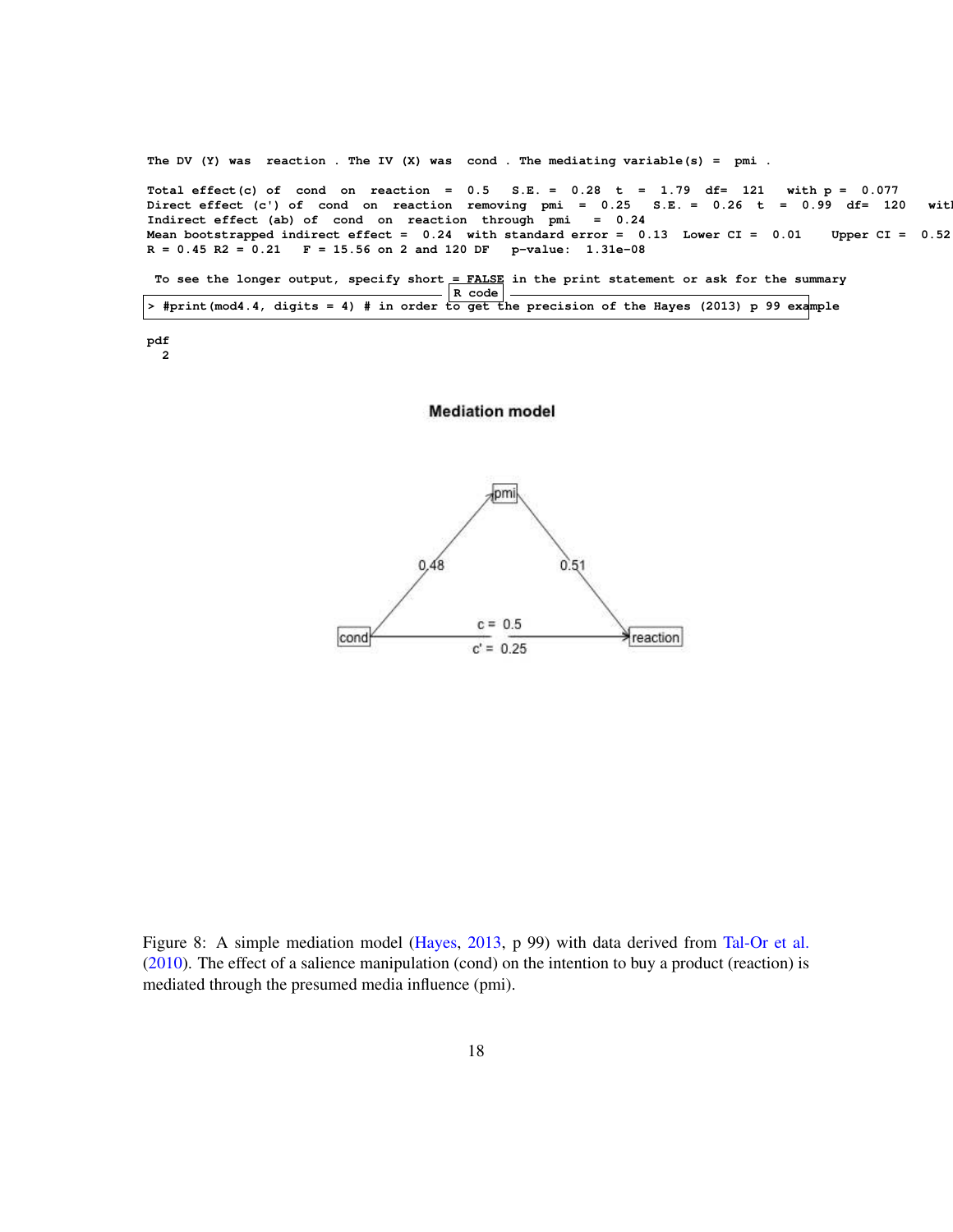A second example from (Hayes, 2013) is an example of moderated mediated effect. The data are from (Garcia et al., 2010) and report on the effect of protest on reactions to a case of sexual discrimination.

```
R code
> data(GSBE) #alias to Garcia data set
> #compare two models (bootstrapping n.iter set to 50 for speed
> # 1) mean center the variables prior to taking product terms
> mod1 <- mediate(respappr ~ prot2 * sexism +(sexism),data=Garcia,n.iter=50
+ ,main="Moderated mediation (mean centered)")
> # 2) do not mean center
> mod2 <- mediate(respappr ~ prot2 * sexism +(sexism),data=Garcia,zero=FALSE, n.iter=50,
     + main="Moderated mediation (not centered")
> summary(mod1)
Call: mediate(y = respappr ~ prot2 * sexism + (sexism), data = Garcia,
   n.iter = 50, main = "Moderated mediation (mean centered)")
Direct effect estimates (traditional regression) (c') X + M on Y
            respappr se t df Prob
Intercept -0.01 0.10 -0.12 125 9.07e-01
prot2 1.46 0.22 6.73 125 5.52e-10
prot2*sexism 0.81 0.28 2.87 125 4.78e-03
sexism 0.02 0.13 0.18 125 8.56e-01
R = 0.54 R2 = 0.3 F = 17.53 on 3 and 125 DF p-value: 1.46e-09
 Total effect estimates (c) (X on Y)
            respappr se t df Prob
Intercept -0.01 0.10 -0.12 126 9.06e-01
prot2 1.46 0.22 6.77 126 4.43e-10
                prot2*sexism 0.81 0.28 2.89 126 4.49e-03
 'a' effect estimates (X on M)
            sexism se t df Prob
Intercept 0.00 0.07 -0.02 126 0.986<br>prot2 0.07 0.15 0.47 126 0.642
              prot2 0.07 0.15 0.47 126 0.642
prot2*sexism 0.09 0.19 0.44 126 0.661
 'b' effect estimates (M on Y controlling for X)
      respappr se t df Prob
sexism 0.02 0.13 0.18 125 0.856
 'ab' effect estimates (through all mediators)
            respappr boot sd lower upper
prot2 0 0 0.02 -0.04 0.05
prot2*sexism 0 0 0.04 -0.04 0.05
                                       R code
> summary(mod2)
```
**Call: mediate(y = respappr ~ prot2 \* sexism + (sexism), data = Garcia, n.iter = 50, zero = FALSE, main = "Moderated mediation (not centered") Direct effect estimates (traditional regression) (c') X + M on Y respappr se t df Prob Intercept 6.57 1.21 5.43 125 2.83e-07 prot2 -2.69 1.45 -1.85 125 6.65e-02 prot2\*sexism 0.81 0.28 2.87 125 4.78e-03**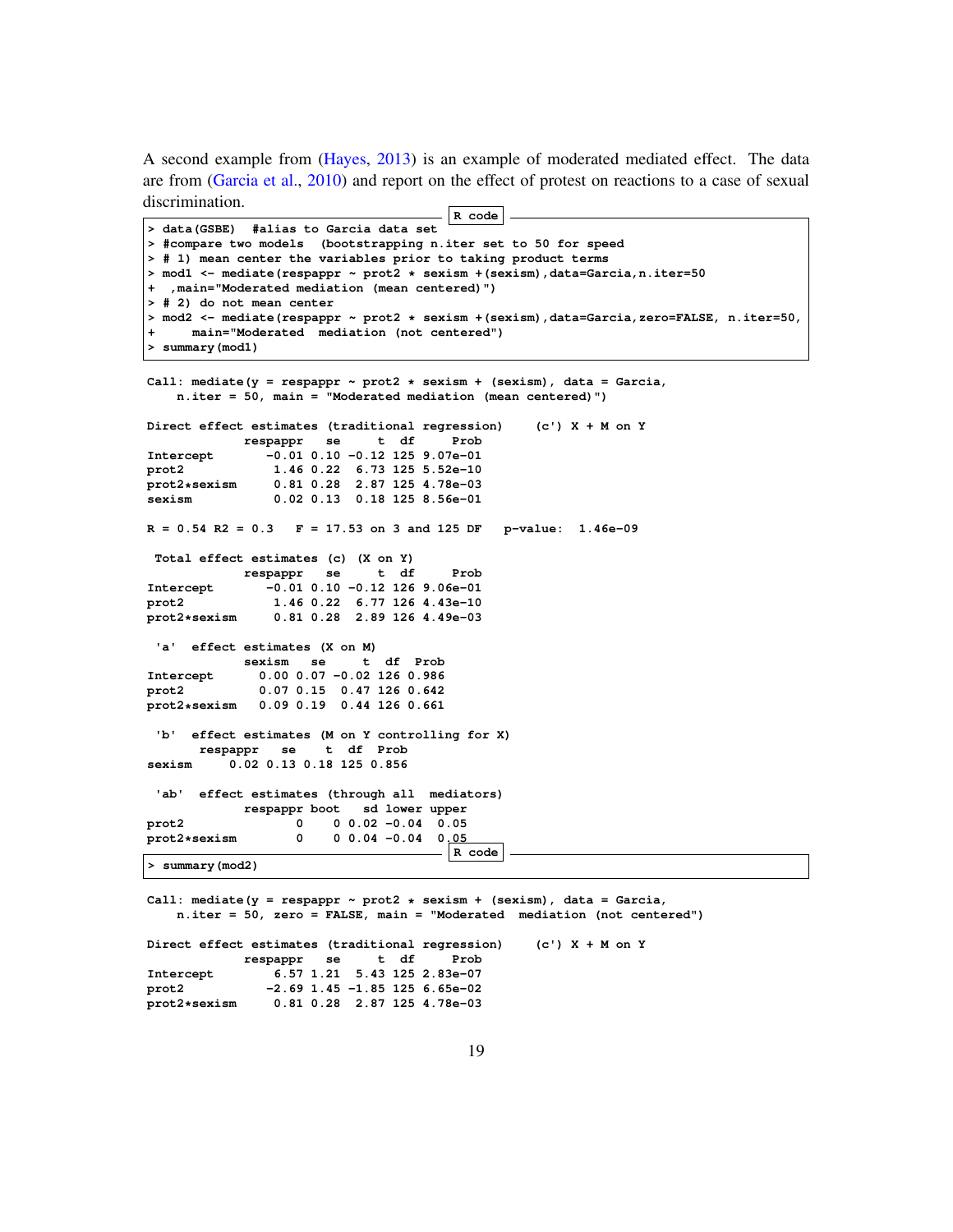**sexism -0.53 0.24 -2.24 125 2.67e-02 R = 0.54 R2 = 0.3 F = 17.53 on 3 and 125 DF p-value: 1.46e-09 Total effect estimates (c) (X on Y) respappr se t df Prob Intercept 3.88 0.18 21.39 126 9.14e-44 prot2 0.00 0.84 0.00 126 9.96e-01 prot2\*sexism 0.28 0.16 1.79 126 7.56e-02 'a' effect estimates (X on M) sexism se t df Prob Intercept 5.07 0.07 75.12 126 1.69e-106 prot2 -5.07 0.31 -16.33 126 6.81e-33 prot2\*sexism 1.00 0.06 17.15 126 9.41e-35 'b' effect estimates (M on Y controlling for X) respappr se t df Prob sexism -0.53 0.24 -2.24 125 0.0267 'ab' effect estimates (through all mediators) respappr boot sd lower upper prot2 2.68 2.96 1.41 0.53 5.65 prot2\*sexism -0.53 -0.58 0.28 0.53 5.65**

### 4.2 Multiple mediators

It is trivial to show the effect of multiple mediators. I do this by adding the second (or third) mediator into our equation. I use the  $Ta\_Or$  data set (Tal-Or et al., 2010) again. I show the graphical representation in Figure 9.

 $\vert$  R code  $\vert$ .

```
> mod5.4 <- mediate(reaction \sim cond + (import)^{-}+ (pmi), data = Tal_Or)
> print(mod5.4, digits=4) #to compare with Hayes
Mediation/Moderation Analysis
Call: mediate(y = reaction \sim cond + (import) + (pmi), data = Tal_Or)
The DV (Y) was reaction . The IV (X) was cond . The mediating variable(s) = import pmi .
Total effect(c) of cond on reaction = 0.4957 S.E. = 0.2775 t = 1.786 df= 121 with p = 0.0766<br>Direct effect (c') of cond on reaction removing import pmi = 0.1034 S.E. = 0.2391 t = 0.4324 d
Direct effect (c') of cond on reaction removing import pmi = 0.1034
Indirect effect (ab) of cond on reaction through import pmi = 0.3923
Mean bootstrapped indirect effect = 0.3939 with standard error = 0.1658 Lower CI = 0.0856 Upper CI =
R = 0.5702 R2 = 0.3251 F = 19.1118 on 3 and 119 DF p-value: 3.6636e-12
 To see the longer output, specify short = FALSE in the print statement or ask for the summary
                                           R code
```
**>**

```
pdf
  2
```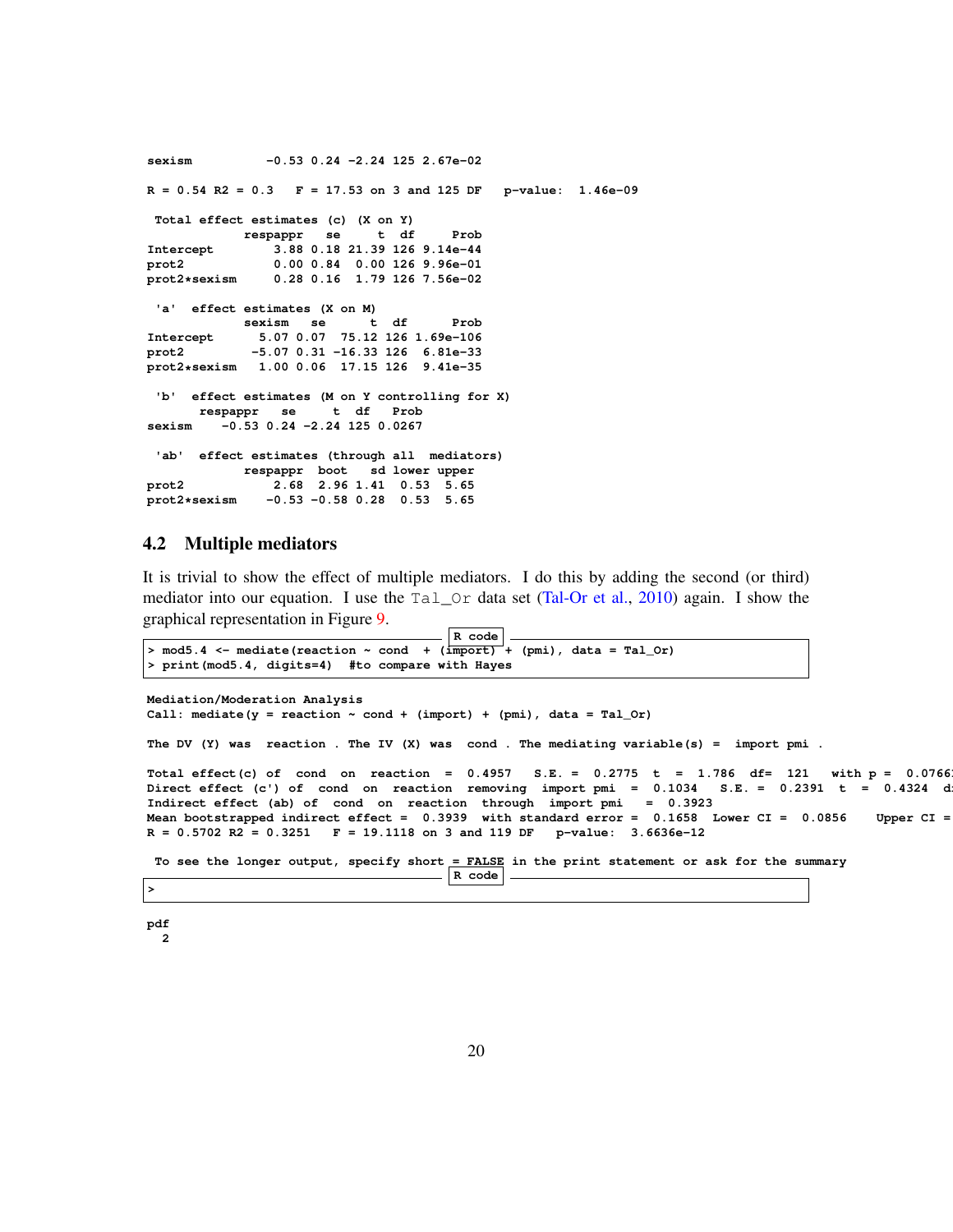### Hayes example 5.3



Figure 9: A mediation model with two mediators (Hayes, 2013, p 131). The data are data derived from Tal-Or et al. (2010). The effect of a salience manipulation (cond) on the intention to buy a product (reaction) is mediated through the presumed media influence (pmi) and importance of the message (import).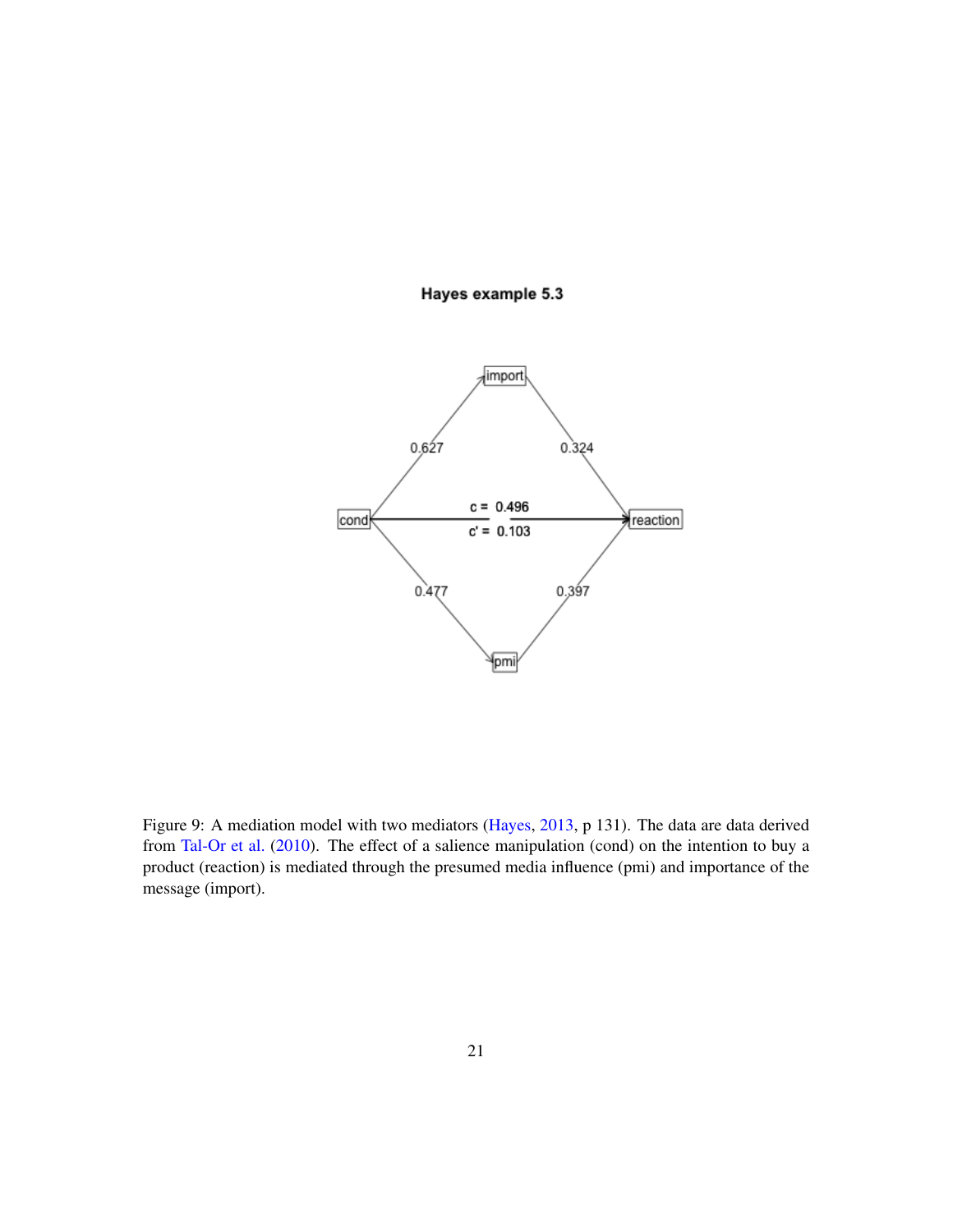### 4.3 Serial mediators

The example from Hayes (2013) for two mediators, where one effects the second, is a bit more complicated and currently can be done by combining two separate analyses. The first is just model 5.4, the second is the effect of cond on pmi mediated by import.

Combining the two results leads to the output found on (Hayes, 2013, page 153).

**pdf 2**

```
R code
> #model 5.4 + mod5.7 is the two chained mediator model
> mod5.7 <- mediate(pmi ~ cond + (import) , data = Tal_Or)
> summary(mod5.7, digits=4)
Call: mediate(y = pmi \sim cond + (import), data = Tal_Or)
Direct effect estimates (traditional regression) (c') X + M on Y
           pmi se t df Prob
Intercept 4.6104 0.3057 15.0836 120 1.7543e-29
cond 0.3536 0.2325 1.5207 120 1.3096e-01
import 0.1961 0.0671 2.9228 120 4.1467e-03
R = 0.3114 R2 = 0.097 F = 6.4428 on 2 and 120 DF p-value: 0.0021989
Total effect estimates (c) (X on Y)
           pmi se t df Prob
Intercept 5.3769 0.1618 33.2222 121 1.1593e-62
cond 0.4765 0.2357 2.0218 121 4.5401e-02
 'a' effect estimates (X on M)
         import se t df Prob
Intercept 3.9077 0.2127 18.3704 121 8.3936e-37
cond 0.6268 0.3098 2.0234 121 4.5235e-02
 'b' effect estimates (M on Y controlling for X)
        pmi se t df Prob
import 0.1961 0.0671 2.9228 120 0.0041467
 'ab' effect estimates (through all mediators)
      pmi boot sd lower upper
cond 0.1229 0.1253 0.085 0 0.3255
```
#### 4.4 Single mediators, multiple covariates

The Pollack data set (Pollack et al., 2012) is used as an example of multiple covariates (included in *psychTools* as a correlation matrix). The raw data are available from the *processR* package as estress. Confidence in executive decision making ("Entrepeneurial self-effiicacy), gender (sex), and length of time in business (tenure) are used as covariates. There are two ways of doing this: enter them as predictors of the criterion or to partial them out. The first approach estimates their effects, the second just removes them.

|                     | code<br>R. |  |
|---------------------|------------|--|
| > lowerMat(Pollack) |            |  |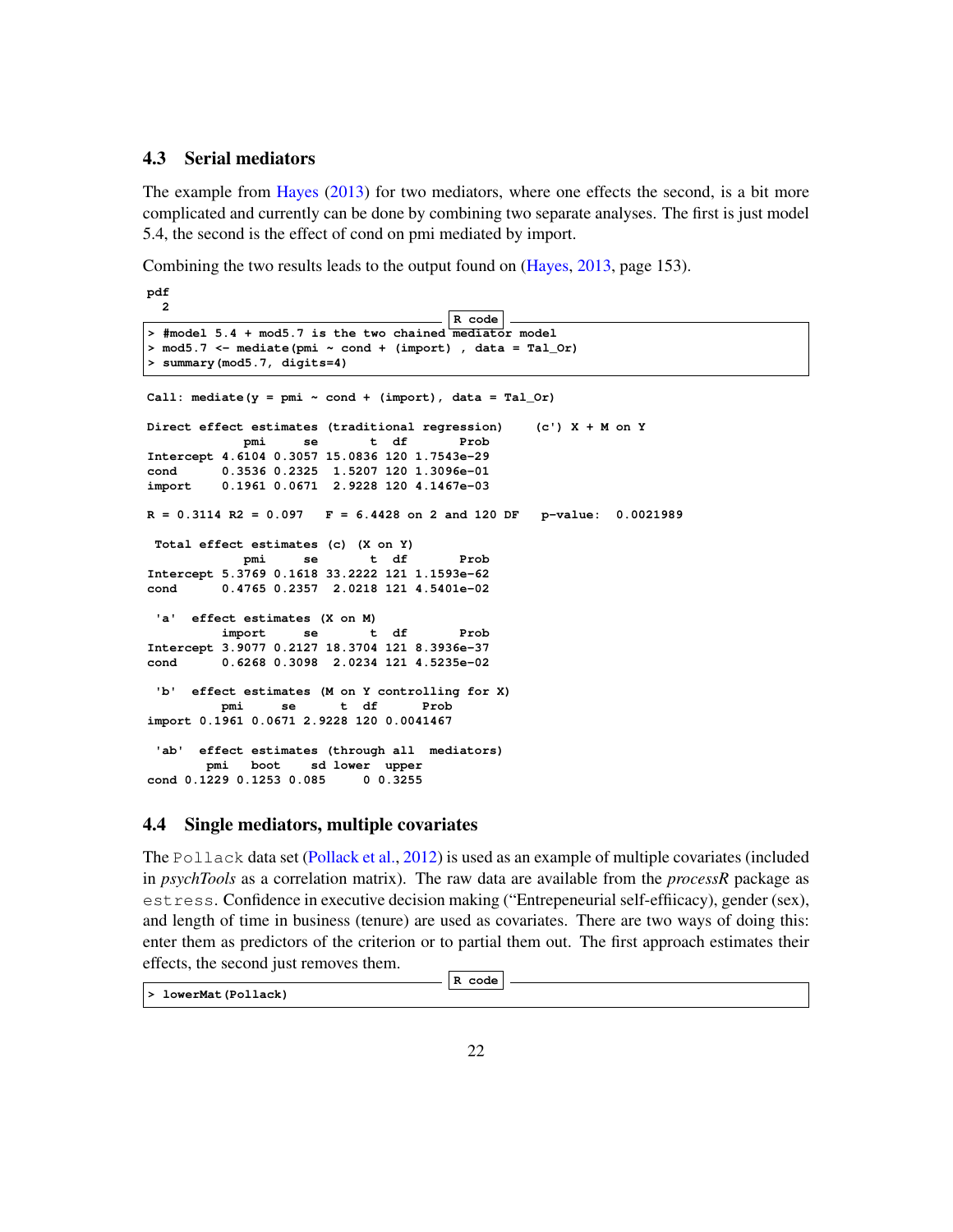**sex age tenur slf.f cmptn scl.t ecnm. dprss wthdr sex 1.00 age 0.07 1.00 tenure 0.03 0.32 1.00 self.efficacy -0.02 -0.09 -0.06 1.00 competence 0.08 0.01 0.02 0.22 1.00 social.ties 0.07 -0.06 0.01 0.19 0.13 1.00 economic.stress -0.15 0.09 0.07 -0.16 -0.09 -0.07 1.00 depression -0.05 -0.02 -0.07 -0.25 0.06 -0.05 0.34 1.00 withdrawal -0.03 -0.05 -0.04 -0.24 -0.09 0.01 0.06 0.42 1.00 R code > mod6.2 <- mediate(withdrawal ~ economic.stress + self.efficacy + sex + tenure + (depression), + data=Pollack, n.obs=262) > summary(mod6.2) Call: mediate(y = withdrawal ~ economic.stress + self.efficacy + sex + tenure + (depression), data = Pollack, n.obs = 262) Direct effect estimates (traditional regression) (c') X + M on Y withdrawal se t df Prob Intercept 0.00 0.06 0.00 256 1.00e+00 economic.stress -0.11 0.06 -1.82 256 6.99e-02 self.efficacy -0.15 0.06 -2.67 256 8.01e-03 sex -0.03 0.06 -0.50 256 6.15e-01 tenure -0.01 0.06 -0.21 256 8.37e-01 depression 0.42 0.06 6.83 256 6.05e-11 R = 0.45 R2 = 0.21 F = 13.35 on 5 and 256 DF p-value: 1.45e-11 Total effect estimates (c) (X on Y) withdrawal se t df Prob Intercept 0.00 0.06 0.00 257 1.000000 economic.stress 0.02 0.06 0.34 257 0.737000 self.efficacy -0.24 0.06 -3.92 257 0.000113 sex -0.03 0.06 -0.49 257 0.624000 tenure -0.05 0.06 -0.91 257 0.366000 'a' effect estimates (X on M) depression se t df Prob Intercept 0.00 0.06 0.00 257 1.00e+00 economic.stress 0.31 0.06 5.36 257 1.88e-07 self.efficacy -0.21 0.06 -3.56 257 4.36e-04 sex 0.00 0.06 -0.07 257 9.46e-01 tenure -0.10 0.06 -1.82 257 6.98e-02 'b' effect estimates (M on Y controlling for X) withdrawal se t df Prob depression 0.42 0.06 6.83 256 6.05e-11 'ab' effect estimates (through all mediators) withdrawal boot sd lower upper economic.stress 0.13 0.08 0.02 0.04 0.13 self.efficacy -0.09 -0.09 0.02 0.04 0.13 sex 0.00 0.01 0.02 0.04 0.13 tenure -0.04 -0.05 0.02 0.04 0.13 pdf 2**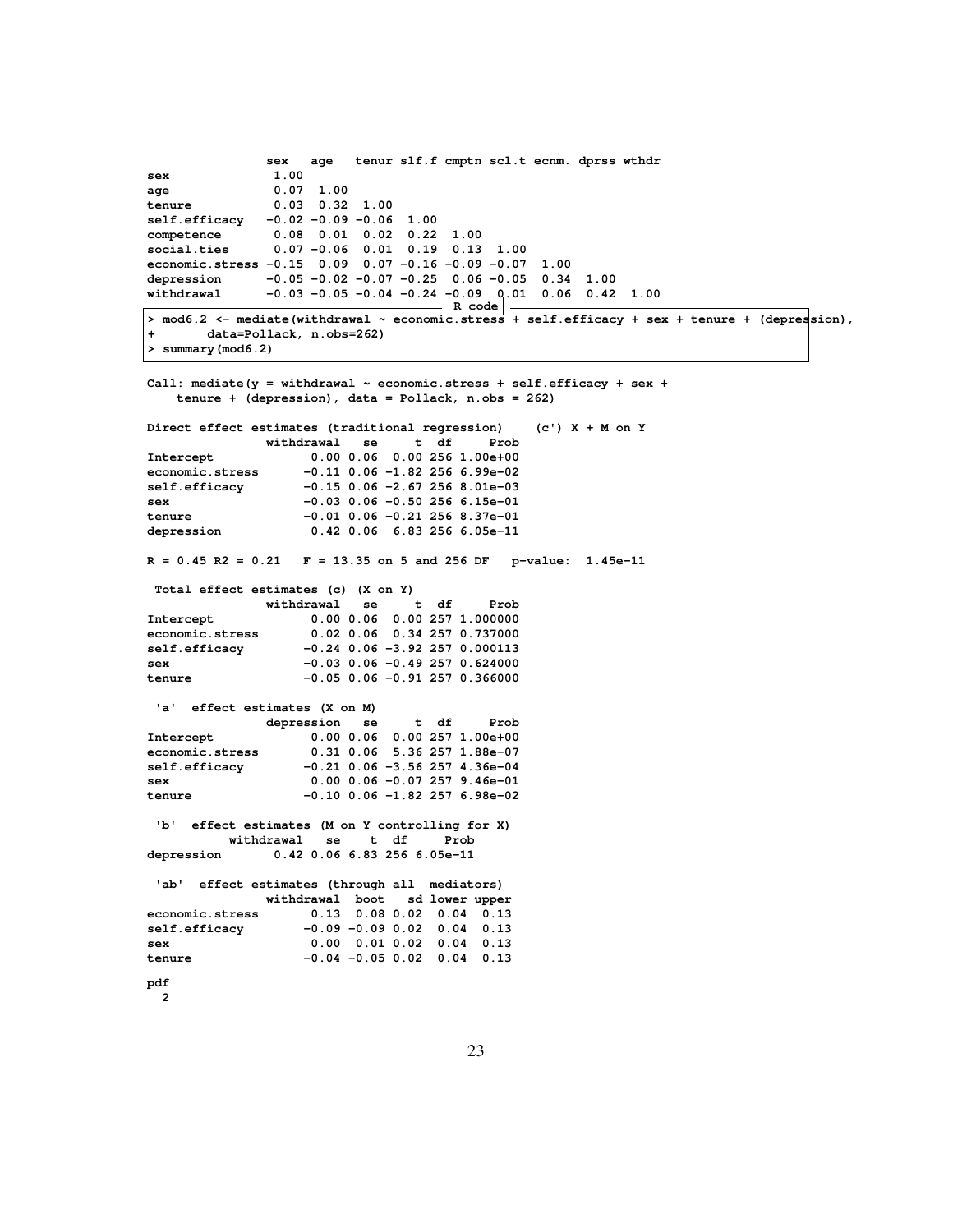The graphical output (Figure 10) looks a bit more complicated than the figure in (Hayes, 2013, p 177) because I are showing the covariates as causal paths.



#### Simple mediation, 3 covariates

Figure 10: A mediation model with three covariates (Hayes, 2013, p 177). Compare this to the solution in which they are partialled out. (Figure 11).

### 4.5 Single predictor, single criterion, multiple covariates

An alternative way to display the previous results is to remove the three covariates from the mediation model. I do this by partialling out the covariates. This is represented in the mediate code by a negative sign. (Figure 11)

```
R code
> mod6.2a <- mediate(withdrawal ~ economic.stress -self.efficacy - sex - tenure + (depression),
+ data=Pollack, n.obs=262)
> summary(mod6.2a)
```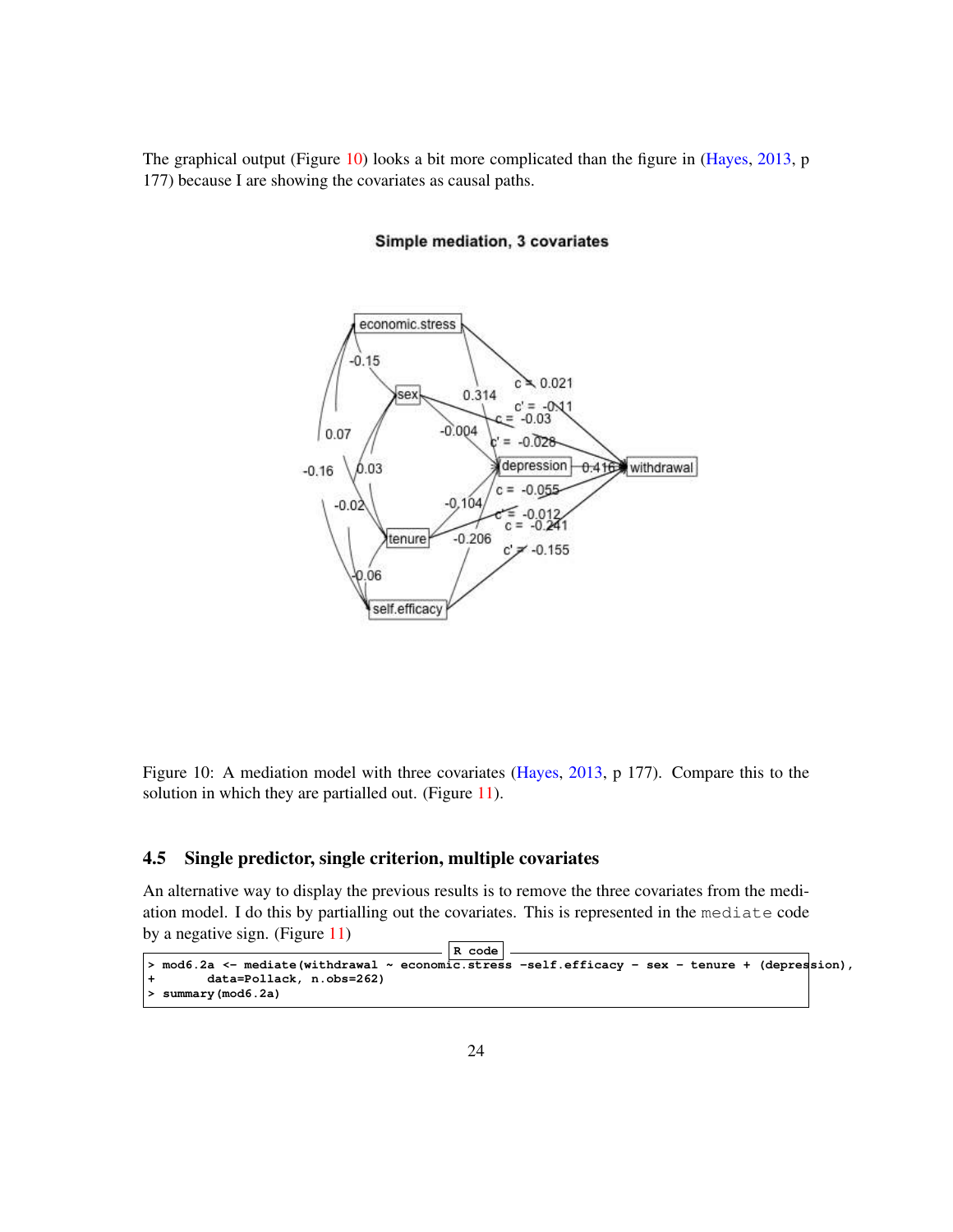```
Call: mediate(y = withdrawal ~ economic.stress - self.efficacy - sex -
   tenure + (depression), data = Pollack, n.obs = 262)
Direct effect estimates (traditional regression) (c') X + M on Y
             withdrawal* se t df Prob
Intercept 0.00 0.06 0.00 256 1.00e+00
economic.stress -0.11 0.06 -1.80 256 7.23e-02
depression 0.42 0.06 6.78 256 8.50e-11
R = 0.39 R2 = 0.15 F = 23.41 on 2 and 256 DF p-value: 4.6e-10
Total effect estimates (c) (X on Y)
             withdrawal* se t df Prob
Intercept 0.00 0.06 0.00 257 1.000
economic.stress 0.02 0.06 0.34 257 0.737
'a' effect estimates (X on M)
             depression se t df Prob
Intercept 0.00 0.06 0.00 257 1.00e+00
economic.stress 0.31 0.06 5.36 257 1.88e-07
 'b' effect estimates (M on Y controlling for X)
         withdrawal* se t df Prob
depression 0.42 0.06 6.83 256 6.05e-11
 'ab' effect estimates (through all mediators)
             withdrawal* boot sd lower upper
economic.stress 0.13 0.15 0.03 0.09 0.22
pdf
 2
```
### 4.6 Multiple predictors, single criterion

It is straightforward to use multiple predictors see (Hayes, 2013, p196) and in fact I did so in the previous example where the predictors were treated as *covariates*. mediate also allows for multiple criteria.

# 5 Mediation and moderation

We already saw how to do moderation in the discussion of  $setCor$ . Combining the concepts of mediation with moderation is done in mediate. That is, I can find the linear model of product terms as they are associated with dependent variables and regressed on the mediating variables.

The Garcia data set (Garcia et al., 2010) can be used for an example of moderation. (This was taken from (Hayes, 2013) but is used with kind permission of Donna M. Garcia, Michael T. Schmitt, Nyla R. Branscombe, and Naomi Ellemers.) Just as  $setCor$  and  $lm$  will find the interaction term by forming a product, so will mediate. Notice that by default, setCor reports zero centered and standardized regressions, mediate reports zero centered but not standardized regressions, and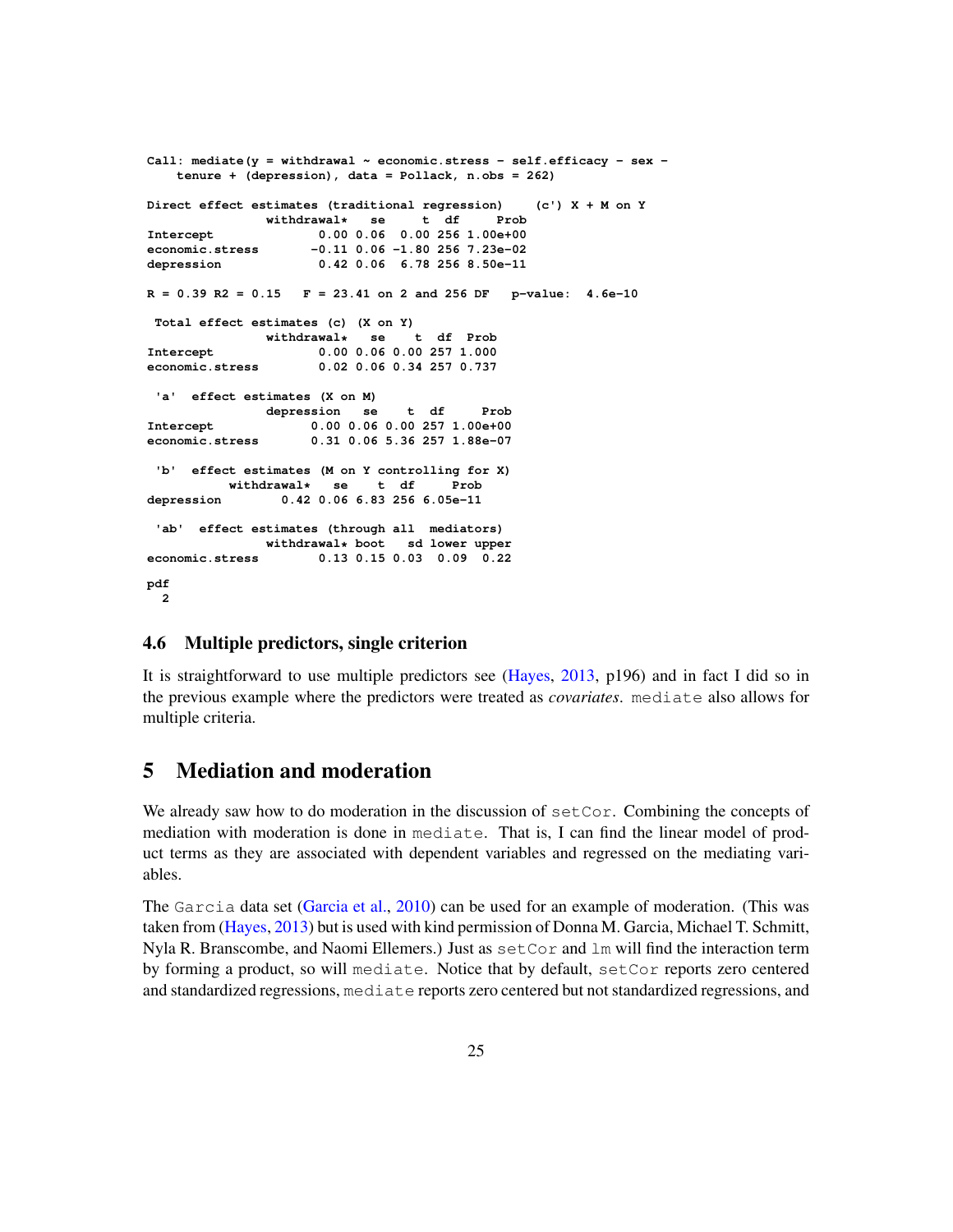### Simple mediation, 3 covariates (partialled out)



Figure 11: Show the mediation model from Figure 10 with the covariates (ese, sex, tenure) removed.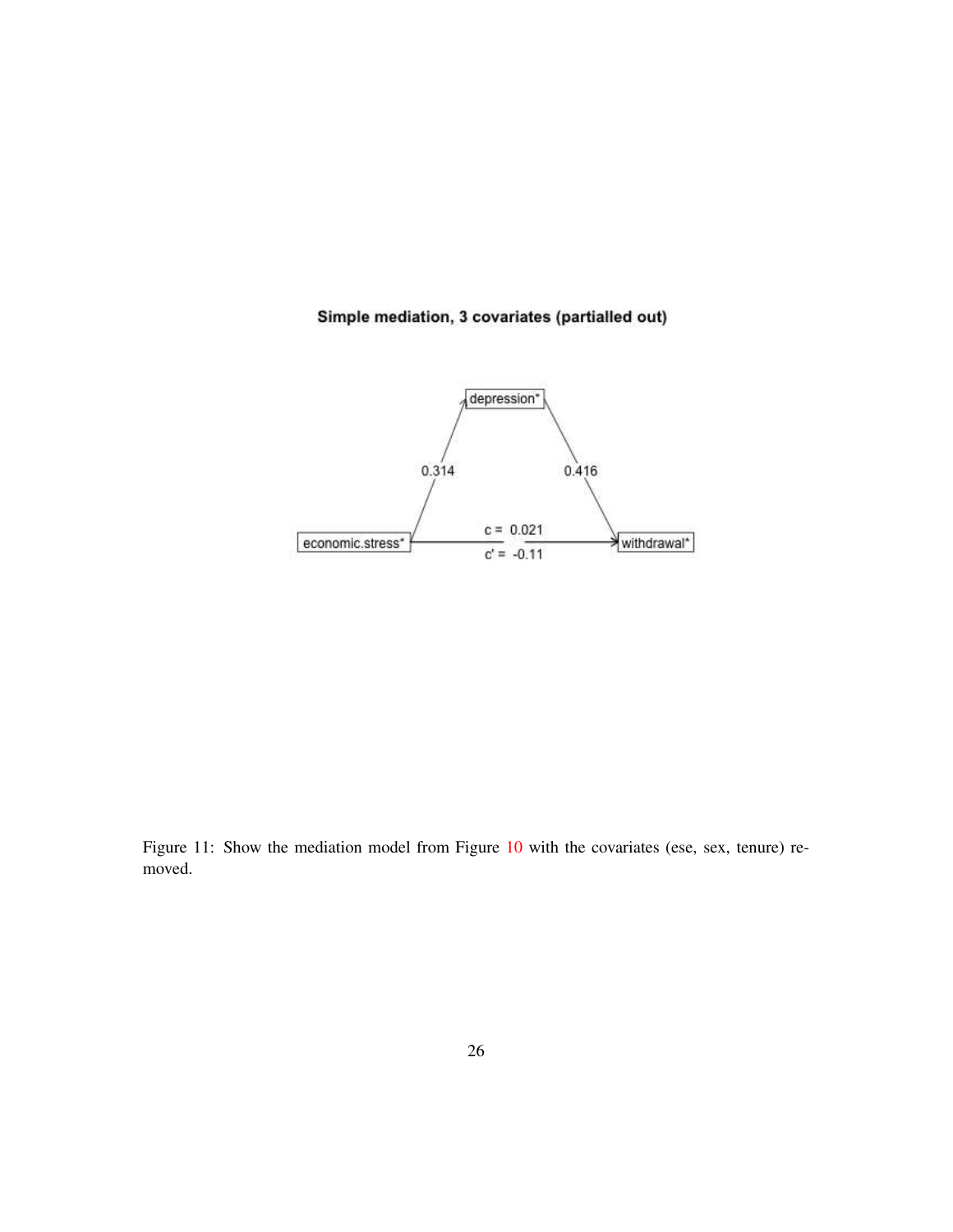some of the examples from Hayes (2013) do not zero center the data. Thus, I specify zero=FALSE to get the Hayes (2013) results.

It is important to note that the protest data set discussed here is from the 2013 examples and not the more recent 2018 examples available from [afhayes.com.](http://afhayes.com) The 2013 data have a dichotomous protest variable, while the 2018 data set has three levels for the protest variable. The Garcia data set is composed of the 2018 data set with the addition of a dichotomous variable (prot2) to match the 2013 exampes.

We consider how the interaction of sexism with protest affects the mediation effect of sexism (Hayes, 2013, p 362), I contrast the lm, setCor and mediate approaches. For reasons to be discussed in the next section, I do not zero center the variables. The graphic output is in Figure 12 and the output is below. For comparison purposes, I show the results from the  $\text{lm}$  as well as setCor and mediate.

```
R code
> summary(lm(respappr ~ prot2 * sexism,data = Garcia)) #show the lm results for comparison
Call:
lm(formula = respappr ~ prot2 * sexism, data = Garcia)
Residuals:
   Min 1Q Median 3Q Max
-3.4984 -0.7540 0.0801 0.8301 3.1853
Coefficients:
            Estimate Std. Error t value Pr(>|t|)
(Intercept) 6.5667 1.2095 5.429 2.83e-07 ***
                        prot2 -2.6866 1.4515 -1.851 0.06654 .
sexism -0.5290 0.2359 -2.243 0.02668 *
                        prot2:sexism 0.8100 0.2819 2.873 0.00478 **
---
Signif. codes: 0 '***' 0.001 '**' 0.01 '*' 0.05 '.' 0.1 ' ' 1
Residual standard error: 1.144 on 125 degrees of freedom
Multiple R-squared: 0.2962, Adjusted R-squared: 0.2793
F-statistic: 17.53 on 3 and 125 DF, p-value: 1.456e-09
                                      R code
> #show the setCor analysis
> setCor(respappr ~ prot2* sexism ,data=Garcia,zero=FALSE,main="Moderation",std=FALSE)
Call: setCor(y = respappr ~ prot2 * sexism, data = Garcia, std = FALSE,
   main = "Moderation", zero = FALSE)
Multiple Regression from raw data
DV = respappr
            slope se t p lower.ci upper.ci VIF Vy.x
(Intercept) 6.57 1.21 5.43 2.8e-07 4.17 8.96 1.00 0.00
prot2 -2.69 1.45 -1.85 6.7e-02 -5.56 0.19 44.99 -0.47
sexism -0.53 0.24 -2.24 2.7e-02 -1.00 -0.06 3.34 -0.01
prot2*sexism 0.81 0.28 2.87 4.8e-03 0.25 1.37 48.14 0.77
Residual Standard Error = 1.14 with 125 degrees of freedom
```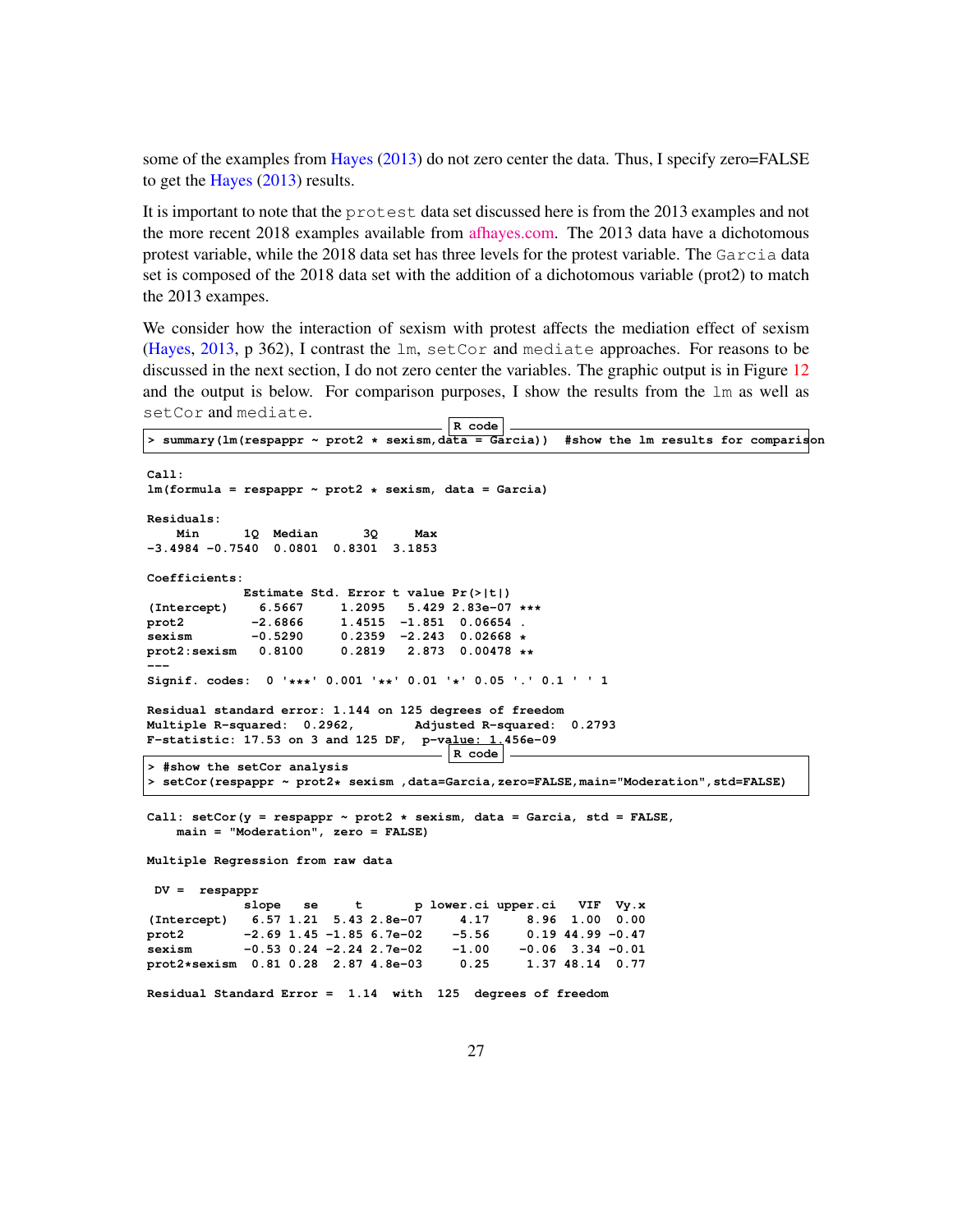```
Multiple Regression
          R R2 Ruw R2uw Shrunken R2 SE of R2 overall F df1 df2 p
respappr 0.54 0.3 0.41 0.17 0.28 0.06 17.53 3 125 1.46e-09
                                     R code
> #then show the mediate results
>
> modgarcia <-mediate(respappr ~ prot2 * sexism +(sexism),data=Garcia,zero=FALSE,main="Moderated mediation")
> summary(modgarcia)
Call: mediate(y = respappr ~ prot2 * sexism + (sexism), data = Garcia,
   zero = FALSE, main = "Moderated mediation")
Direct effect estimates (traditional regression) (c') X + M on Y
           respappr se t df Prob
Intercept 6.57 1.21 5.43 125 2.83e-07
prot2 -2.69 1.45 -1.85 125 6.65e-02
prot2*sexism 0.81 0.28 2.87 125 4.78e-03
              sexism -0.53 0.24 -2.24 125 2.67e-02
R = 0.54 R2 = 0.3 F = 17.53 on 3 and 125 DF p-value: 1.46e-09
Total effect estimates (c) (X on Y)
           respappr se t df Prob
Intercept 3.88 0.18 21.39 126 9.14e-44
prot2 0.00 0.84 0.00 126 9.96e-01
               prot2*sexism 0.28 0.16 1.79 126 7.56e-02
 'a' effect estimates (X on M)
           sexism se t df Prob
Intercept 5.07 0.07 75.12 126 1.69e-106
prot2 -5.07 0.31 -16.33 126 6.81e-33
prot2*sexism 1.00 0.06 17.15 126 9.41e-35
 'b' effect estimates (M on Y controlling for X)
      respappr se t df Prob
sexism -0.53 0.24 -2.24 125 0.0267
 'ab' effect estimates (through all mediators)
           respappr boot sd lower upper
prot2 2.68 2.67 1.62 -0.7 5.61
prot2*sexism -0.53 -0.53 0.32 -0.7 5.61
                                     R code
>
```
#### **pdf 2**

#### 5.1 To center or not to center, that is the question

We have discussed the difference between zero centering and not zero centering. Although Hayes (2013) seems to prefer not centering, some of his examples are in fact centered. So, when we examine Table 8.2 and try to replicate the regression, we need to zero center the data.

With the global warming data from Hayes (2013), the default (uncentered) regression does not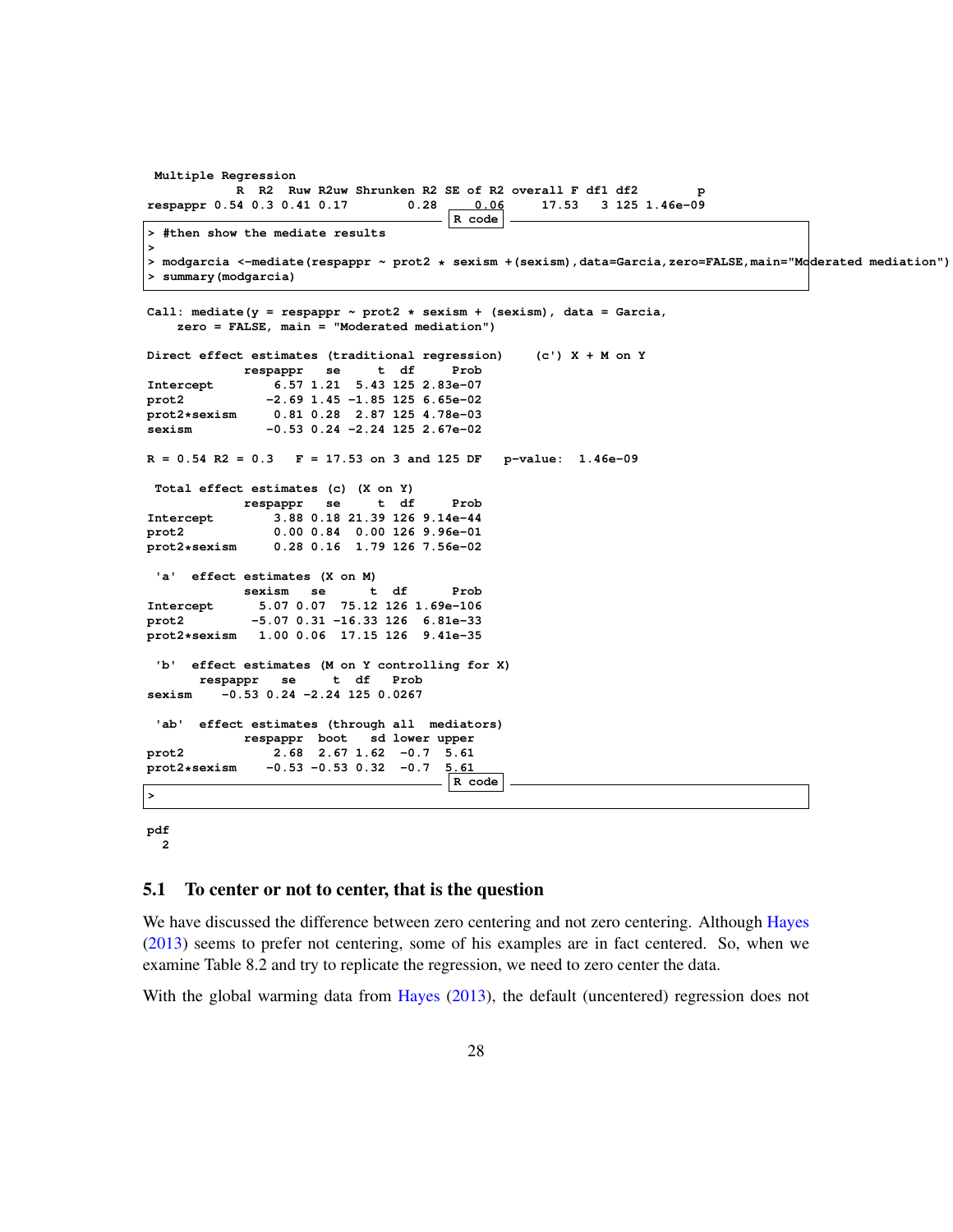## An example of moderated mediation



Figure 12: Moderated mediation from (Hayes, 2013, p 362). The data are from Garcia et al. (2010).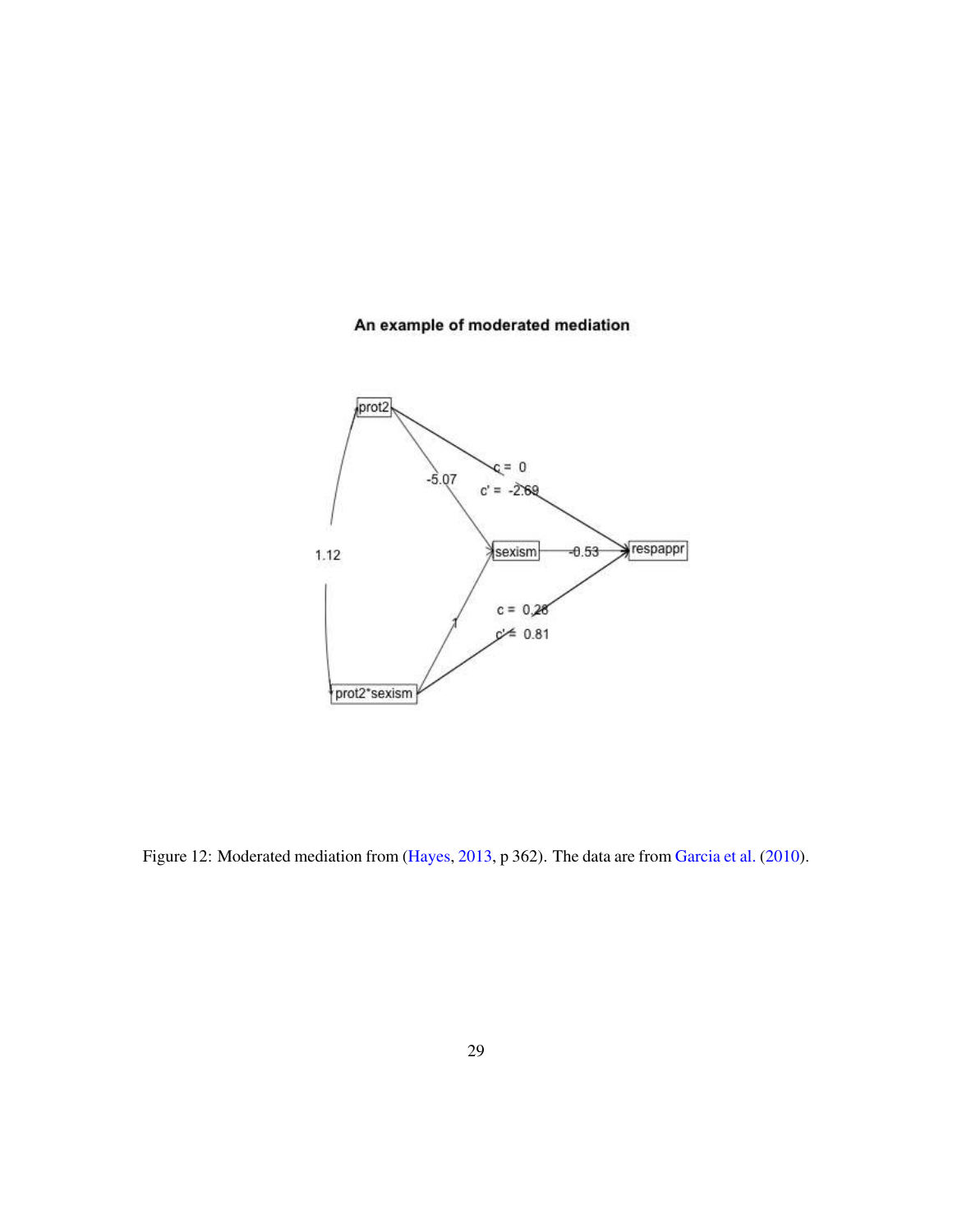reproduce his Table, but zero centering does. To this in lm requires two steps, but we can do this in setCor with the zero=TRUE or zero=FALSE option.

|                                                                                                                                               | R code                                     |                                             |             |                    |      |
|-----------------------------------------------------------------------------------------------------------------------------------------------|--------------------------------------------|---------------------------------------------|-------------|--------------------|------|
| > lm(govact ~ age * negemot + posemot + ideology + sex, data=globalWarm)                                                                      |                                            |                                             |             |                    |      |
| Call:<br>$lm(formula = qovact ~ aqe ~ negenot + posemot + ideology + sex,$<br>$data = qlobalWarm)$                                            |                                            |                                             |             |                    |      |
| Coefficients:                                                                                                                                 |                                            |                                             |             |                    |      |
| (Intercept)<br>negemot<br>age                                                                                                                 | posemot                                    | ideology                                    |             | sex age: negemot   |      |
| 5.173849<br>$-0.023879$<br>0.119583                                                                                                           | $-0.021419$                                | $-0.211515$                                 | $-0.011191$ | 0.006331           |      |
|                                                                                                                                               | R code                                     |                                             |             |                    |      |
| > # but zero center and try again                                                                                                             |                                            |                                             |             |                    |      |
| > glbwarmc <-data.frame(scale(globalWarm,scale=FALSE))                                                                                        |                                            |                                             |             |                    |      |
| > lm(govact ~ age * negemot + posemot + ideology + sex, data=glbwarmc)                                                                        |                                            |                                             |             |                    |      |
|                                                                                                                                               |                                            |                                             |             |                    |      |
| Call:<br>$lm(formula = govact ~ age ~ * negemot ~ + posemot ~ + ideology ~ sex,$<br>$data = qlbwarmc)$                                        |                                            |                                             |             |                    |      |
| Coefficients:                                                                                                                                 |                                            |                                             |             |                    |      |
| (Intercept)<br>negemot<br>age                                                                                                                 | posemot                                    | ideology                                    |             | sex age: negemot   |      |
| 0.008979<br>$-0.001354$<br>0.433184                                                                                                           | $-0.021419$<br>$\mid$ R $\mid$ code $\mid$ | $-0.211515$                                 | $-0.011191$ | 0.006331           |      |
| > mod.glb <- setCor(govact ~ age * negemot + posemot + ideology + sex, data=globalWarm, zero=FALSE, std=FALSE)<br>> print (mod.glb, digits=6) |                                            |                                             |             |                    |      |
| Call: setCor(y = govact $\sim$ age $\star$ negemot + posemot + ideology + sex,<br>data = globalWarm, std = FALSE, zero = FALSE)               |                                            |                                             |             |                    |      |
| Multiple Regression from raw data                                                                                                             |                                            |                                             |             |                    |      |
| $DV = govact$                                                                                                                                 |                                            |                                             |             |                    |      |
| slope<br>se<br>t                                                                                                                              |                                            | p lower.ci upper.ci                         |             | VIF                | Vy.x |
| (Intercept) 5.173849 0.338451 15.286838 1.58157e-46 4.509502 5.838197 1.000000                                                                |                                            |                                             |             | 0.000000           |      |
| $-0.023879$ 0.005980 $-3.992944$ 7.12038e-05 -0.035618 -0.012140 6.949401 0.027844<br>age                                                     |                                            |                                             |             |                    |      |
| 0.119583 0.082535 1.448881 1.47759e-01 -0.042425 0.281591 11.594520 0.077620<br>negemot                                                       |                                            |                                             |             |                    |      |
| $-0.021419$ 0.027904 $-0.767597$ 4.42951e-01 $-0.076193$ 0.033354 1.028663 $-0.000912$<br>posemot                                             |                                            |                                             |             |                    |      |
| $-0.211515$ 0.026833 -7.882678 1.03603e-14 -0.264185 -0.158845 1.198910<br>ideology                                                           |                                            |                                             |             | 0.098323           |      |
| $-0.011191$ 0.076003 $-0.147240$ 8.82979e-01 $-0.160378$ 0.137997 1.052907 0.000406<br>sex                                                    |                                            |                                             |             |                    |      |
| age*negemot 0.006331 0.001543 4.103542 4.48155e-05 0.003302 0.009359 16.455422 0.197526                                                       |                                            |                                             |             |                    |      |
| Residual Standard Error = 1.056984 with 808 degrees of freedom                                                                                |                                            |                                             |             |                    |      |
| Multiple Regression                                                                                                                           |                                            |                                             |             |                    |      |
| R2<br>R<br>Ruw                                                                                                                                |                                            | R2uw Shrunken R2 SE of R2 overall F df1 df2 |             |                    | p    |
| govact 0.633093 0.400806 0.14033 0.019693                                                                                                     | $\mathsf{R}\ \mathsf{code}$                | 0.396357  0.026299  90.07983                |             | 6 808 1.824604e-86 |      |
| mod.glb0 <- setCor(govact ~ age * negemot + posemot + ideology + sex, data=globalWarm,std=FALSE) <<br>> print (mod.glb0, digits=6)            |                                            |                                             |             |                    |      |
| Call: $setCor(y = govact ~ age ~ x negemot + posemot + ideology + sex,$<br>$data = globalWarm, std = FALSE)$                                  |                                            |                                             |             |                    |      |

**Multiple Regression from raw data**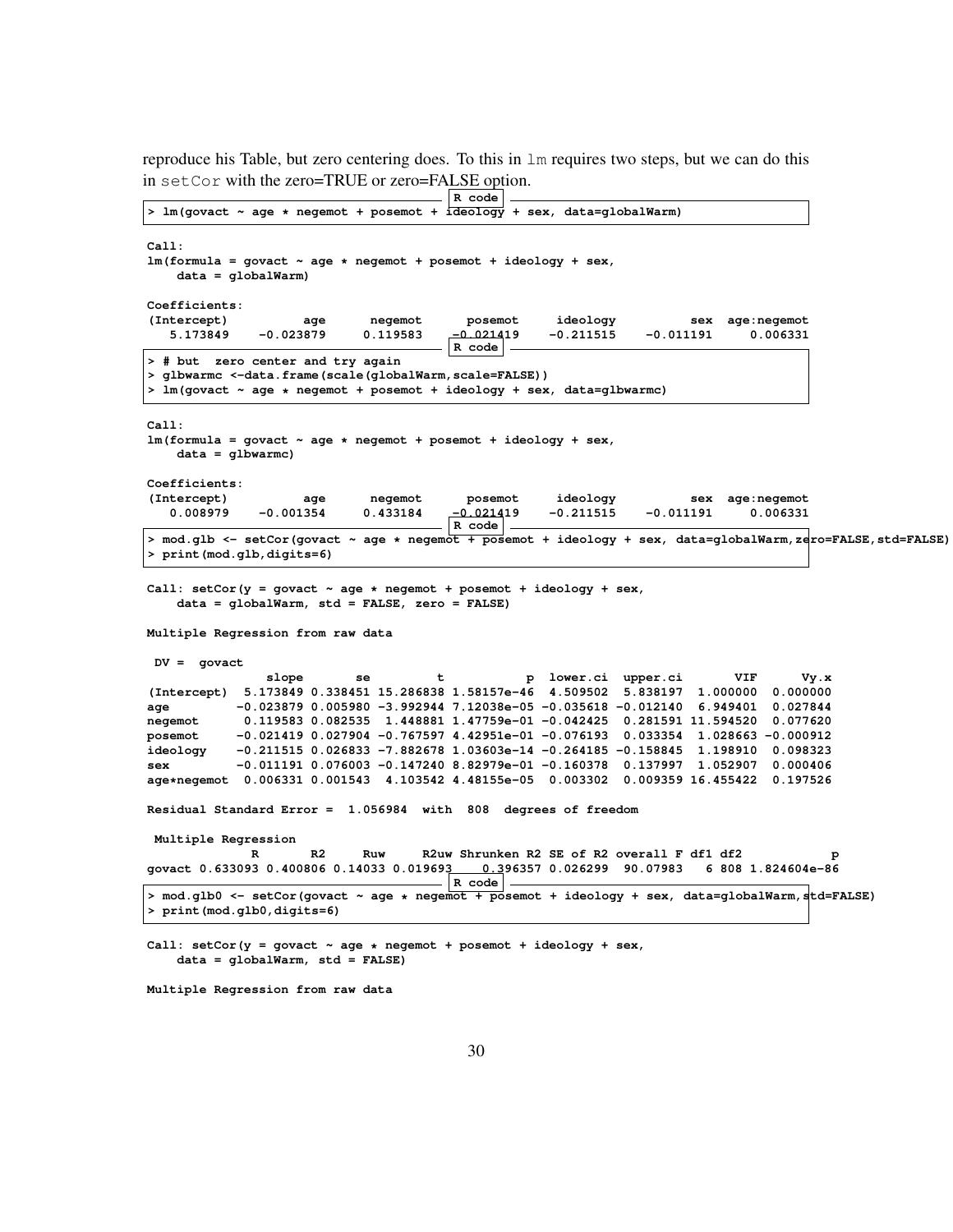**DV = govact slope se t p lower.ci upper.ci VIF Vy.x (Intercept) 4.595973 0.037089 123.916910 0.00000e+00 4.523171 4.668776 1.000000 0.000000 age -0.001354 0.002348 -0.576864 5.64192e-01 -0.005963 0.003254 1.071058 0.001579 negemot 0.433184 0.026243 16.506679 5.75775e-53 0.381671 0.484696 1.172207 0.281175 posemot -0.021419 0.027904 -0.767597 4.42951e-01 -0.076193 0.033354 1.028663 -0.000912 ideology -0.211515 0.026833 -7.882678 1.03603e-14 -0.264185 -0.158845 1.198910 0.098323 sex -0.011191 0.076003 -0.147240 8.82979e-01 -0.160378 0.137997 1.052907 0.000406 age\*negemot 0.006331 0.001543 4.103542 4.48155e-05 0.003302 0.009359 1.014744 0.020236 Residual Standard Error = 1.056984 with 808 degrees of freedom Multiple Regression** R R2 Ruw R2uw Shrunken R2 SE of R2 overall F df1 df2 p<br>govact 0.633093 0.400806 0.355865 0.12664 0.396357 0.026299 90.07983 6 808 1.824604e-86 **govact 0.633093 0.400806 0.355865 0.12664 0.396357 0.026299 90.07983 6 808 1.824604e-86** So, when we do the mediated moderation model, we need to use the zero centered option to match the Hayes (2013) results from Figure 8.5. **R code > #by default, mediate zero centers before finding the products > mod.glb <- mediate(govact ~ age \* negemot + posemot + ideology + sex + (age), data=globalWarm,zero=TRUE) > summary(mod.glb,digits=4)** Call: mediate( $y =$  govact  $\sim$  age  $*$  negemot + posemot + ideology + sex + **(age), data = globalWarm, zero = TRUE) Direct effect estimates (traditional regression) (c') X + M on Y govact se t df Prob Intercept 0.0090 0.0371 0.2421 808 8.0876e-01 negemot 0.4332 0.0262 16.5067 808 5.7578e-53 posemot -0.0214 0.0279 -0.7676 808 4.4295e-01 ideology -0.2115 0.0268 -7.8827 808 1.0360e-14 sex -0.0112 0.0760 -0.1472 808 8.8298e-01 age\*negemot 0.0063 0.0015 4.1035 808 4.4816e-05 age -0.0014 0.0023 -0.5769 808 5.6419e-01 R = 0.6331 R2 = 0.4008 F = 90.0798 on 6 and 808 DF p-value: 1.8246e-86 Total effect estimates (c) (X on Y) govact se t df Prob Intercept 0.0090 0.0371 0.2420 809 8.0881e-01 negemot 0.4328 0.0262 16.5043 809 5.8181e-53 posemot -0.0220 0.0279 -0.7890 809 4.3036e-01 ideology -0.2145 0.0263 -8.1510 809 1.3690e-15 sex -0.0173 0.0752 -0.2304 809 8.1783e-01 age\*negemot 0.0063 0.0015 4.1025 809 4.4999e-05 'a' effect estimates (X on M) age se t df Prob Intercept 0.0044 0.5554 0.0079 809 9.9366e-01 negemot 0.2757 0.3929 0.7017 809 4.8305e-01 posemot 0.4232 0.4176 1.0135 809 3.1112e-01 ideology 2.2079 0.3943 5.6002 809 2.9334e-08 sex 4.5345 1.1269 4.0238 809 6.2643e-05 age\*negemot 0.0031 0.0231 0.1346 809 8.9294e-01 'b' effect estimates (M on Y controlling for X)**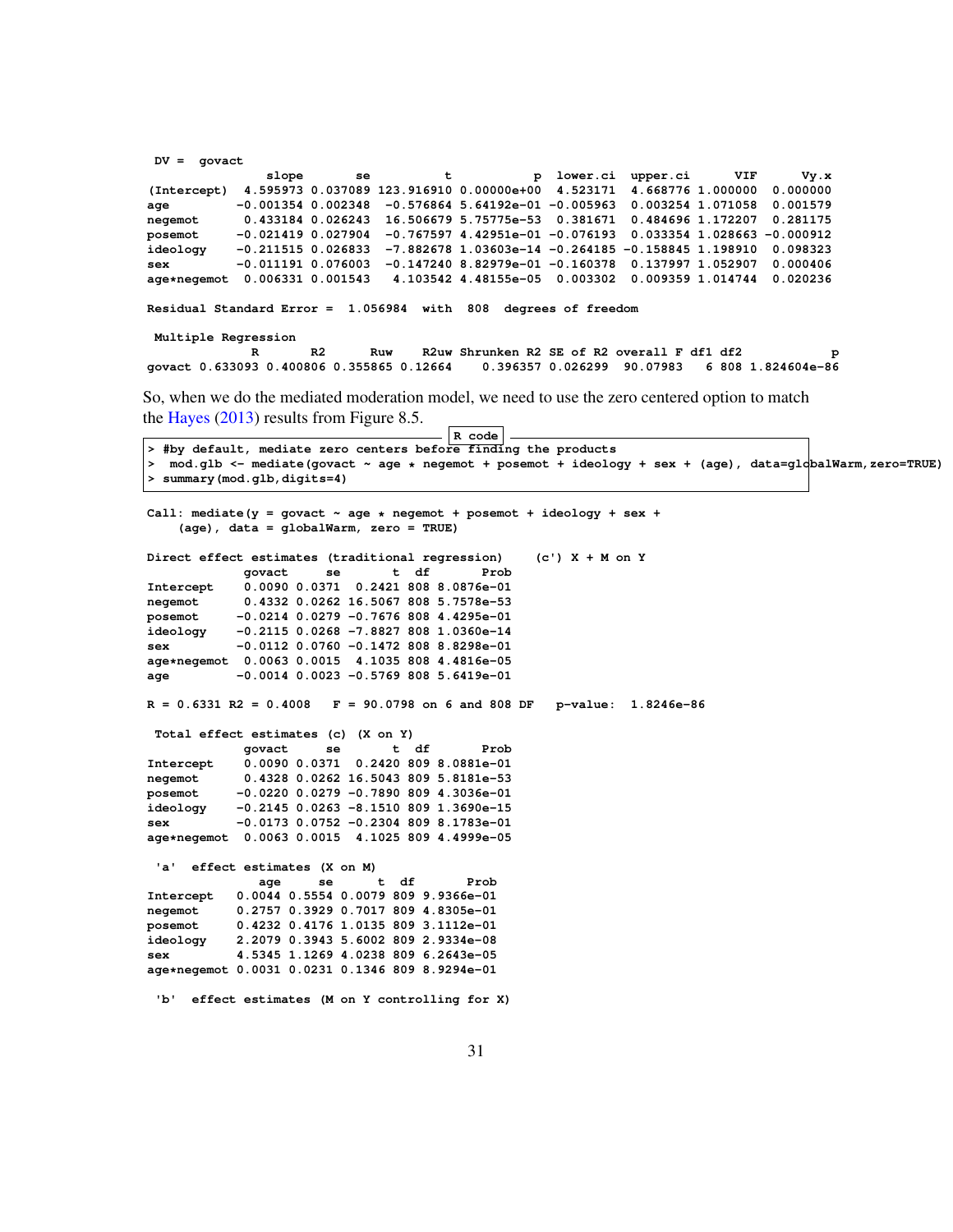```
govact se t df Prob
age -0.0014 0.0023 -0.5769 808 0.56419
 'ab' effect estimates (through all mediators)
           govact boot sd lower upper
negemot -0.0004 -0.0004 0.0012 -0.0034 0.0017
posemot -0.0006 -0.0006 0.0015 -0.0034 0.0017
          ideology -0.0030 -0.0030 0.0051 -0.0034 0.0017
sex -0.0061 -0.0061 0.0107 -0.0034 0.0017
age*negemot 0.0000 0.0000 0.0001 -0.0034 0.0017
```
Compare this output to that of Table 8.2 and Figure 8.5 (p 258 - 259).

#### 5.2 Another example of moderated medation

The Garcia data set (protest in Hayes (2013)) is another example of a moderated analysis. We can use either set Cor or mediate to examine this data set. The defaults for these two differ, in that setCor assumes we want to zero center *and* standardize, while mediate defaults to not standardizing but also defaults to zero (mean) centering. Note that in the next examples we specify we do not want to standardize nor to mean center.<br> **R** code

| > psych::describe(Garcia)                                                                                      |
|----------------------------------------------------------------------------------------------------------------|
|                                                                                                                |
| sd median trimmed mad min max range skew kurtosis<br>vars<br>n mean<br>se                                      |
| 1.00<br>$1.04$ $1.48$ $0.00$<br>$2, 2.00 - 0.06$<br>1 129 1.03 0.82<br>$-1.52$ 0.07<br>protest                 |
| $7\quad 4.13\quad 0.12$<br>sexism<br>2 129 5.12 0.78<br>5.12 5.10 0.74 2.87<br>$-0.32$ 0.07                    |
| 3 129 2.12 1.66 1.00 1.84 0.00 1.00<br>7 6.00 1.29<br>$0.26$ $0.15$<br>anger                                   |
| liking 4 129 5.64 1.05 5.83 5.73 0.99 1.00 7 6.00 -1.15 2.48 0.09                                              |
| respappr 5 129 4.87 1.35 5.25 4.98 1.11 1.50 7 5.50 -0.75 -0.18 0.12                                           |
| $1 \quad 1.00 \quad -0.77$<br>prot2 6 129 0.68 0.47<br>1.00<br>$0.72$ $0.00$ $0.00$<br>$-1.41$ 0.04            |
| $R \text{ code}$<br>> lm(liking ~ prot2* sexism + respappr, data=Garcia)                                       |
|                                                                                                                |
| Call:                                                                                                          |
| $lm(formula = liking ~ prot2 ~ * sexism + respappr, data = Garcia)$                                            |
|                                                                                                                |
| Coefficients:                                                                                                  |
| (Intercept)<br>prot2 sexism respappr prot2:sexism                                                              |
| $-2.8075$<br>5.3471<br>0.5426                                                                                  |
| $R$ code                                                                                                       |
| > setCor(liking ~ prot2* sexism + respappr, data = Garcia, zero=FALSE, std=FALSE)                              |
| Call: setCor(y = liking $\sim$ prot2 $\star$ sexism + respappr, data = Garcia,<br>$std = FALSE, zero = FALSE)$ |
| Multiple Regression from raw data                                                                              |
| $DV = 1$ iking                                                                                                 |
| slope se t p lower.ci upper.ci VIF Vy.x                                                                        |
| (Intercept) 5.35 1.06 5.04 1.6e-06<br>$3.25$ $7.45$<br>$1.00 \quad 0.00$                                       |
| prot2 $-2.81$ 1.16 $-2.42$ 1.7e-02 $-5.10$ $-0.51$ 46.22 $-0.27$                                               |
| sexism -0.28 0.19 -1.49 1.4e-01<br>$-0.66$ $0.09$ 3.47 $-0.02$                                                 |
| respappr 0.36 0.07 5.09 1.3e-06 0.22<br>$0.50$ 1.42 0.23                                                       |
| prot2*sexism 0.54 0.23 2.36 2.0e-02<br>0.09<br>1.00 51.32 0.34                                                 |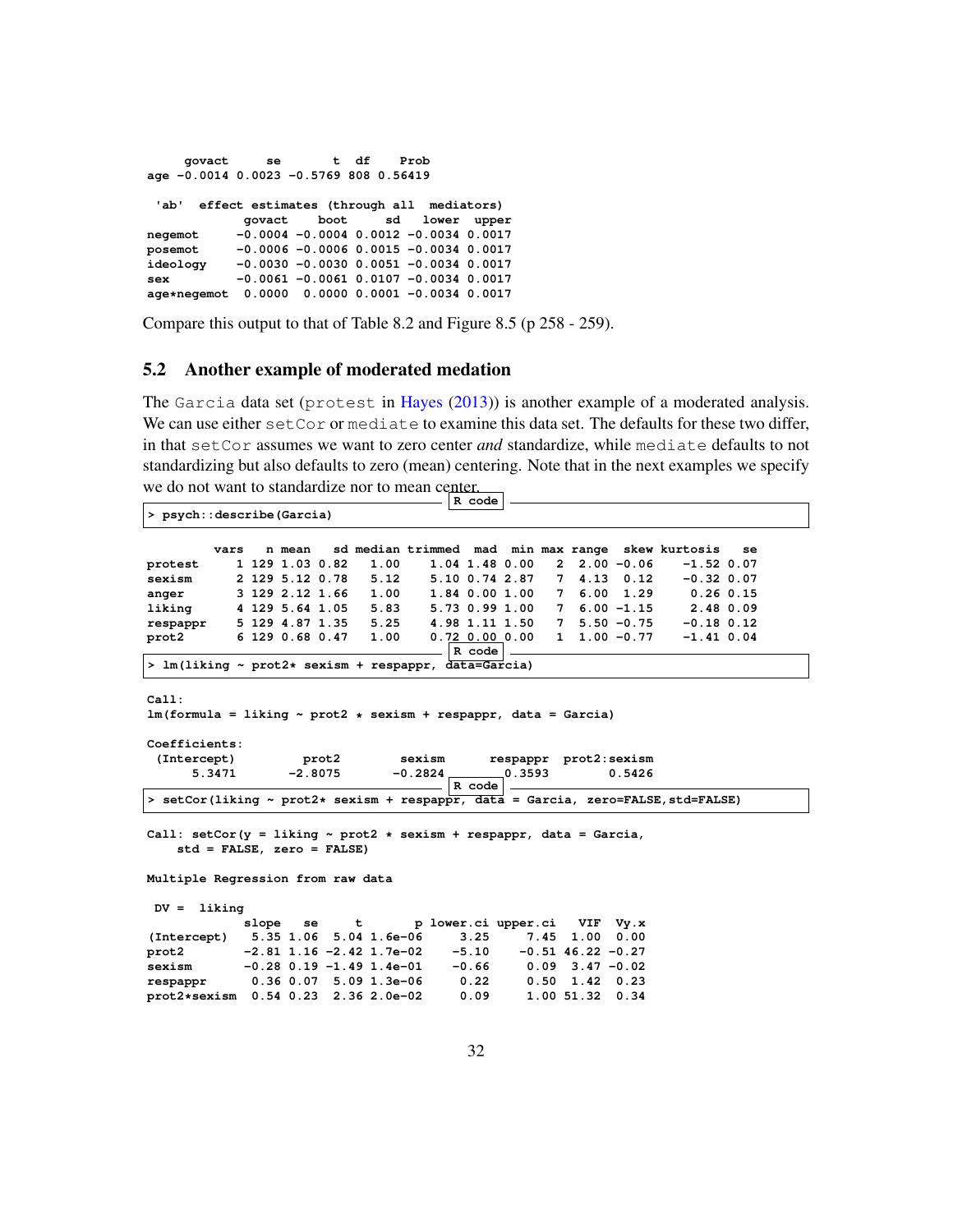```
Residual Standard Error = 0.9 with 124 degrees of freedom
Multiple Regression
         R R2 Ruw R2uw Shrunken R2 SE of R2 overall F df1 df2 p
liking 0.53 0.28 0.34 0.12 0.26 0.06
                                     R code
> mod7.4 <- mediate(liking ~ prot2 * sexism +respappr, data = Garcia, zero=FALSE)
> summary(mod7.4)
Call: mediate(y = liking ~ prot2 * sexism + respappr, data = Garcia,
   zero = FALSE)
No mediator specified leads to traditional regression
           liking se t df Prob
Intercept 5.35 1.06 5.04 124 1.60e-06
prot2 -2.81 1.16 -2.42 124 1.70e-02
sexism -0.28 0.19 -1.49 124 1.39e-01
respappr 0.36 0.07 5.09 124 1.28e-06
prot2*sexism 0.54 0.23 2.36 124 1.97e-02
R = 0.53 R2 = 0.28 F = 12.26 on 4 and 124 DF p-value: 1.99e-08
pdf
 2
```
### 5.3 Graphic Displays of Interactions

In order to graphically display interactions, particularly if one of the variable is categorical, we can plot separate regression lines for each value of the categorical variable. We do this for the Garcia data set to show the interaction of protest with sexism. (see Figure 14). This is just an example of how to use Core-R to do graphics and is not a feature of *psych*.

```
Garcia$protest: 0
NULL
------------------------------------------------------------------------------------------------------------------------
Garcia$protest: 1
NULL
------------------------------------------------------------------------------------------------------------------------
Garcia$protest: 2
NULL
pdf
  2
```
## 6 Partial Correlations

Although not strickly speaking part of mediation or moderation, the use of *partial correlations* can be addressed here.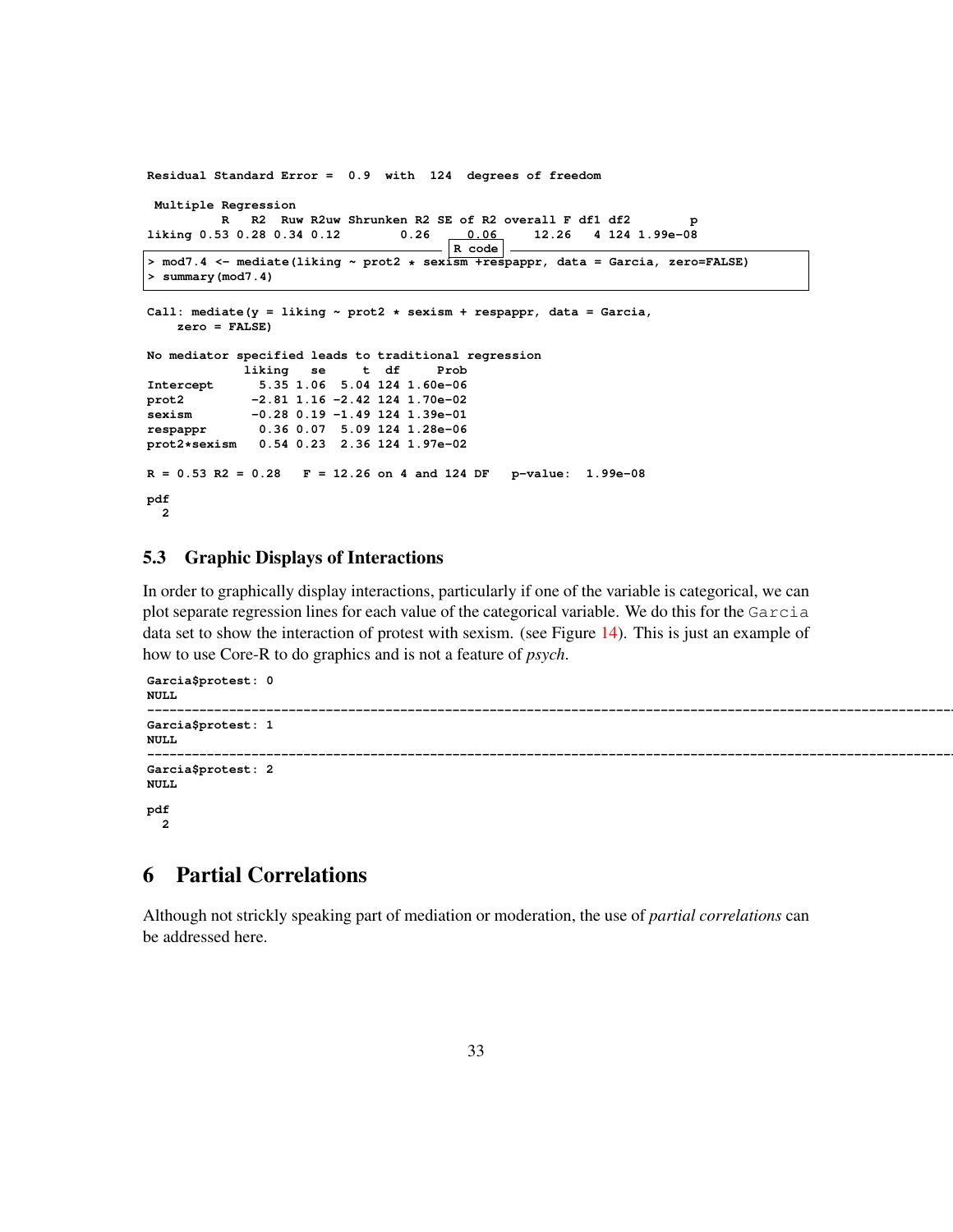# Another example of moderated mediation



Figure 13: A simple moderated regression analysis of the protest data set. The data were not zero centered. This shows the strength of the three regressions. Figure 14 shows the actual data and the three regression lines.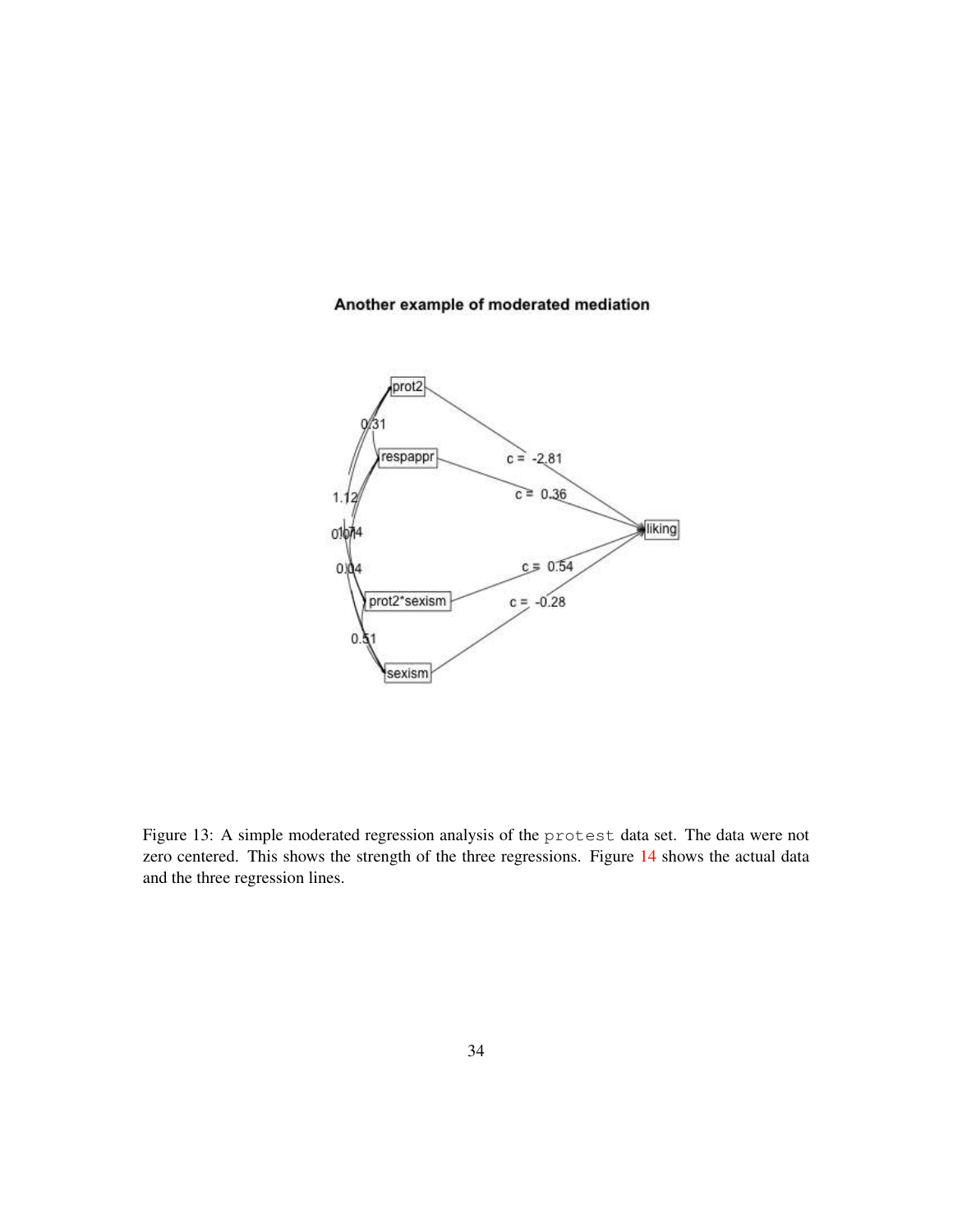

# Response to sexism varies as type of protest

Figure 14: Showing the interaction between type of protest and sexism from the Garcia data set. The strength of the regression effects is shown in Fig 13.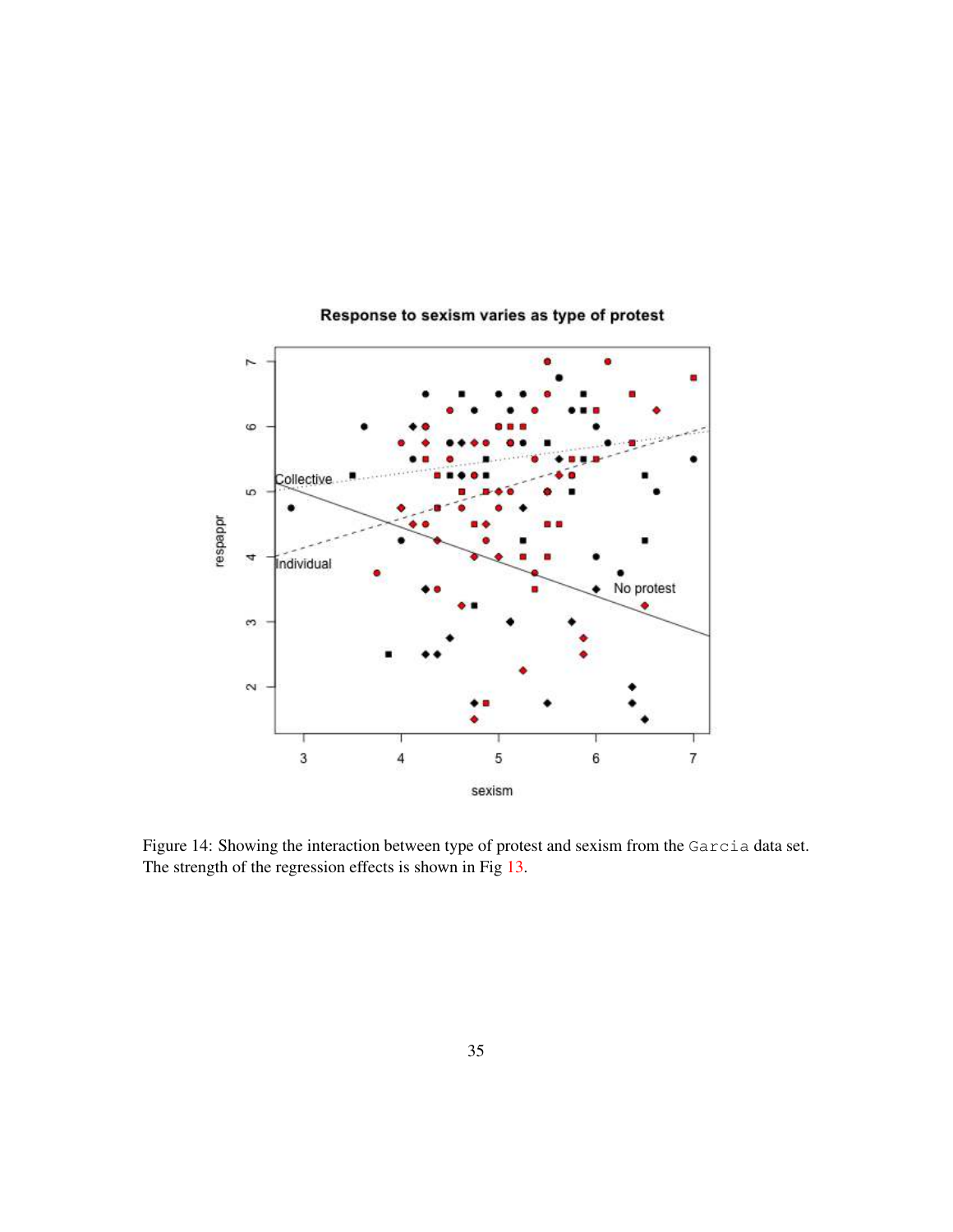#### 6.1 Partial some variables from the rest of the variables

Given a set of X variables and a set of Y variables, we can control for an additional set of Z variables when we find the correlations between X and Y. This is effectively what happens when we want to add covariates into a model. We see this when we compare the regression model for government action as a function of the iteraction of ideology and age with some covariates, or when we partial them out first.

```
R code
  > #first, the more complicated model
> mod.glb <- setCor(govact ~ age * negemot + posemot + ideology + sex,
                   + data=globalWarm,std=FALSE)
> print(mod.glb,digits=3)
Call: setCor(y = govact ~ age * negemot + posemot + ideology + sex,
   data = globalWarm, std = FALSE)
Multiple Regression from raw data
DV = govact
           slope se t p lower.ci upper.ci VIF Vy.x
(Intercept) 4.596 0.037 123.917 0.00e+00 4.523 4.669 1.000 0.000
age -0.001 0.002 -0.577 5.64e-01 -0.006 0.003 1.071 0.002
negemot  0.433  0.026  16.507  5.76e-53  0.382
posemot -0.021 0.028 -0.768 4.43e-01 -0.076 0.033 1.029 -0.001
          ideology -0.212 0.027 -7.883 1.04e-14 -0.264 -0.159 1.199 0.098
sex -0.011 0.076 -0.147 8.83e-01 -0.160 0.138 1.053 0.000
age*negemot 0.006 0.002 4.104 4.48e-05 0.003 0.009 1.015 0.020
Residual Standard Error = 1.057 with 808 degrees of freedom
Multiple Regression
          R R2 Ruw R2uw Shrunken R2 SE of R2 overall F df1 df2 p
govact 0.633 0.401 0.356 0.127 0.396 0.026 90.08 6 808 1.825e-86
                                     R code
> # compare this to the partialled model
>
> mod.glb.partialled <- setCor(govact ~ age * negemot - posemot - ideology - sex,data = globalWarm)
>
```
Note how the beta weights for the age, negemot and interaction terms are identical.

#### 6.2 Partial everything from everything

Sometimes we want to examine just the independent effects of all our variables. That is to say, we want to partial all the variables from all the other variables. I do this with the partial.r function. To show the results, I compare the partialed rs to the original rs. I show the lower off diagonal matrix using lowerMat. Then to compare the partial matrix to the original matrix, I form the square matrix where the lower off diagonal is the original matrix and the upper off diagonal is the partial matrix.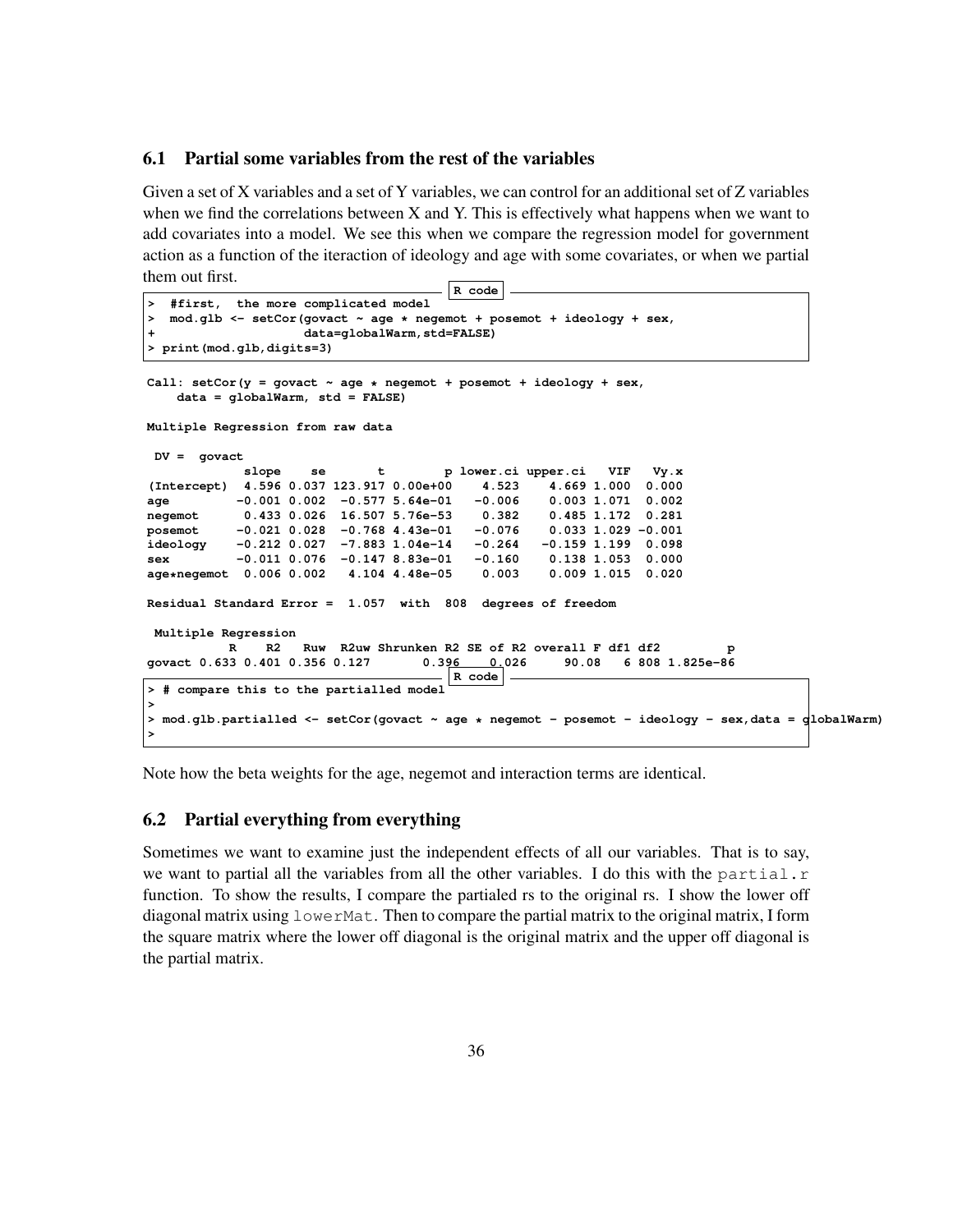```
R code
> upper <-partial.r(globalWarm)
> lowerMat(upper) #show it
        govct posmt negmt idlgy age sex prtyd
govact 1.00
posemot -0.03 1.00
negemot 0.50 0.13 1.00
ideology -0.19 0.00 -0.07 1.00
age -0.02 0.04 0.03 0.14 1.00
sex 0.00 0.08 -0.07 0.04 0.14 1.00
partyid -0.08 -0.01 -0.09 0.53 0.03 0.02 1.00
                                     R code
> lower <- lowerCor(globalWarm)
        govct posmt negmt idlgy age sex prtyd
govact 1.00
posemot 0.04 1.00
negemot 0.58 0.13 1.00
ideology -0.42 -0.03 -0.35 1.00
age -0.10 0.04 -0.06 0.21 1.00
sex -0.10 0.07 -0.12 0.13 0.17 1.00
partyid -0.36 -0.04 -0.32 0.62 0.15 0.11 1.00
                                    R code
> lowup <- lowerUpper(lower,upper)
>
```
**pdf 2**

## 7 Related packages

mediate and setCor are just two functions in the *psych* package. There are several additional packages available in R to do mediation. The *mediation* package (Tingley et al., 2014) seems the most powerful, in that is tailor made for mediation. *MBESS* (Kelley, 2017) has a mediation function. Steven Short has a nice tutorial on mediation analysis available for download [that dis](http://docs.wixstatic.com/ugd/bb3887_73181065d7c744c4a0925844302cf813.pdf)[cusses how to use R for mediation.](http://docs.wixstatic.com/ugd/bb3887_73181065d7c744c4a0925844302cf813.pdf) And, of course, the *lavaan* package (Rosseel, 2012) is the recommended package to do SEM and path models.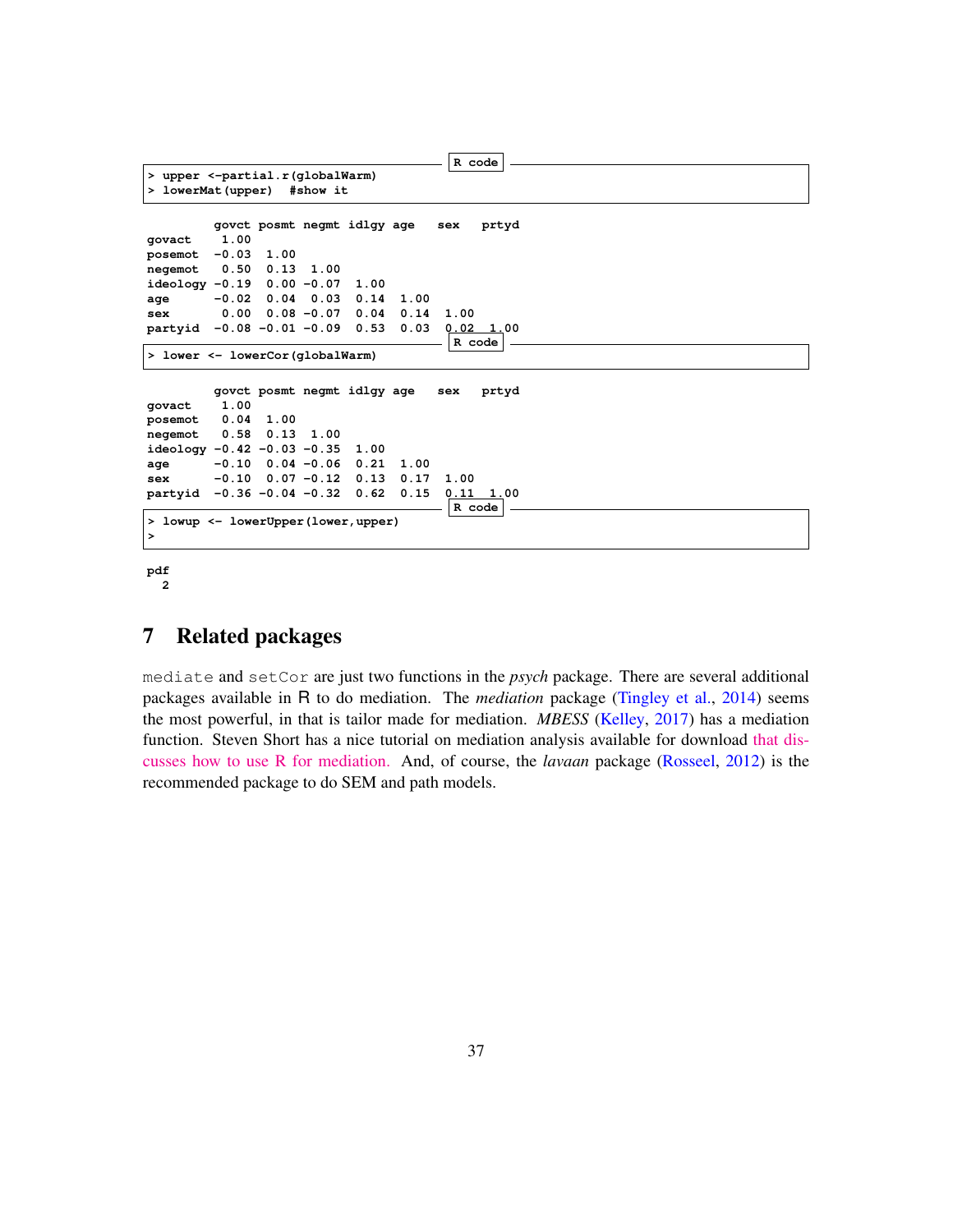| govact   |         | $-0.03$ | 0.5                     | $-0.19$     | $-0.02$ | $\overline{0}$ | $-0.08$        |
|----------|---------|---------|-------------------------|-------------|---------|----------------|----------------|
| posemot  | 0.04    |         | 0.13                    | $\mathbf 0$ | 0.04    | 0.08           | $-0.01$        |
| negemot  | 0.58    | 0.13    |                         | $-0.07$     | 0.03    |                | $-0.07 - 0.09$ |
| ideology | $-0.42$ |         | $-0.03 - 0.35$          |             | 0.14    | 0.04           | 0.53           |
| age      | $-0.1$  | 0.04    | $-0.06$                 | 0.21        |         | 0.14           | 0.03           |
| sex      | $-0.1$  | 0.07    | $-0.12$ $0.13$          |             | 0.17    |                | 0.02           |
| partyid  |         |         | $-0.36$ $-0.04$ $-0.32$ | 0.62        | 0.15    | 0.11           |                |
|          | govact  |         | negemot                 |             | age     | sex            | partyid        |

Figure 15: Correlations (below diagonal) and partial correlations (above the diagonal)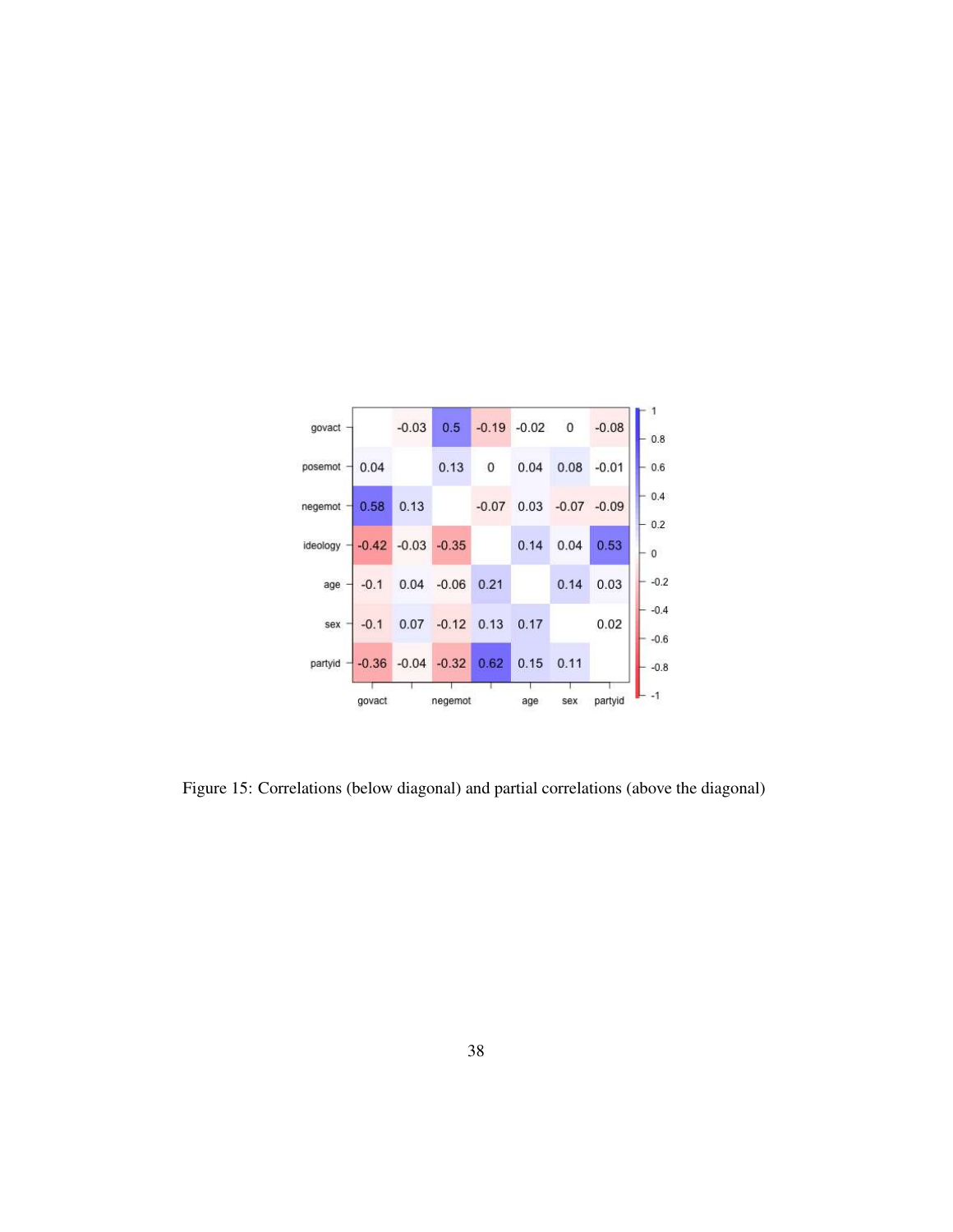### 8 Development version and a users guide

The *psych* package is available from the CRAN repository. However, the most recent development version of the *psych* package is available as a source file at the repository maintained at [http://personality-project.org/r]( href="http://personality-project.org/r"). That version will have removed the most recently discovered bugs (but perhaps introduced other, yet to be discovered ones). To install this development version, either for PCs or Macs,

**R code install.packages("psych", repos = "http://personality-project.org/r", type = "source")**

After doing this, it is important to restart R to get the new package.

Although the individual help pages for the *psych* package are available as part of R and may be accessed directly (e.g. ?psych) , the full manual for the psych package is also available as a pdf at [http://personality-project.org/r/psych\\_manual.pdf](http://personality-project.org/r/psych_manual.pdf)

News and a history of changes are available in the NEWS and CHANGES files in the source files. To view the most recent news,

```
R code
> news(Version >-= "2.0.12",package="psych")
```
## 9 Psychometric Theory

The *psych* package has been developed to help psychologists do basic research. Many of the functions were developed to supplement a book ([http://personality-project.org/](http://personality-project.org/r/book)  $r/b$ ook An introduction to Psychometric Theory with Applications in R (Revelle, prep) More information about the use of some of the functions may be found in the book .

For more extensive discussion of the use of *psych* in particular and R in general, consult [http:](http://personality-project.org/r/r.guide.html) [//personality-project.org/r/r.guide.html](http://personality-project.org/r/r.guide.html) A short guide to R.

# 10 SessionInfo

This document was prepared using the following settings.

| > sessionInfo() | code<br>Ð |
|-----------------|-----------|
|                 |           |

```
R version 4.2.0 (2022-04-22)
Platform: aarch64-apple-darwin20 (64-bit)
Running under: macOS Monterey 12.3.1
Matrix products: default
BLAS: /Library/Frameworks/R.framework/Versions/4.2-arm64/Resources/lib/libRblas.0.dylib
LAPACK: /Library/Frameworks/R.framework/Versions/4.2-arm64/Resources/lib/libRlapack.dylib
```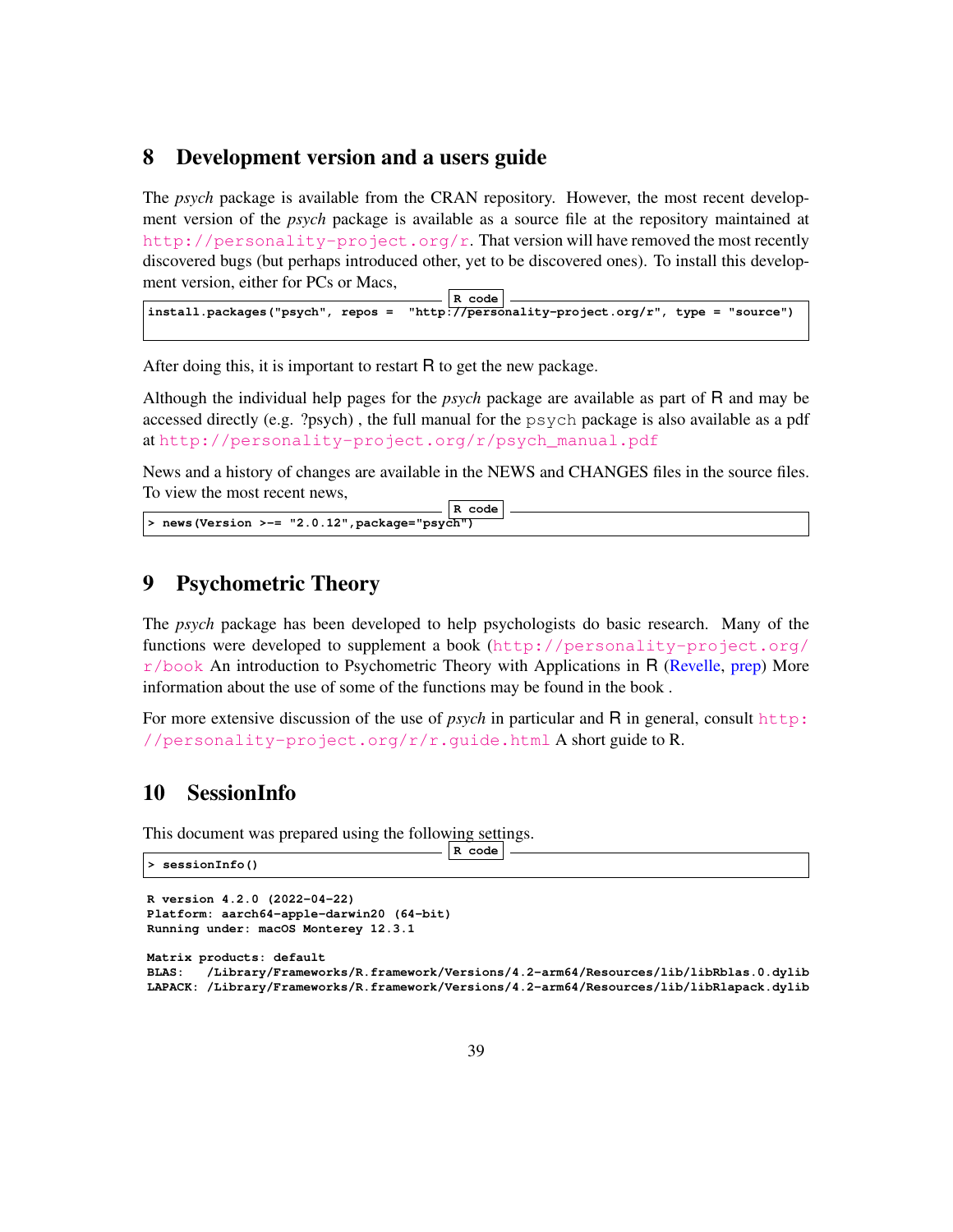**locale: [1] C attached base packages: [1] stats graphics grDevices utils datasets methods base other attached packages: [1] psychTools\_2.2.5 psych\_2.2.5 loaded via a namespace (and not attached): [1] compiler\_4.2.0 parallel\_4.2.0 tools\_4.2.0 foreign\_0.8-82 lavaan\_0.6-9 [8] mnormt\_2.0.2 grid\_4.2.0 pbivnorm\_0.6.0 knitr\_1.39 xfun\_0.30 [15] lattice\_0.20-45**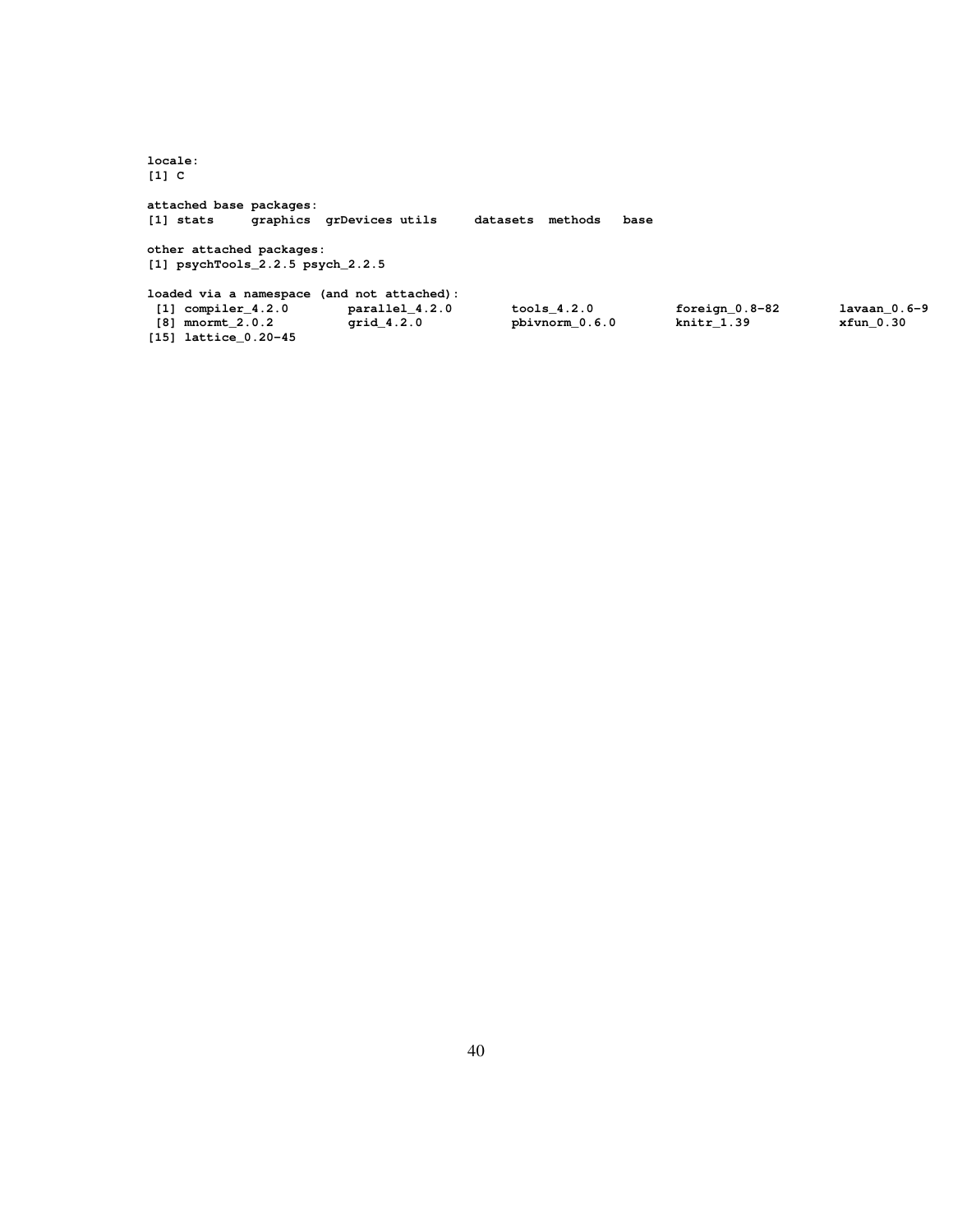# **References**

- Cohen, J. (1982). Set correlation as a general mulitivariate data-analytic method. *Multivariate Behavioral Research*, 17(3):301–341.
- Cohen, J., Cohen, P., West, S. G., and Aiken, L. S. (2003). *Applied multiple regression/correlation analysis for the behavioral sciences*. L. Erlbaum Associates, Mahwah, N.J., 3rd ed edition.
- Dawes, R. M. (1979). The robust beauty of improper linear models in decision making. *American Psychologist*, 34(7):571–582.
- Garcia, D. M., Schmitt, M. T., Branscombe, N. R., and Ellemers, N. (2010). Women's reactions to ingroup members who protest discriminatory treatment: The importance of beliefs about inequality and response appropriateness. *European Journal of Social Psychology*, 40(5):733– 745.
- Hayes, A. F. (2013). *Introduction to mediation, moderation, and conditional process analysis: A regression-based approach*. Guilford Press, New York.
- Hotelling, H. (1936). Relations between two sets of variates. *Biometrika*, 28(3/4):321–377.
- Kelley, K. (2017). *MBESS: The MBESS R Package*. R package version 4.4.1.
- Pollack, J. M., Vanepps, E. M., and Hayes, A. F. (2012). The moderating role of social ties on entrepreneurs' depressed affect and withdrawal intentions in response to economic stress. *Journal of Organizational Behavior*, 33(6):789–810.
- Preacher, K. J. (2015). Advances in mediation analysis: A survey and synthesis of new developments. *Annual Review of Psychology*, 66:825–852.
- Preacher, K. J. and Hayes, A. F. (2004). SPSS and SAS procedures for estimating indirect effects in simple mediation models. *Behavior Research Methods, Instruments, & Computers*, 36(4):717– 731.
- Preacher, K. J., Rucker, D. D., and Hayes, A. F. (2007). Addressing moderated mediation hypotheses: Theory, methods, and prescriptions. *Multivariate behavioral research*, 42(1):185–227.
- R Core Team (2020). *R: A Language and Environment for Statistical Computing*. R Foundation for Statistical Computing, Vienna, Austria.
- Revelle, W. (2020). *[psych:](https://cran.r-project.org/web/packages/psych/index.html) Procedures for Personality and Psychological Research*. Northwestern University, Evanston, https://CRAN.r-project.org/package=psych. R package version 2.0.9.
- Revelle, W. (in prep). *An introduction to psychometric theory with applications in R*. Springer.
- Rosseel, Y. (2012). lavaan: An R package for structural equation modeling. *Journal of Statistical Software*, 48(2):1–36.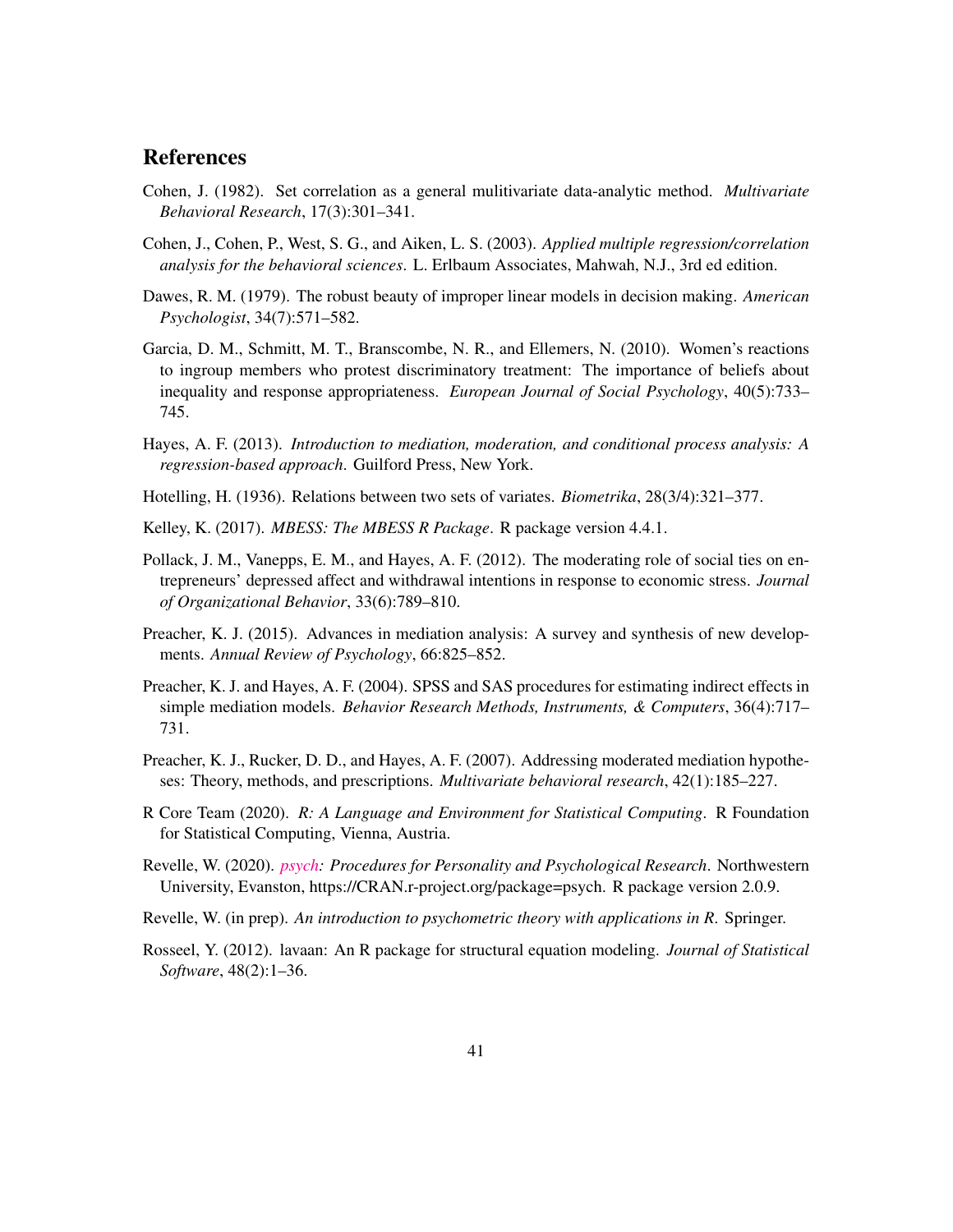- Tal-Or, N., Cohen, J., Tsfati, Y., and Gunther, A. C. (2010). Testing causal direction in the influence of presumed media influence. *Communication Research*, 37(6):801–824.
- Tingley, D., Yamamoto, T., Hirose, K., Keele, L., and Imai, K. (2014). mediation: R package for causal mediation analysis. *Journal of Statistical Software*, 59(5):1–38.

# **References**

- Cohen, J. (1982). Set correlation as a general mulitivariate data-analytic method. *Multivariate Behavioral Research*, 17(3):301–341.
- Cohen, J., Cohen, P., West, S. G., and Aiken, L. S. (2003). *Applied multiple regression/correlation analysis for the behavioral sciences*. L. Erlbaum Associates, Mahwah, N.J., 3rd ed edition.
- Dawes, R. M. (1979). The robust beauty of improper linear models in decision making. *American Psychologist*, 34(7):571–582.
- Garcia, D. M., Schmitt, M. T., Branscombe, N. R., and Ellemers, N. (2010). Women's reactions to ingroup members who protest discriminatory treatment: The importance of beliefs about inequality and response appropriateness. *European Journal of Social Psychology*, 40(5):733– 745.
- Hayes, A. F. (2013). *Introduction to mediation, moderation, and conditional process analysis: A regression-based approach*. Guilford Press, New York.
- Hotelling, H. (1936). Relations between two sets of variates. *Biometrika*, 28(3/4):321–377.
- Kelley, K. (2017). *MBESS: The MBESS R Package*. R package version 4.4.1.
- Pollack, J. M., Vanepps, E. M., and Hayes, A. F. (2012). The moderating role of social ties on entrepreneurs' depressed affect and withdrawal intentions in response to economic stress. *Journal of Organizational Behavior*, 33(6):789–810.
- Preacher, K. J. (2015). Advances in mediation analysis: A survey and synthesis of new developments. *Annual Review of Psychology*, 66:825–852.
- Preacher, K. J. and Hayes, A. F. (2004). SPSS and SAS procedures for estimating indirect effects in simple mediation models. *Behavior Research Methods, Instruments, & Computers*, 36(4):717– 731.
- Preacher, K. J., Rucker, D. D., and Hayes, A. F. (2007). Addressing moderated mediation hypotheses: Theory, methods, and prescriptions. *Multivariate behavioral research*, 42(1):185–227.
- R Core Team (2020). *R: A Language and Environment for Statistical Computing*. R Foundation for Statistical Computing, Vienna, Austria.